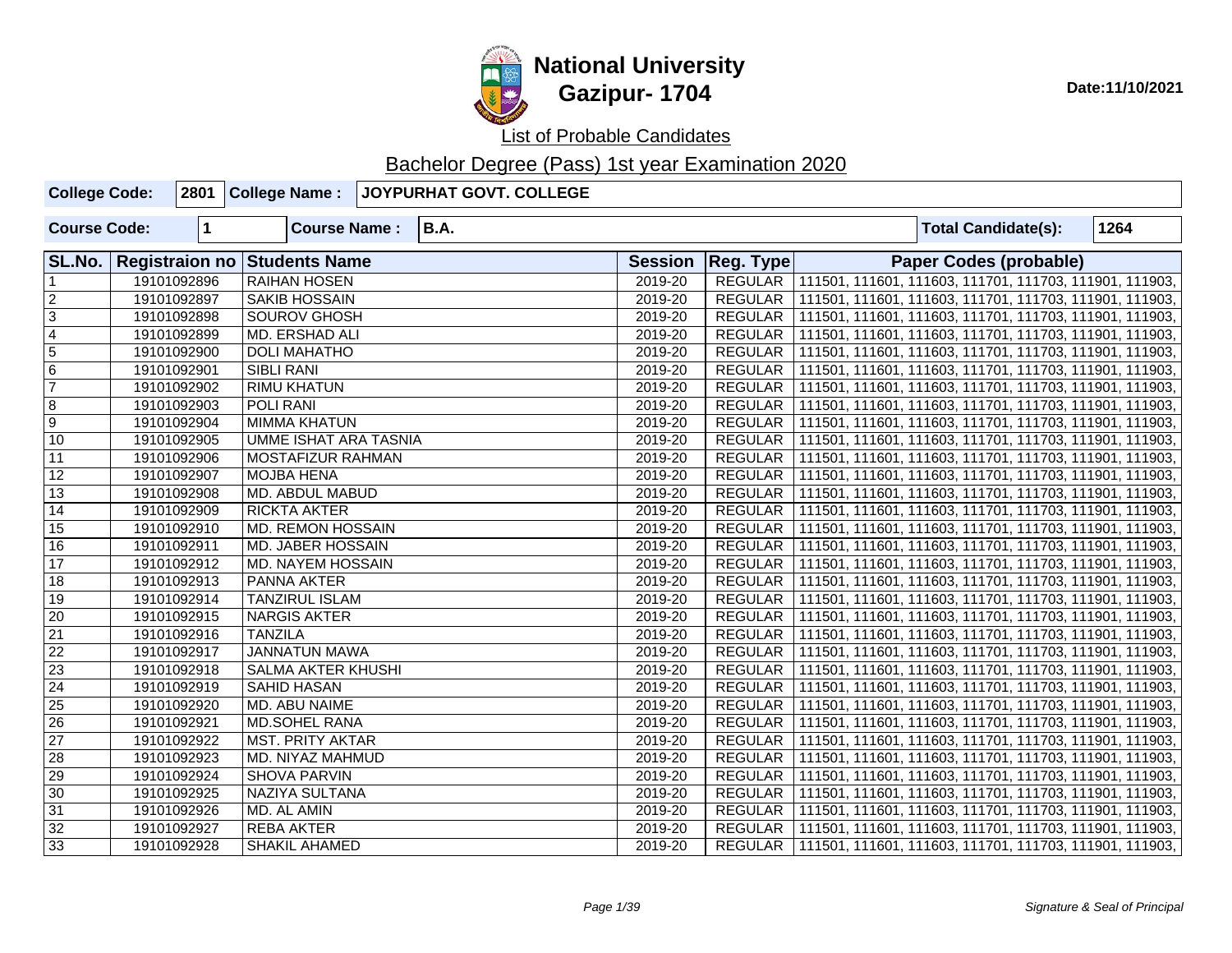

List of Probable Candidates

| <b>College Code:</b> |              | 2801 College Name:                  | JOYPURHAT GOVT. COLLEGE |                |                |  |                                                                   |      |
|----------------------|--------------|-------------------------------------|-------------------------|----------------|----------------|--|-------------------------------------------------------------------|------|
| <b>Course Code:</b>  | $\mathbf{1}$ | <b>Course Name:</b>                 | <b>B.A.</b>             |                |                |  | <b>Total Candidate(s):</b>                                        | 1264 |
| SL.No.               |              | <b>Registraion no Students Name</b> |                         | <b>Session</b> | Reg. Type      |  | Paper Codes (probable)                                            |      |
| 34                   | 19101092929  | RASEL HOSSAIN                       |                         | 2019-20        |                |  | REGULAR   111501, 111601, 111603, 111701, 111703, 111901, 111903, |      |
| 35                   | 19101092930  | MD. IRFAN ALI                       |                         | 2019-20        |                |  | REGULAR   111501, 111601, 111603, 111701, 111703, 111901, 111903, |      |
| $\overline{36}$      | 19101092931  | <b>BIPLOB MURMU</b>                 |                         | 2019-20        |                |  | REGULAR   111501, 111601, 111603, 111701, 111703, 111901, 111903, |      |
| $\overline{37}$      | 19101092932  | <b>UMMAY SALMA</b>                  |                         | 2019-20        |                |  | REGULAR   111501, 111601, 111603, 111701, 111703, 111901, 111903, |      |
| 38                   | 19101092933  | <b>JADNI AKTER</b>                  |                         | 2019-20        |                |  | REGULAR   111501, 111601, 111603, 111701, 111703, 111901, 111903, |      |
| $\overline{39}$      | 19101092935  | <b>SUSANTO SHING</b>                |                         | 2019-20        |                |  | REGULAR   111501, 111601, 111603, 111701, 111703, 111901, 111903, |      |
| 40                   | 19101092936  | <b>SONIYA KHATUN</b>                |                         | 2019-20        |                |  | REGULAR   111501, 111601, 111603, 111701, 111703, 111901, 111903, |      |
| $\overline{41}$      | 19101092937  | PARVES HOSSAIN                      |                         | 2019-20        |                |  | REGULAR   111501, 111601, 111603, 111701, 111703, 111901, 111903, |      |
| $\overline{42}$      | 19101092938  | MD. SAIDUL ISLAM ATIQUR             |                         | 2019-20        | REGULAR        |  | 111501, 111601, 111603, 111701, 111703, 111901, 111903,           |      |
| 43                   | 19101092939  | <b>MASUD RANA</b>                   |                         | 2019-20        |                |  | REGULAR   111501, 111601, 111603, 111701, 111703, 111901, 111903, |      |
| 44                   | 19101092940  | MD. ARAFAT CHOWDHURY                |                         | 2019-20        | REGULAR        |  | 111501, 111601, 111603, 111701, 111703, 111901, 111903,           |      |
| $\overline{45}$      | 19101092941  | KABITA AKTER                        |                         | 2019-20        | REGULAR        |  | 111501, 111601, 111603, 111701, 111703, 111901, 111903,           |      |
| 46                   | 19101092942  | <b>MD. TANZIL HOSSAIN</b>           |                         | 2019-20        | REGULAR        |  | 111501, 111601, 111603, 111701, 111703, 111901, 111903,           |      |
| 47                   | 19101092943  | <b>REMON HOSSAIN</b>                |                         | 2019-20        |                |  | REGULAR   111501, 111601, 111603, 111701, 111703, 111901, 111903, |      |
| 48                   | 19101092944  | <b>SUMAIA KHATUN</b>                |                         | 2019-20        |                |  | REGULAR   111501, 111601, 111603, 111701, 111703, 111901, 111903, |      |
| 49                   | 19101092945  | MST. NAJNIN ASHA                    |                         | 2019-20        |                |  | REGULAR   111501, 111601, 111603, 111701, 111703, 111901, 111903, |      |
| 50                   | 19101092946  | <b>MD ABDUS SALAM</b>               |                         | 2019-20        |                |  | REGULAR   111501, 111601, 111603, 111701, 111703, 111901, 111903, |      |
| $\overline{51}$      | 19101092947  | <b>MOMINUL ISLAM</b>                |                         | 2019-20        |                |  | REGULAR   111501, 111601, 111603, 111701, 111703, 111901, 111903, |      |
| 52                   | 19101092948  | MD. MASHIUR RAHMAN                  |                         | 2019-20        | <b>REGULAR</b> |  | 111501, 111601, 111603, 111701, 111703, 111901, 111903,           |      |
| 53                   | 19101092949  | <b>LITON CHANDRO DAS</b>            |                         | 2019-20        | <b>REGULAR</b> |  | 111501, 111601, 111603, 111701, 111703, 111901, 111903,           |      |
| $\overline{54}$      | 19101092950  | <b>AZMINE AKTER</b>                 |                         | 2019-20        | <b>REGULAR</b> |  | 111501, 111601, 111603, 111701, 111703, 111901, 111903,           |      |
| $\overline{55}$      | 19101092951  | JULMAN DEWAN                        |                         | 2019-20        | <b>REGULAR</b> |  | 111501, 111601, 111603, 111701, 111703, 111901, 111903,           |      |
| 56                   | 19101092952  | <b>NUSRAT JAHAN</b>                 |                         | 2019-20        | <b>REGULAR</b> |  | 111501, 111601, 111603, 111701, 111703, 111901, 111903,           |      |
| 57                   | 19101092953  | <b>NIPA AKTER</b>                   |                         | 2019-20        |                |  | REGULAR   111501, 111601, 111603, 111701, 111703, 111901, 111903, |      |
| $\overline{58}$      | 19101092954  | <b>MST. SUBORNA AKTER</b>           |                         | 2019-20        | REGULAR        |  | 111501, 111601, 111603, 111701, 111703, 111901, 111903,           |      |
| 59                   | 19101092955  | MD. NAZMUL HOSSAIN                  |                         | 2019-20        | REGULAR        |  | 111501, 111601, 111603, 111701, 111703, 111901, 111903,           |      |
| 60                   | 19101092956  | MD. RAFIUL ISLAM                    |                         | 2019-20        |                |  | REGULAR   111501, 111601, 111603, 111701, 111703, 111901, 111903, |      |
| 61                   | 19101092957  | MD. ASHIK HOSEN                     |                         | 2019-20        |                |  | REGULAR   111501, 111601, 111603, 111701, 111703, 111901, 111903, |      |
| $\overline{62}$      | 19101092958  | <b>RIFAT AMIN</b>                   |                         | 2019-20        |                |  | REGULAR   111501, 111601, 111603, 111701, 111703, 111901, 111903, |      |
| 63                   | 19101092959  | MD. TOUHID HASAN                    |                         | 2019-20        |                |  | REGULAR   111501, 111601, 111603, 111701, 111703, 111901, 111903, |      |
| 64                   | 19101092960  | <b>MASTURA AKTAR</b>                |                         | 2019-20        |                |  | REGULAR   111501, 111601, 111603, 111701, 111703, 111901, 111903, |      |
| 65                   | 19101092961  | <b>MAHABUB ALAM</b>                 |                         | 2019-20        |                |  | REGULAR   111501, 111601, 111603, 111701, 111703, 111901, 111903, |      |
| 66                   | 19101092962  | SHOHEL RANA                         |                         | 2019-20        |                |  | REGULAR   111501, 111601, 111603, 111701, 111703, 111901, 111903, |      |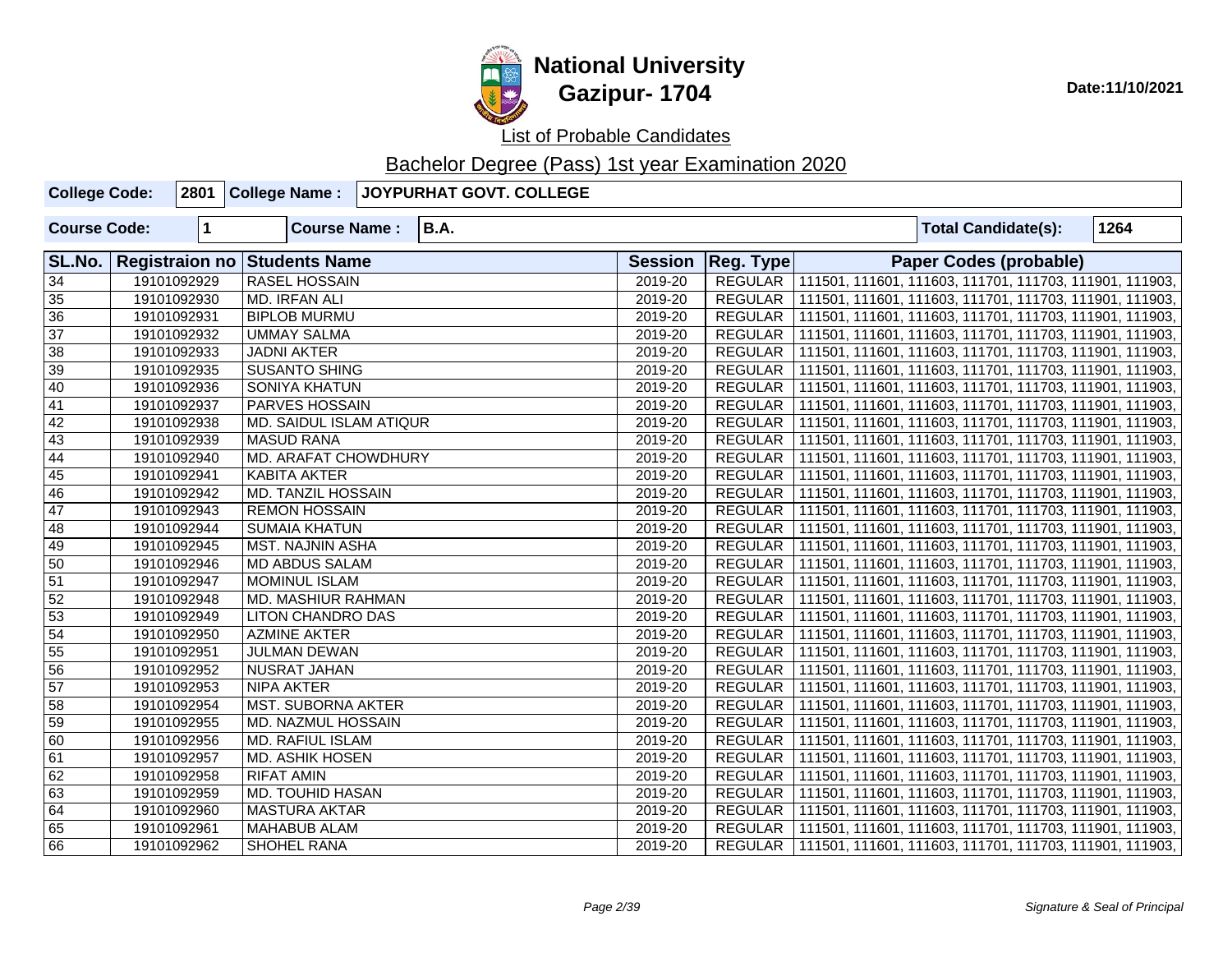

List of Probable Candidates

| <b>College Code:</b> |             | 2801 College Name:                  | JOYPURHAT GOVT. COLLEGE |                |                |  |                               |                                                                   |  |
|----------------------|-------------|-------------------------------------|-------------------------|----------------|----------------|--|-------------------------------|-------------------------------------------------------------------|--|
| <b>Course Code:</b>  | $\mathbf 1$ | <b>Course Name:</b>                 | <b>B.A.</b>             |                |                |  | <b>Total Candidate(s):</b>    | 1264                                                              |  |
| SL.No.               |             | <b>Registraion no Students Name</b> |                         | <b>Session</b> | Reg. Type      |  | <b>Paper Codes (probable)</b> |                                                                   |  |
| $\overline{67}$      | 19101092963 | <b>JANNATUN NESA</b>                |                         | 2019-20        |                |  |                               | REGULAR 111501, 111601, 111603, 111701, 111703, 111901, 111903,   |  |
| 68                   | 19101092964 | <b>MST. SALMA KHATUN</b>            |                         | 2019-20        |                |  |                               | REGULAR   111501, 111601, 111603, 111701, 111703, 111901, 111903, |  |
| 69                   | 19101092965 | MIMMA KHATUN                        |                         | 2019-20        |                |  |                               | REGULAR   111501, 111601, 111603, 111701, 111703, 111901, 111903, |  |
| 70                   | 19101092966 | <b>MD. BIPLOB HOSSAIN</b>           |                         | 2019-20        |                |  |                               | REGULAR   111501, 111601, 111603, 111701, 111703, 111901, 111903, |  |
| $\overline{71}$      | 19101092967 | <b>MOSLEMA AKTER</b>                |                         | 2019-20        | REGULAR        |  |                               | 111501, 111601, 111603, 111701, 111703, 111901, 111903,           |  |
| 72                   | 19101092968 | <b>MD. SAGAR HOSSAIN</b>            |                         | 2019-20        |                |  |                               | REGULAR   111501, 111601, 111603, 111701, 111703, 111901, 111903, |  |
| $\overline{73}$      | 19101092969 | <b>MST. ARMIN AKHTAR</b>            |                         | 2019-20        | REGULAR        |  |                               | 111501, 111601, 111603, 111701, 111703, 111901, 111903,           |  |
| $\sqrt{74}$          | 19101092970 | <b>BINA RANI</b>                    |                         | 2019-20        | REGULAR        |  |                               | 111501, 111601, 111603, 111701, 111703, 111901, 111903,           |  |
| $\sqrt{75}$          | 19101092971 | <b>BRISTI AKTAR</b>                 |                         | 2019-20        | REGULAR        |  |                               | 111501, 111601, 111603, 111701, 111703, 111901, 111903,           |  |
| 76                   | 19101092972 | <b>LAMIA PARVIN</b>                 |                         | 2019-20        | <b>REGULAR</b> |  |                               | 111501, 111601, 111603, 111701, 111703, 111901, 111903,           |  |
| $\overline{77}$      | 19101092973 | MD. SHAHIN ALAM                     |                         | 2019-20        | REGULAR        |  |                               | 111501, 111601, 111603, 111701, 111703, 111901, 111903,           |  |
| $\overline{78}$      | 19101092974 | MD. NAIMUR RAHMAN RAFI              |                         | 2019-20        | <b>REGULAR</b> |  |                               | 111501, 111601, 111603, 111701, 111703, 111901, 111903,           |  |
| 79                   | 19101092975 | RIMON CHANDRA SARKAR                |                         | 2019-20        | REGULAR        |  |                               | 111501, 111601, 111603, 111701, 111703, 111901, 111903,           |  |
| 80                   | 19101092976 | MD. BODIUZZAMAN                     |                         | 2019-20        | REGULAR        |  |                               | 111501, 111601, 111603, 111701, 111703, 111901, 111903,           |  |
| 81                   | 19101092977 | <b>MD. OMAR FARQUE</b>              |                         | 2019-20        | REGULAR        |  |                               | 111501, 111601, 111603, 111701, 111703, 111901, 111903,           |  |
| $\sqrt{82}$          | 19101092978 | <b>BRISTY AKTER</b>                 |                         | 2019-20        | REGULAR        |  |                               | 111501, 111601, 111603, 111701, 111703, 111901, 111903,           |  |
| $\sqrt{83}$          | 19101092979 | <b>SHAHAJUL ISLAM</b>               |                         | 2019-20        | REGULAR        |  |                               | 111501, 111601, 111603, 111701, 111703, 111901, 111903,           |  |
| 84                   | 19101092980 | <b>RIFAT HOSSAIN</b>                |                         | 2019-20        | REGULAR        |  |                               | 111501, 111601, 111603, 111701, 111703, 111901, 111903,           |  |
| 85                   | 19101092981 | <b>MST. FARHANA AFROZ</b>           |                         | 2019-20        | REGULAR        |  |                               | 111501, 111601, 111603, 111701, 111703, 111901, 111903,           |  |
| 86                   | 19101092983 | <b>MOSTAKIM HOSSAIN</b>             |                         | 2019-20        |                |  |                               | REGULAR   111501, 111601, 111603, 111701, 111703, 111901, 111903, |  |
| $\overline{87}$      | 19101092984 | MD. ABDULLAH                        |                         | 2019-20        | REGULAR        |  |                               | 111501, 111601, 111603, 111701, 111703, 111901, 111903,           |  |
| 88                   | 19101092985 | <b>SAMPA RANI</b>                   |                         | 2019-20        | <b>REGULAR</b> |  |                               | 111501, 111601, 111603, 111701, 111703, 111901, 111903,           |  |
| 89                   | 19101092986 | <b>PAPPU CHANDRA</b>                |                         | 2019-20        | REGULAR        |  |                               | 111501, 111601, 111603, 111701, 111703, 111901, 111903,           |  |
| $\overline{90}$      | 19101092987 | <b>MST. FATEMATUS JOHURA</b>        |                         | 2019-20        | <b>REGULAR</b> |  |                               | 111501, 111601, 111603, 111701, 111703, 111901, 111903,           |  |
| $\overline{91}$      | 19101092988 | <b>SHUROVI RANI</b>                 |                         | 2019-20        | <b>REGULAR</b> |  |                               | 111501, 111601, 111603, 111701, 111703, 111901, 111903,           |  |
| $\overline{92}$      | 19101092989 | <b>MD. KAOWSAR HOSSAIN</b>          |                         | 2019-20        | <b>REGULAR</b> |  |                               | 111501, 111601, 111603, 111701, 111703, 111901, 111903,           |  |
| $\overline{93}$      | 19101092990 | <b>FATEMA AKTER</b>                 |                         | 2019-20        | <b>REGULAR</b> |  |                               | 111501, 111601, 111603, 111701, 111703, 111901, 111903,           |  |
| 94                   | 19101092991 | <b>ONITA TIGGA</b>                  |                         | 2019-20        | <b>REGULAR</b> |  |                               | 111501, 111601, 111603, 111701, 111703, 111901, 111903,           |  |
| $\overline{95}$      | 19101092992 | <b>MD. SAHID HOSSEN</b>             |                         | 2019-20        | <b>REGULAR</b> |  |                               | 111501, 111601, 111603, 111701, 111703, 111901, 111903,           |  |
| $\overline{96}$      | 19101092993 | <b>MOST. SHARMIN AKTER</b>          |                         | 2019-20        | REGULAR        |  |                               | 111501, 111601, 111603, 111701, 111703, 111901, 111903,           |  |
| $\overline{97}$      | 19101092994 | ALI AHAD                            |                         | 2019-20        | <b>REGULAR</b> |  |                               | 111501, 111601, 111603, 111701, 111703, 111901, 111903,           |  |
| $\sqrt{98}$          | 19101092995 | <b>TAHERA BANU</b>                  |                         | 2019-20        |                |  |                               | REGULAR   111501, 111601, 111603, 111701, 111703, 111901, 111903, |  |
| $\sqrt{99}$          | 19101092996 | <b>BIPASHA BESHRA</b>               |                         | 2019-20        |                |  |                               | REGULAR   111501, 111601, 111603, 111701, 111703, 111901, 111903, |  |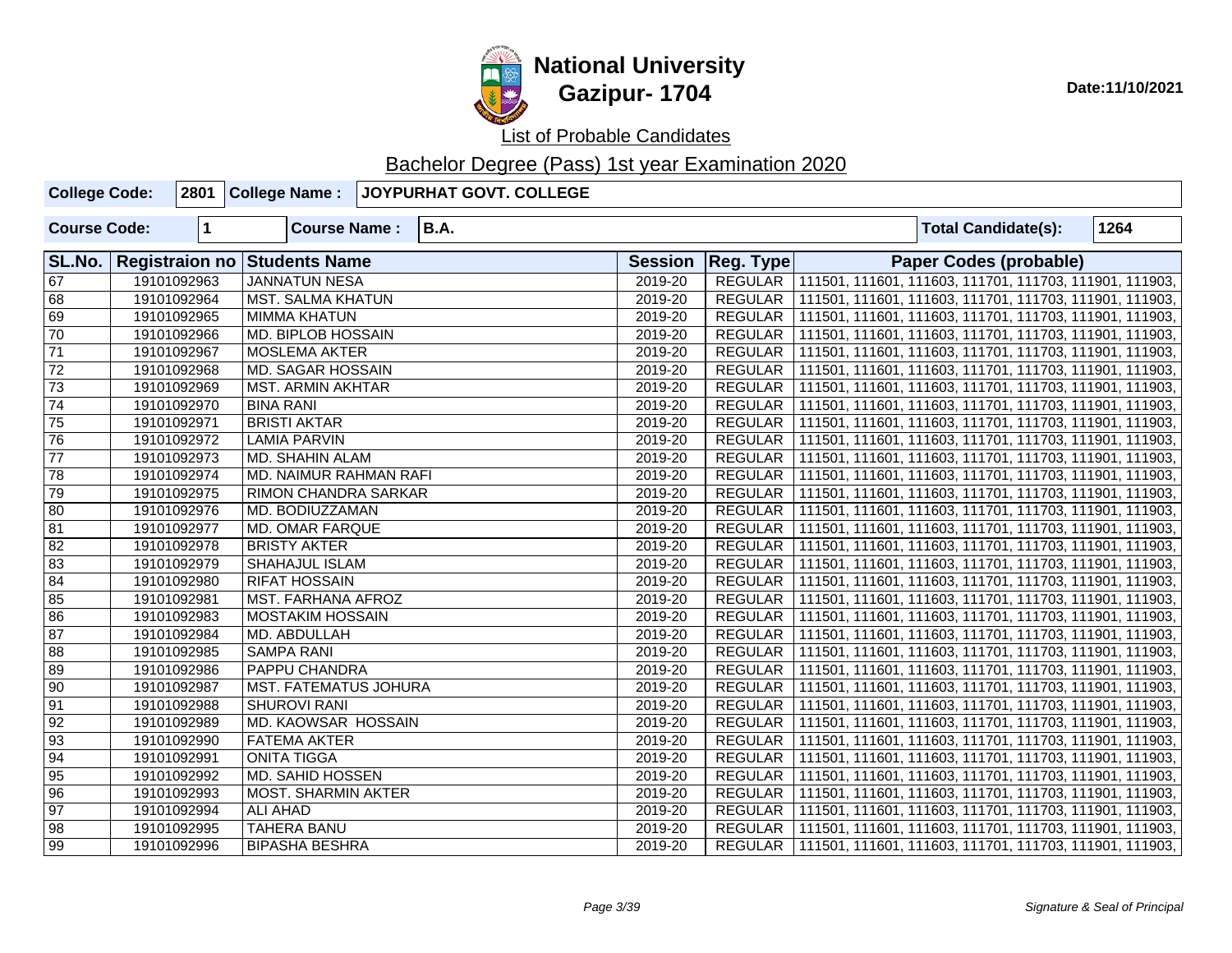

| <b>College Code:</b> |             | 2801 College Name:                  | JOYPURHAT GOVT. COLLEGE |                |                |  |                            |                                                                   |
|----------------------|-------------|-------------------------------------|-------------------------|----------------|----------------|--|----------------------------|-------------------------------------------------------------------|
| <b>Course Code:</b>  | 1           | <b>Course Name:</b>                 | <b>B.A.</b>             |                |                |  | <b>Total Candidate(s):</b> | 1264                                                              |
| SL.No.               |             | <b>Registraion no Students Name</b> |                         | <b>Session</b> | Reg. Type      |  | Paper Codes (probable)     |                                                                   |
| 100                  | 19101092997 | MD. AL-AMIN                         |                         | 2019-20        |                |  |                            | REGULAR   111501, 111601, 111603, 111701, 111703, 111901, 111903, |
| 101                  | 19101092998 | <b>AKHARUN NAHAR</b>                |                         | 2019-20        | REGULAR        |  |                            | 111501, 111601, 111603, 111701, 111703, 111901, 111903,           |
| 102                  | 19101092999 | <b>HASHI BEGUM</b>                  |                         | 2019-20        | REGULAR        |  |                            | 111501, 111601, 111603, 111701, 111703, 111901, 111903,           |
| 103                  | 19101093000 | <b>SOURAV MONDAL</b>                |                         | 2019-20        | REGULAR        |  |                            | 111501, 111601, 111603, 111701, 111703, 111901, 111903,           |
| 104                  | 19101093001 | <b>SARMIN SULTANA RITU</b>          |                         | 2019-20        | REGULAR        |  |                            | 111501, 111601, 111603, 111701, 111703, 111901, 111903,           |
| 105                  | 19101093002 | <b>TULY AKTER</b>                   |                         | 2019-20        | REGULAR        |  |                            | 111501, 111601, 111603, 111701, 111703, 111901, 111903,           |
| $\overline{106}$     | 19101093003 | <b>MD. NUR MOHAMMOD</b>             |                         | 2019-20        | <b>REGULAR</b> |  |                            | 111501, 111601, 111603, 111701, 111703, 111901, 111903,           |
| 107                  | 19101093004 | <b>SONIA AKTER</b>                  |                         | 2019-20        | <b>REGULAR</b> |  |                            | 111501, 111601, 111603, 111701, 111703, 111901, 111903,           |
| 108                  | 19101093005 | MD. EMRAN ALI                       |                         | 2019-20        | <b>REGULAR</b> |  |                            | 111501, 111601, 111603, 111701, 111703, 111901, 111903,           |
| 109                  | 19101093006 | <b>SAMSUN NAHAR</b>                 |                         | 2019-20        | REGULAR        |  |                            | 111501, 111601, 111603, 111701, 111703, 111901, 111903,           |
| 110                  | 19101093007 | <b>NURSAFA KHATUN</b>               |                         | 2019-20        | <b>REGULAR</b> |  |                            | 111501, 111601, 111603, 111701, 111703, 111901, 111903,           |
| 111                  | 19101093008 | <b>MD. AJIJUL HUQUE</b>             |                         | 2019-20        | REGULAR        |  |                            | 111501, 111601, 111603, 111701, 111703, 111901, 111903,           |
| $\overline{112}$     | 19101093009 | <b>MD. SHAKER ALI</b>               |                         | 2019-20        | <b>REGULAR</b> |  |                            | 111501, 111601, 111603, 111701, 111703, 111901, 111903,           |
| 113                  | 19101093010 | <b>MD. SOHEL RANA</b>               |                         | 2019-20        | <b>REGULAR</b> |  |                            | 111501, 111601, 111603, 111701, 111703, 111901, 111903,           |
| 114                  | 19101093011 | MD. RASEDUL ISLAM                   |                         | 2019-20        | REGULAR        |  |                            | 111501, 111601, 111603, 111701, 111703, 111901, 111903,           |
| $\overline{115}$     | 19101093012 | <b>GOLPO ANDREW CHOWDHURY</b>       |                         | 2019-20        | REGULAR        |  |                            | 111501, 111601, 111603, 111701, 111703, 111901, 111903,           |
| 116                  | 19101093013 | MD RASEL HOSSAIN                    |                         | 2019-20        | REGULAR        |  |                            | 111501, 111601, 111603, 111701, 111703, 111901, 111903,           |
| 117                  | 19101093014 | <b>NASRIN AKTAR</b>                 |                         | 2019-20        | REGULAR        |  |                            | 111501, 111601, 111603, 111701, 111703, 111901, 111903,           |
| 118                  | 19101093015 | <b>MD.EKRAMUL HOQUE</b>             |                         | 2019-20        | REGULAR        |  |                            | 111501, 111601, 111603, 111701, 111703, 111901, 111903,           |
| 119                  | 19101093016 | SAHABUL HOSSAIN                     |                         | 2019-20        | REGULAR        |  |                            | 111501, 111601, 111603, 111701, 111703, 111901, 111903,           |
| 120                  | 19101093017 | <b>AFRIN NAHAR</b>                  |                         | 2019-20        | <b>REGULAR</b> |  |                            | 111501, 111601, 111603, 111701, 111703, 111901, 111903,           |
| 121                  | 19101093018 | <b>TAZNUR AKHTER</b>                |                         | 2019-20        | REGULAR        |  |                            | 111501, 111601, 111603, 111701, 111703, 111901, 111903,           |
| 122                  | 19101093019 | <b>HOSAIN ALI</b>                   |                         | 2019-20        | <b>REGULAR</b> |  |                            | 111501, 111601, 111603, 111701, 111703, 111901, 111903,           |
| 123                  | 19101093020 | MD. MOSHIKUR ISLAM                  |                         | 2019-20        | <b>REGULAR</b> |  |                            | 111501, 111601, 111603, 111701, 111703, 111901, 111903,           |
| 124                  | 19101093021 | MD. HASAN ALI                       |                         | 2019-20        | REGULAR        |  |                            | 111501, 111601, 111603, 111701, 111703, 111901, 111903,           |
| 125                  | 19101093022 | <b>MD. SHAFIUL ISLAM</b>            |                         | 2019-20        | <b>REGULAR</b> |  |                            | 111501, 111601, 111603, 111701, 111703, 111901, 111903,           |
| 126                  | 19101093023 | <b>SHADAT ALAM</b>                  |                         | 2019-20        | REGULAR        |  |                            | 111501, 111601, 111603, 111701, 111703, 111901, 111903,           |
| 127                  | 19101093024 | <b>MD. SAMIM HOSEN</b>              |                         | 2019-20        | <b>REGULAR</b> |  |                            | 111501, 111601, 111603, 111701, 111703, 111901, 111903,           |
| 128                  | 19101093025 | <b>MITHON SING</b>                  |                         | 2019-20        | REGULAR        |  |                            | 111501, 111601, 111603, 111701, 111703, 111901, 111903,           |
| 129                  | 19101093026 | <b>MD. BAYAZID HOSSAIN</b>          |                         | 2019-20        | <b>REGULAR</b> |  |                            | 111501, 111601, 111603, 111701, 111703, 111901, 111903,           |
| 130                  | 19101093027 | MD. MORSALIN HOSSAIN                |                         | 2019-20        | <b>REGULAR</b> |  |                            | 111501, 111601, 111603, 111701, 111703, 111901, 111903,           |
| 131                  | 19101093028 | <b>ABDUL AWAL</b>                   |                         | 2019-20        |                |  |                            | REGULAR   111501, 111601, 111603, 111701, 111703, 111901, 111903, |
| 132                  | 19101093029 | SHAD ALAM CHOWDHURY                 |                         | 2019-20        |                |  |                            | REGULAR   111501, 111601, 111603, 111701, 111703, 111901, 111903, |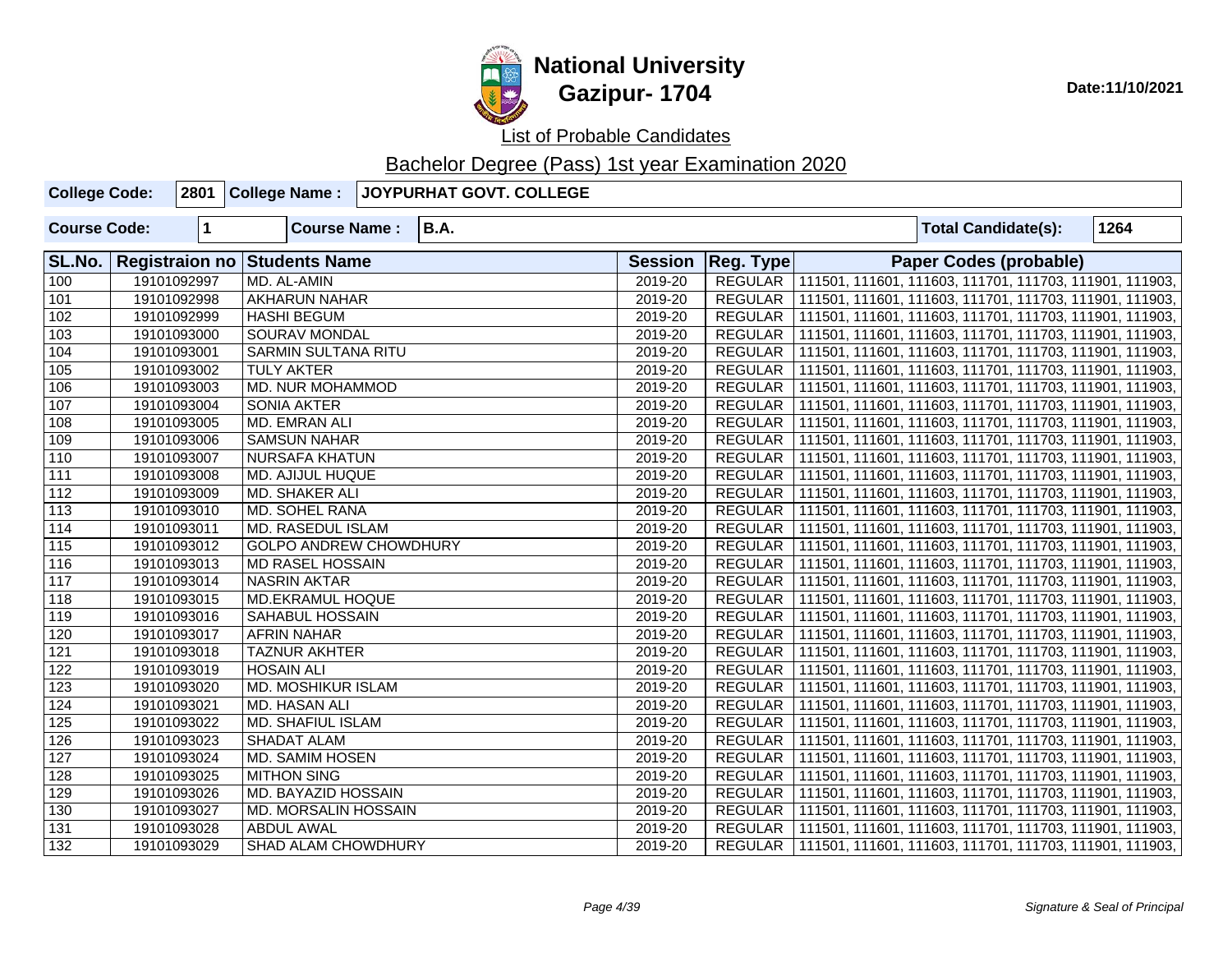

List of Probable Candidates

| <b>College Code:</b> |             | 2801 College Name:                  | JOYPURHAT GOVT. COLLEGE |                |                |  |                                                                   |      |
|----------------------|-------------|-------------------------------------|-------------------------|----------------|----------------|--|-------------------------------------------------------------------|------|
| <b>Course Code:</b>  | $\mathbf 1$ | <b>Course Name:</b>                 | <b>B.A.</b>             |                |                |  | <b>Total Candidate(s):</b>                                        | 1264 |
| SL.No.               |             | <b>Registraion no Students Name</b> |                         | <b>Session</b> | Reg. Type      |  | <b>Paper Codes (probable)</b>                                     |      |
| $\overline{133}$     | 19101093030 | <b>RATNA PARVIN</b>                 |                         | 2019-20        |                |  | REGULAR 111501, 111601, 111603, 111701, 111703, 111901, 111903,   |      |
| $\overline{134}$     | 19101093031 | <b>SHORIFA KHATUN</b>               |                         | 2019-20        |                |  | REGULAR   111501, 111601, 111603, 111701, 111703, 111901, 111903, |      |
| $\overline{135}$     | 19101093032 | <b>SHIRIN AKTAR</b>                 |                         | 2019-20        |                |  | REGULAR   111501, 111601, 111603, 111701, 111703, 111901, 111903, |      |
| 136                  | 19101093033 | <b>JANNATUN NAYEM</b>               |                         | 2019-20        |                |  | REGULAR   111501, 111601, 111603, 111701, 111703, 111901, 111903, |      |
| 137                  | 19101093034 | <b>MD. RIFAT HOSSAIN</b>            |                         | 2019-20        |                |  | REGULAR   111501, 111601, 111603, 111701, 111703, 111901, 111903, |      |
| 138                  | 19101093035 | <b>RASHADUL ISLAM</b>               |                         | 2019-20        |                |  | REGULAR   111501, 111601, 111603, 111701, 111703, 111901, 111903, |      |
| 139                  | 19101093036 | <b>TOUFIK ISLAM</b>                 |                         | 2019-20        |                |  | REGULAR   111501, 111601, 111603, 111701, 111703, 111901, 111903, |      |
| 140                  | 19101093037 | PROSENJIT CHANDRA BORMON            |                         | 2019-20        |                |  | REGULAR   111501, 111601, 111603, 111701, 111703, 111901, 111903, |      |
| 141                  | 19101093038 | MD. JOYNUL ISLAM                    |                         | 2019-20        |                |  | REGULAR   111501, 111601, 111603, 111701, 111703, 111901, 111903, |      |
| 142                  | 19101093039 | MD. HABIBULLAH                      |                         | 2019-20        |                |  | REGULAR   111501, 111601, 111603, 111701, 111703, 111901, 111903, |      |
| 143                  | 19101093040 | MST. MUBASSHIRA AKTAR               |                         | 2019-20        |                |  | REGULAR   111501, 111601, 111603, 111701, 111703, 111901, 111903, |      |
| 144                  | 19101093041 | MD. ABU ARSHAD LEMON                |                         | 2019-20        | REGULAR        |  | 111501, 111601, 111603, 111701, 111703, 111901, 111903,           |      |
| 145                  | 19101093042 | MD. AL-AMIN                         |                         | 2019-20        |                |  | REGULAR   111501, 111601, 111603, 111701, 111703, 111901, 111903, |      |
| 146                  | 19101093043 | <b>MST. SARMIN AKTER</b>            |                         | 2019-20        |                |  | REGULAR   111501, 111601, 111603, 111701, 111703, 111901, 111903, |      |
| 147                  | 19101093044 | MD. MASUD RANA                      |                         | 2019-20        |                |  | REGULAR   111501, 111601, 111603, 111701, 111703, 111901, 111903, |      |
| 148                  | 19101093045 | <b>ASHRAFUL</b>                     |                         | 2019-20        |                |  | REGULAR   111501, 111601, 111603, 111701, 111703, 111901, 111903, |      |
| 149                  | 19101093046 | MST. MAHBUBA AKTER                  |                         | 2019-20        |                |  | REGULAR   111501, 111601, 111603, 111701, 111703, 111901, 111903, |      |
| 150                  | 19101093047 | MD. BAPPI RAHMAN                    |                         | 2019-20        |                |  | REGULAR   111501, 111601, 111603, 111701, 111703, 111901, 111903, |      |
| 151                  | 19101093048 | <b>MD. RABBY HOSSAIN</b>            |                         | 2019-20        |                |  | REGULAR   111501, 111601, 111603, 111701, 111703, 111901, 111903, |      |
| 152                  | 19101093049 | MD. ABU BAKKAR SIDDIK               |                         | 2019-20        |                |  | REGULAR   111501, 111601, 111603, 111701, 111703, 111901, 111903, |      |
| 153                  | 19101093050 | MD. SHOHAG HOSSAIN                  |                         | 2019-20        | <b>REGULAR</b> |  | 111501, 111601, 111603, 111701, 111703, 111901, 111903,           |      |
| 154                  | 19101093051 | MD. HASAN ISLAM                     |                         | 2019-20        | <b>REGULAR</b> |  | 111501, 111601, 111603, 111701, 111703, 111901, 111903,           |      |
| 155                  | 19101093052 | MIMMA BEGUM                         |                         | 2019-20        | <b>REGULAR</b> |  | 111501, 111601, 111603, 111701, 111703, 111901, 111903,           |      |
| 156                  | 19101093053 | <b>MST. SOMPA PARVIN</b>            |                         | 2019-20        | REGULAR        |  | 111501, 111601, 111603, 111701, 111703, 111901, 111903,           |      |
| 157                  | 19101093054 | <b>TULSHI RANI</b>                  |                         | 2019-20        | <b>REGULAR</b> |  | 111501, 111601, 111603, 111701, 111703, 111901, 111903,           |      |
| 158                  | 19101093055 | MD. HAKIM BULBUL                    |                         | 2019-20        | <b>REGULAR</b> |  | 111501, 111601, 111603, 111701, 111703, 111901, 111903,           |      |
| 159                  | 19101093056 | MD. KAIUM HOSSAIN                   |                         | 2019-20        | <b>REGULAR</b> |  | 111501, 111601, 111603, 111701, 111703, 111901, 111903,           |      |
| 160                  | 19101093057 | MD. ARIFUL ISLAM                    |                         | 2019-20        |                |  | REGULAR   111501, 111601, 111603, 111701, 111703, 111901, 111903, |      |
| 161                  | 19101093058 | POLLOBI RANI                        |                         | 2019-20        |                |  | REGULAR   111501, 111601, 111603, 111701, 111703, 111901, 111903, |      |
| 162                  | 19101093059 | SUBORNA RANI MAHATO                 |                         | 2019-20        |                |  | REGULAR   111501, 111601, 111603, 111701, 111703, 111901, 111903, |      |
| 163                  | 19101093060 | <b>BAKUL MONDAL</b>                 |                         | 2019-20        |                |  | REGULAR   111501, 111601, 111603, 111701, 111703, 111901, 111903, |      |
| 164                  | 19101093061 | MD. EMON BABU                       |                         | 2019-20        |                |  | REGULAR   111501, 111601, 111603, 111701, 111703, 111901, 111903, |      |
| 165                  | 19101093062 | MD. MAFIDUL ISLAM                   |                         | 2019-20        |                |  | REGULAR   111501, 111601, 111603, 111701, 111703, 111901, 111903, |      |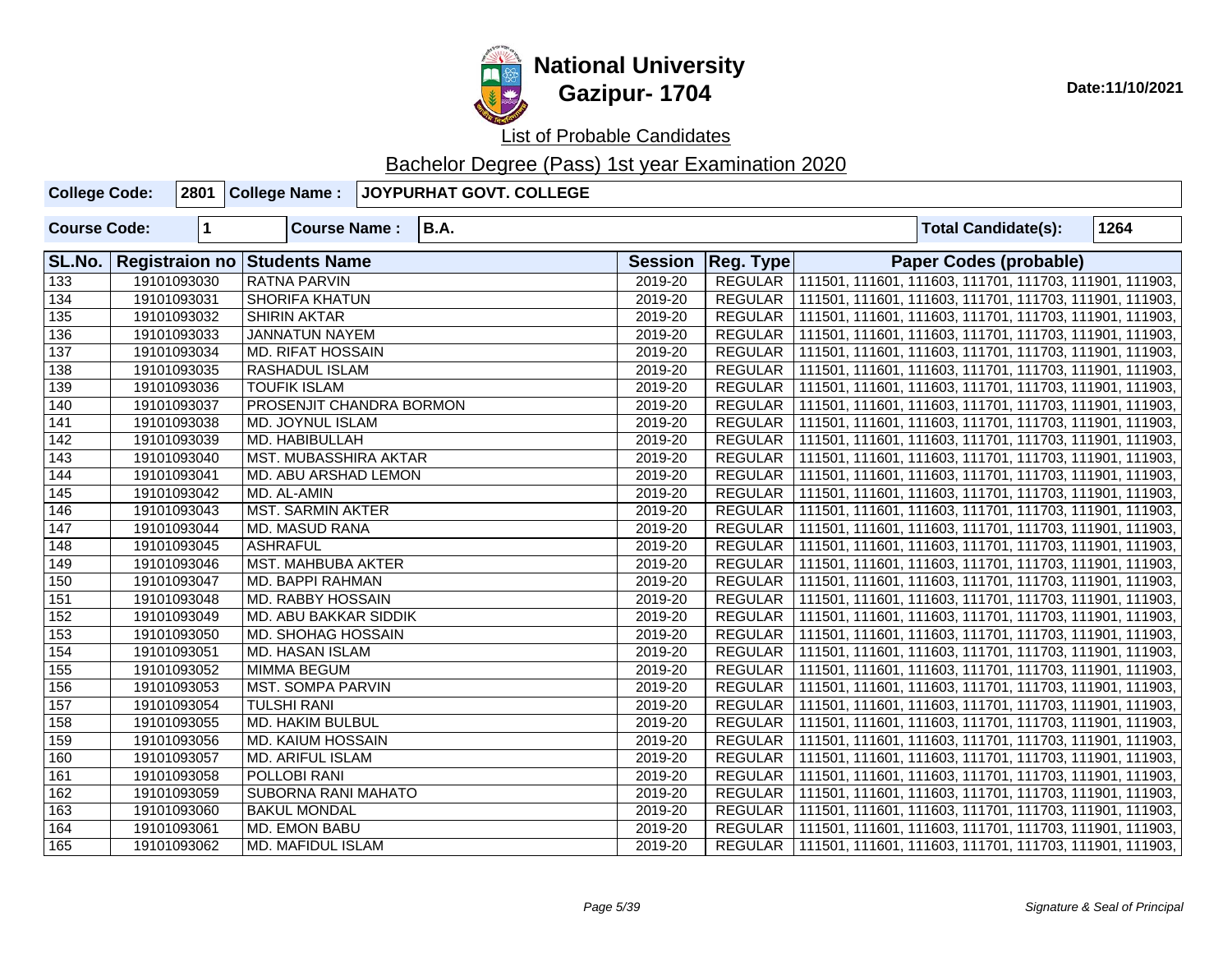

| <b>College Code:</b> |              | 2801 College Name:           | JOYPURHAT GOVT. COLLEGE |                |                      |  |                                                         |      |
|----------------------|--------------|------------------------------|-------------------------|----------------|----------------------|--|---------------------------------------------------------|------|
| <b>Course Code:</b>  | $\mathbf{1}$ | <b>Course Name:</b>          | <b>B.A.</b>             |                |                      |  | <b>Total Candidate(s):</b>                              | 1264 |
| SL.No.               |              | Registraion no Students Name |                         | <b>Session</b> | Reg. Type            |  | <b>Paper Codes (probable)</b>                           |      |
| 166                  | 19101093063  | MD. ZAHID HOSSAIN            |                         | 2019-20        | REGULAR <sup>1</sup> |  | 111501, 111601, 111603, 111701, 111703, 111901, 111903, |      |
| 167                  | 19101093064  | RIAZUL ISLAM                 |                         | 2019-20        | <b>REGULAR</b>       |  | 111501, 111601, 111603, 111701, 111703, 111901, 111903, |      |
| 168                  | 19101093065  | <b>SUJAL MALO</b>            |                         | 2019-20        | <b>REGULAR</b>       |  | 111501, 111601, 111603, 111701, 111703, 111901, 111903, |      |
| 169                  | 19101093066  | MD. REJUAN HOSSAIN           |                         | 2019-20        | <b>REGULAR</b>       |  | 111501, 111601, 111603, 111701, 111703, 111901, 111903, |      |
| 170                  | 19101093067  | <b>MD. RABBI HOSSAIN</b>     |                         | 2019-20        | <b>REGULAR</b>       |  | 111501, 111601, 111603, 111701, 111703, 111901, 111903, |      |
| 171                  | 19101093068  | <b>MST. KHADIZA AKTER</b>    |                         | 2019-20        | REGULAR              |  | 111501, 111601, 111603, 111701, 111703, 111901, 111903, |      |
| 172                  | 19101093069  | <b>CHRISTINA TUDU</b>        |                         | 2019-20        | REGULAR              |  | 111501, 111601, 111603, 111701, 111703, 111901, 111903, |      |
| 173                  | 19101093070  | <b>DIPA RANI</b>             |                         | 2019-20        | REGULAR              |  | 111501, 111601, 111603, 111701, 111703, 111901, 111903, |      |
| 174                  | 19101093071  | <b>ARIFA KHATUN RIMU</b>     |                         | 2019-20        | <b>REGULAR</b>       |  | 111501, 111601, 111603, 111701, 111703, 111901, 111903, |      |
| 175                  | 19101093072  | <b>MIMMA AKTER</b>           |                         | 2019-20        | REGULAR              |  | 111501, 111601, 111603, 111701, 111703, 111901, 111903, |      |
| 176                  | 19101093073  | <b>ARMAN HOSSEN</b>          |                         | 2019-20        | <b>REGULAR</b>       |  | 111501, 111601, 111603, 111701, 111703, 111901, 111903, |      |
| 177                  | 19101093074  | <b>ADORI RANI</b>            |                         | 2019-20        | REGULAR              |  | 111501, 111601, 111603, 111701, 111703, 111901, 111903, |      |
| 178                  | 19101093075  | MD. SHAHID HOSSAIN           |                         | 2019-20        | <b>REGULAR</b>       |  | 111501, 111601, 111603, 111701, 111703, 111901, 111903, |      |
| 179                  | 19101093076  | MD. MURAD HOSSAIN            |                         | 2019-20        | REGULAR              |  | 111501, 111601, 111603, 111701, 111703, 111901, 111903, |      |
| 180                  | 19101093077  | <b>MD. EUSUF ALI</b>         |                         | 2019-20        | <b>REGULAR</b>       |  | 111501, 111601, 111603, 111701, 111703, 111901, 111903, |      |
| 181                  | 19101093078  | <b>MOSLEMA KHATUN</b>        |                         | 2019-20        | REGULAR              |  | 111501, 111601, 111603, 111701, 111703, 111901, 111903, |      |
| 182                  | 19101093079  | MST. TAMANNA AKTER           |                         | 2019-20        | <b>REGULAR</b>       |  | 111501, 111601, 111603, 111701, 111703, 111901, 111903, |      |
| 183                  | 19101093080  | <b>KAFI HOSSEN</b>           |                         | 2019-20        | <b>REGULAR</b>       |  | 111501, 111601, 111603, 111701, 111703, 111901, 111903, |      |
| 184                  | 19101093081  | RAKIBUL ISLAM                |                         | 2019-20        | <b>REGULAR</b>       |  | 111501, 111601, 111603, 111701, 111703, 111901, 111903, |      |
| 185                  | 19101093082  | <b>MD. ASADUL ISLAM</b>      |                         | 2019-20        | <b>REGULAR</b>       |  | 111501, 111601, 111603, 111701, 111703, 111901, 111903, |      |
| 186                  | 19101093083  | <b>LIMA KHATUN</b>           |                         | 2019-20        | <b>REGULAR</b>       |  | 111501, 111601, 111603, 111701, 111703, 111901, 111903, |      |
| 187                  | 19101093084  | MD. ASADUR ZAMAN NUR         |                         | 2019-20        | <b>REGULAR</b>       |  | 111501, 111601, 111603, 111701, 111703, 111901, 111903, |      |
| 188                  | 19101093085  | <b>SUMMA KHATUN</b>          |                         | 2019-20        | <b>REGULAR</b>       |  | 111501, 111601, 111603, 111701, 111703, 111901, 111903, |      |
| 189                  | 19101093086  | POPY RANI                    |                         | 2019-20        | <b>REGULAR</b>       |  | 111501, 111601, 111603, 111701, 111703, 111901, 111903, |      |
| 190                  | 19101093087  | <b>TANJINA AKTER</b>         |                         | 2019-20        | <b>REGULAR</b>       |  | 111501, 111601, 111603, 111701, 111703, 111901, 111903, |      |
| 191                  | 19101093088  | SANJOY CHADRA MONDAL         |                         | 2019-20        | REGULAR              |  | 111501, 111601, 111603, 111701, 111703, 111901, 111903, |      |
| 192                  | 19101093089  | <b>NAIEM HOSSAIN</b>         |                         | 2019-20        | <b>REGULAR</b>       |  | 111501, 111601, 111603, 111701, 111703, 111901, 111903, |      |
| 193                  | 19101093090  | MD. SHAKHUYAT HOSSAIN        |                         | 2019-20        | <b>REGULAR</b>       |  | 111501, 111601, 111603, 111701, 111703, 111901, 111903, |      |
| 194                  | 19101093091  | RIPA BANU                    |                         | 2019-20        | REGULAR              |  | 111501, 111601, 111603, 111701, 111703, 111901, 111903, |      |
| 195                  | 19101093092  | MD. JUWEL HOSSEN             |                         | 2019-20        | <b>REGULAR</b>       |  | 111501, 111601, 111603, 111701, 111703, 111901, 111903, |      |
| 196                  | 19101093093  | <b>MD. ASHIB HOSSAIN</b>     |                         | 2019-20        | <b>REGULAR</b>       |  | 111501, 111601, 111603, 111701, 111703, 111901, 111903, |      |
| 197                  | 19101093094  | <b>BRISTI KHATUN</b>         |                         | 2019-20        | <b>REGULAR</b>       |  | 111501, 111601, 111603, 111701, 111703, 111901, 111903, |      |
| 198                  | 19101093095  | MD. SHAKIL ALI MONDEL        |                         | 2019-20        | REGULAR              |  | 111501, 111601, 111603, 111701, 111703, 111901, 111903, |      |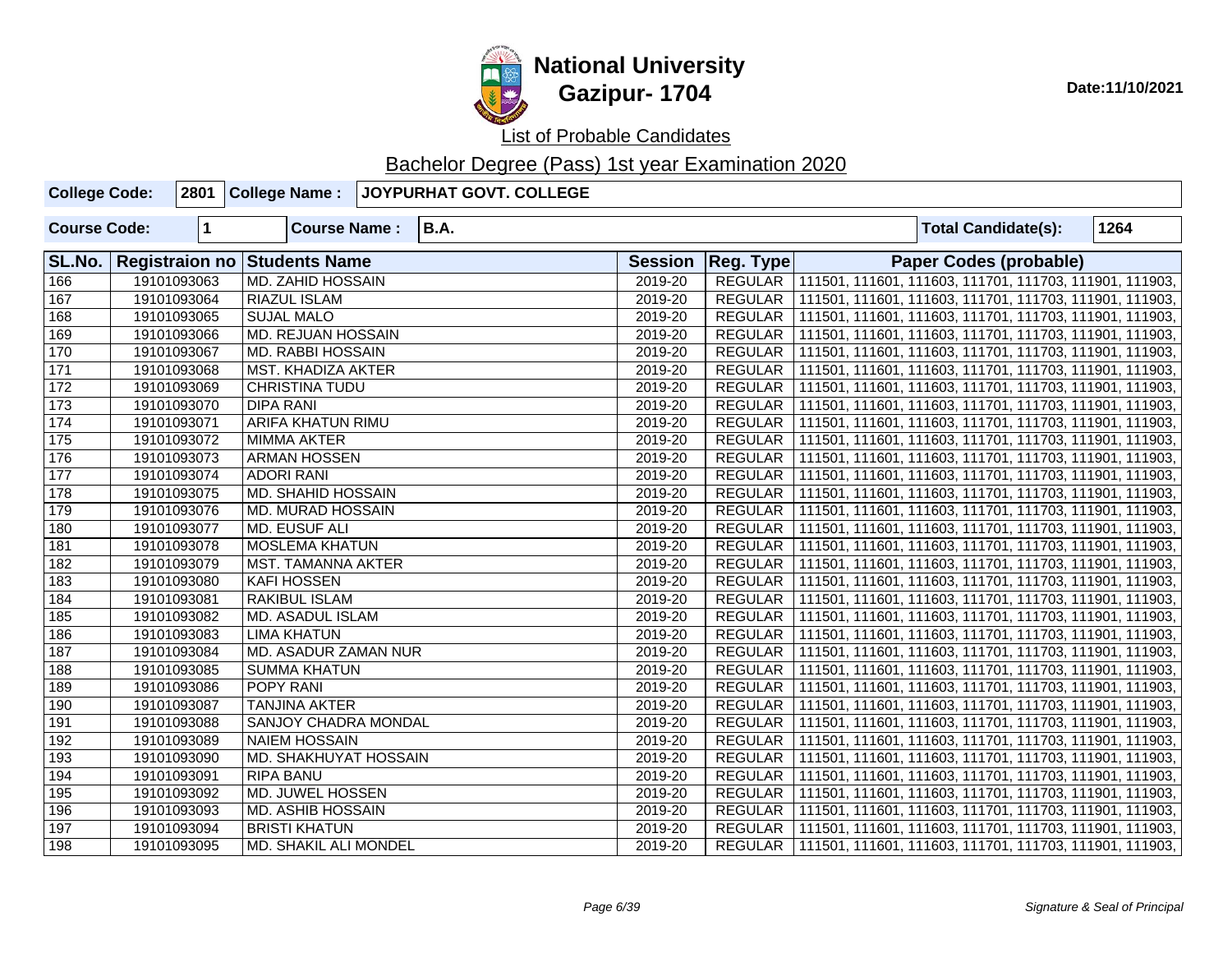

| <b>College Code:</b> |                      | 2801 College Name:           | JOYPURHAT GOVT. COLLEGE |                |                |  |                               |                                                         |
|----------------------|----------------------|------------------------------|-------------------------|----------------|----------------|--|-------------------------------|---------------------------------------------------------|
| <b>Course Code:</b>  | $\blacktriangleleft$ | <b>Course Name:</b>          | <b>B.A.</b>             |                |                |  | <b>Total Candidate(s):</b>    | 1264                                                    |
| SL.No.               |                      | Registraion no Students Name |                         | <b>Session</b> | Reg. Type      |  | <b>Paper Codes (probable)</b> |                                                         |
| 199                  | 19101093096          | MD. DELOWAR HOSSAIN          |                         | 2019-20        | <b>REGULAR</b> |  |                               | 111501, 111601, 111603, 111701, 111703, 111901, 111903, |
| 200                  | 19101093097          | <b>MD. RIFAT HOSSAIN</b>     |                         | 2019-20        | REGULAR        |  |                               | 111501, 111601, 111603, 111701, 111703, 111901, 111903, |
| 201                  | 19101093098          | SHAMRINA ALAM AKHI           |                         | 2019-20        | <b>REGULAR</b> |  |                               | 111501, 111601, 111603, 111701, 111703, 111901, 111903, |
| 202                  | 19101093099          | <b>NAHID ALAM</b>            |                         | 2019-20        | <b>REGULAR</b> |  |                               | 111501, 111601, 111603, 111701, 111703, 111901, 111903, |
| 203                  | 19101093100          | <b>DIPA TAPPA</b>            |                         | 2019-20        | <b>REGULAR</b> |  |                               | 111501, 111601, 111603, 111701, 111703, 111901, 111903, |
| 204                  | 19101093101          | MD. TANZIUL ISLAM HABIB      |                         | 2019-20        | REGULAR        |  |                               | 111501, 111601, 111603, 111701, 111703, 111901, 111903, |
| 205                  | 19101093102          | <b>MEFTAHUL JANNAT</b>       |                         | 2019-20        | <b>REGULAR</b> |  |                               | 111501, 111601, 111603, 111701, 111703, 111901, 111903, |
| 206                  | 19101093103          | <b>TASNIM AKTER</b>          |                         | 2019-20        | REGULAR        |  |                               | 111501, 111601, 111603, 111701, 111703, 111901, 111903, |
| 207                  | 19101093104          | MD. TANZIL HOSSAIN           |                         | 2019-20        | REGULAR        |  |                               | 111501, 111601, 111603, 111701, 111703, 111901, 111903, |
| $\overline{208}$     | 19101093105          | MST. MASHIYA AKTER           |                         | 2019-20        | REGULAR        |  |                               | 111501, 111601, 111603, 111701, 111703, 111901, 111903, |
| 209                  | 19101093106          | MD. FARUK HOSSAIN            |                         | 2019-20        | <b>REGULAR</b> |  |                               | 111501, 111601, 111603, 111701, 111703, 111901, 111903, |
| 210                  | 19101093107          | MD. TAMIN HOSSAIN            |                         | 2019-20        | REGULAR        |  |                               | 111501, 111601, 111603, 111701, 111703, 111901, 111903, |
| $\overline{211}$     | 19101093108          | <b>MD. IBRAHIM HOSSEN</b>    |                         | 2019-20        | REGULAR        |  |                               | 111501, 111601, 111603, 111701, 111703, 111901, 111903, |
| 212                  | 19101093109          | <b>MARZIA AKTER</b>          |                         | 2019-20        | <b>REGULAR</b> |  |                               | 111501, 111601, 111603, 111701, 111703, 111901, 111903, |
| 213                  | 19101093110          | MD. ZAHID                    |                         | 2019-20        | <b>REGULAR</b> |  |                               | 111501, 111601, 111603, 111701, 111703, 111901, 111903, |
| 214                  | 19101093111          | MD. ARMAN HOSSEN             |                         | 2019-20        | REGULAR        |  |                               | 111501, 111601, 111603, 111701, 111703, 111901, 111903, |
| $\sqrt{215}$         | 19101093112          | MD. RAJU AHMMAD              |                         | 2019-20        | <b>REGULAR</b> |  |                               | 111501, 111601, 111603, 111701, 111703, 111901, 111903, |
| 216                  | 19101093113          | <b>MD. RAKIBUL HASAN</b>     |                         | 2019-20        | <b>REGULAR</b> |  |                               | 111501, 111601, 111603, 111701, 111703, 111901, 111903, |
| $\overline{217}$     | 19101093114          | MD. ALAMIN HOSSAIN           |                         | 2019-20        | <b>REGULAR</b> |  |                               | 111501, 111601, 111603, 111701, 111703, 111901, 111903, |
| 218                  | 19101093115          | MD. MOSTAKIM AHMED           |                         | 2019-20        | <b>REGULAR</b> |  |                               | 111501, 111601, 111603, 111701, 111703, 111901, 111903, |
| 219                  | 19101093116          | MD. AL AMIN HOSSAIN          |                         | 2019-20        | <b>REGULAR</b> |  |                               | 111501, 111601, 111603, 111701, 111703, 111901, 111903, |
| 220                  | 19101093117          | <b>SUJON HOSSAIN</b>         |                         | 2019-20        | <b>REGULAR</b> |  |                               | 111501, 111601, 111603, 111701, 111703, 111901, 111903, |
| $\overline{221}$     | 19101093118          | JAYSON OBIO DAS              |                         | 2019-20        | <b>REGULAR</b> |  |                               | 111501, 111601, 111603, 111701, 111703, 111901, 111903, |
| 222                  | 19101093119          | <b>JAKIYA SULTANA</b>        |                         | 2019-20        | <b>REGULAR</b> |  |                               | 111501, 111601, 111603, 111701, 111703, 111901, 111903, |
| 223                  | 19101093120          | MD. JONE HOSSAIN             |                         | 2019-20        | REGULAR        |  |                               | 111501, 111601, 111603, 111701, 111703, 111901, 111903, |
| 224                  | 19101093121          | <b>MST. LUCKY BEGUM</b>      |                         | 2019-20        | REGULAR        |  |                               | 111501, 111601, 111603, 111701, 111703, 111901, 111903, |
| 225                  | 19101093122          | MST. PIYARY AKTER            |                         | 2019-20        | <b>REGULAR</b> |  |                               | 111501, 111601, 111603, 111701, 111703, 111901, 111903, |
| 226                  | 19101093123          | MD. SHAMEEM HOSSAIM          |                         | 2019-20        | <b>REGULAR</b> |  |                               | 111501, 111601, 111603, 111701, 111703, 111901, 111903, |
| $\overline{227}$     | 19101093124          | <b>JANNATUN FERDAUS</b>      |                         | 2019-20        | <b>REGULAR</b> |  |                               | 111501, 111601, 111603, 111701, 111703, 111901, 111903, |
| 228                  | 19101093125          | <b>RUHUL AMIN</b>            |                         | 2019-20        | <b>REGULAR</b> |  |                               | 111501, 111601, 111603, 111701, 111703, 111901, 111903, |
| 229                  | 19101093126          | MD. ATIK HASAN               |                         | 2019-20        | <b>REGULAR</b> |  |                               | 111501, 111601, 111603, 111701, 111703, 111901, 111903, |
| 230                  | 19101093127          | <b>SUMAIYA KHATUN</b>        |                         | 2019-20        | <b>REGULAR</b> |  |                               | 111501, 111601, 111603, 111701, 111703, 111901, 111903, |
| $\overline{231}$     | 19101093128          | <b>TASLIMA PARVIN</b>        |                         | 2019-20        | REGULAR        |  |                               | 111501, 111601, 111603, 111701, 111703, 111901, 111903, |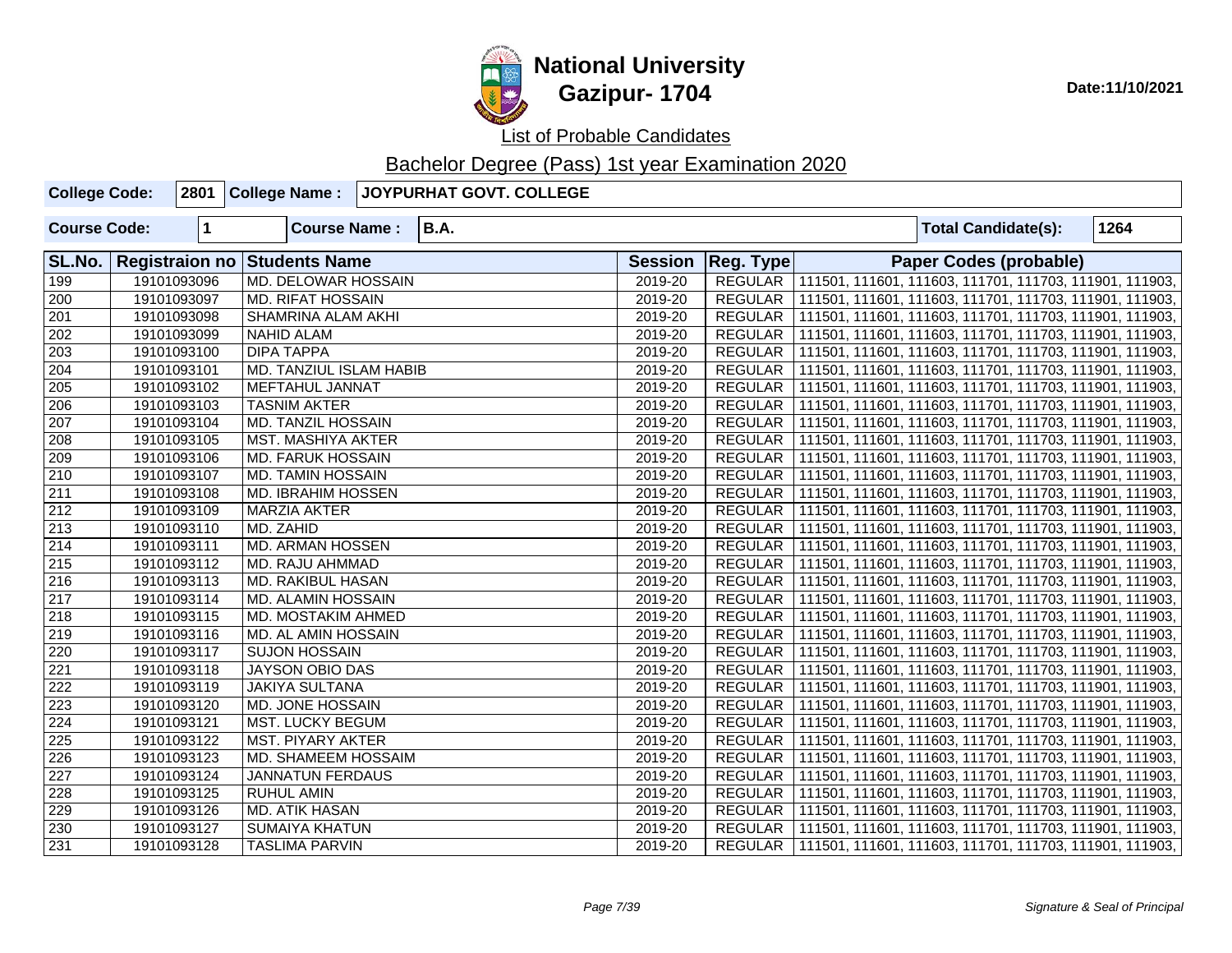

List of Probable Candidates

| <b>College Code:</b> |             | 2801 College Name:                  | JOYPURHAT GOVT. COLLEGE |                |                  |  |                                                                   |      |
|----------------------|-------------|-------------------------------------|-------------------------|----------------|------------------|--|-------------------------------------------------------------------|------|
| <b>Course Code:</b>  | 1           | <b>Course Name:</b>                 | <b>B.A.</b>             |                |                  |  | <b>Total Candidate(s):</b>                                        | 1264 |
| SL.No.               |             | <b>Registraion no Students Name</b> |                         | <b>Session</b> | <b>Reg. Type</b> |  | <b>Paper Codes (probable)</b>                                     |      |
| 232                  | 19101093129 | <b>SONIYA KHATUN</b>                |                         | 2019-20        |                  |  | REGULAR   111501, 111601, 111603, 111701, 111703, 111901, 111903, |      |
| 233                  | 19101093130 | MD. ZIAUR RAHMAN                    |                         | 2019-20        | REGULAR          |  | 111501, 111601, 111603, 111701, 111703, 111901, 111903,           |      |
| 234                  | 19101093131 | PINQU KUMAR MONDOL                  |                         | 2019-20        |                  |  | REGULAR   111501, 111601, 111603, 111701, 111703, 111901, 111903, |      |
| $\overline{235}$     | 19101093132 | <b>MST. SABIYA ISLAM</b>            |                         | 2019-20        | REGULAR          |  | 111501, 111601, 111603, 111701, 111703, 111901, 111903,           |      |
| 236                  | 19101093133 | <b>SABUJ MONDAL</b>                 |                         | 2019-20        | REGULAR          |  | 111501, 111601, 111603, 111701, 111703, 111901, 111903,           |      |
| 237                  | 19101093134 | <b>SUVO MAHATO</b>                  |                         | 2019-20        | REGULAR          |  | 111501, 111601, 111603, 111701, 111703, 111901, 111903,           |      |
| 238                  | 19101093135 | MEHEDI HASAN                        |                         | 2019-20        | <b>REGULAR</b>   |  | 111501, 111601, 111603, 111701, 111703, 111901, 111903,           |      |
| 239                  | 19101093136 | <b>BISHON TIRKEY</b>                |                         | 2019-20        | REGULAR          |  | 111501, 111601, 111603, 111701, 111703, 111901, 111903,           |      |
| $\sqrt{240}$         | 19101093137 | FARIA NUSRAT NILA                   |                         | 2019-20        | <b>REGULAR</b>   |  | 111501, 111601, 111603, 111701, 111703, 111901, 111903,           |      |
| $\sqrt{241}$         | 19101093138 | <b>MAHBUBA AKTHER</b>               |                         | 2019-20        | REGULAR          |  | 111501, 111601, 111603, 111701, 111703, 111901, 111903,           |      |
| 242                  | 19101093139 | <b>MD. ABU HOSSAIN</b>              |                         | 2019-20        | <b>REGULAR</b>   |  | 111501, 111601, 111603, 111701, 111703, 111901, 111903,           |      |
| $\sqrt{243}$         | 19101093140 | <b>BADHAN HOSSAIN</b>               |                         | 2019-20        | REGULAR          |  | 111501, 111601, 111603, 111701, 111703, 111901, 111903,           |      |
| $\overline{244}$     | 19101093141 | <b>JANNATUN KHATUN</b>              |                         | 2019-20        | <b>REGULAR</b>   |  | 111501, 111601, 111603, 111701, 111703, 111901, 111903,           |      |
| $\sqrt{245}$         | 19101093142 | <b>MD. ABDUR RAHIM</b>              |                         | 2019-20        | REGULAR          |  | 111501, 111601, 111603, 111701, 111703, 111901, 111903,           |      |
| 246                  | 19101093143 | RAFSAN JANI SOUROV                  |                         | 2019-20        | <b>REGULAR</b>   |  | 111501, 111601, 111603, 111701, 111703, 111901, 111903,           |      |
| 247                  | 19101093144 | <b>MD. SHAHRIA AHMED</b>            |                         | 2019-20        | REGULAR          |  | 111501, 111601, 111603, 111701, 111703, 111901, 111903,           |      |
| $\overline{248}$     | 19101093145 | <b>MD. FIROJ HOSSAIN</b>            |                         | 2019-20        | REGULAR          |  | 111501, 111601, 111603, 111701, 111703, 111901, 111903,           |      |
| 249                  | 19101093146 | <b>SHAHIN ALAM</b>                  |                         | 2019-20        | REGULAR          |  | 111501, 111601, 111603, 111701, 111703, 111901, 111903,           |      |
| 250                  | 19101093147 | SAZZADUL ISLAM                      |                         | 2019-20        | <b>REGULAR</b>   |  | 111501, 111601, 111603, 111701, 111703, 111901, 111903,           |      |
| $\overline{251}$     | 19101093148 | SANJIDA AKTER                       |                         | 2019-20        | <b>REGULAR</b>   |  | 111501, 111601, 111603, 111701, 111703, 111901, 111903,           |      |
| $\overline{252}$     | 19101093149 | <b>AFSANA AKTAR</b>                 |                         | 2019-20        | <b>REGULAR</b>   |  | 111501, 111601, 111603, 111701, 111703, 111901, 111903,           |      |
| $\overline{253}$     | 19101093150 | PALASH KHALKO                       |                         | 2019-20        | <b>REGULAR</b>   |  | 111501, 111601, 111603, 111701, 111703, 111901, 111903,           |      |
| $\overline{254}$     | 19101093151 | <b>JOY KARMOKER</b>                 |                         | 2019-20        | <b>REGULAR</b>   |  | 111501, 111601, 111603, 111701, 111703, 111901, 111903,           |      |
| $\overline{255}$     | 19101093152 | <b>MD. ARAFAT HOSSEN</b>            |                         | 2019-20        | <b>REGULAR</b>   |  | 111501, 111601, 111603, 111701, 111703, 111901, 111903,           |      |
| $\overline{256}$     | 19101093153 | MD. AMIT HASAN LABO                 |                         | 2019-20        | <b>REGULAR</b>   |  | 111501, 111601, 111603, 111701, 111703, 111901, 111903,           |      |
| $\overline{257}$     | 19101093154 | <b>SEFAUR RAHMAN</b>                |                         | 2019-20        | REGULAR          |  | 111501, 111601, 111603, 111701, 111703, 111901, 111903,           |      |
| 258                  | 19101093155 | <b>SHAPLA BALA</b>                  |                         | 2019-20        | <b>REGULAR</b>   |  | 111501, 111601, 111603, 111701, 111703, 111901, 111903,           |      |
| 259                  | 19101093156 | <b>MD. RONY HOSSAIN</b>             |                         | 2019-20        | <b>REGULAR</b>   |  | 111501, 111601, 111603, 111701, 111703, 111901, 111903,           |      |
| 260                  | 19101093157 | <b>MONI TUDU</b>                    |                         | 2019-20        | REGULAR          |  | 111501, 111601, 111603, 111701, 111703, 111901, 111903,           |      |
| 261                  | 19101093158 | <b>MD. SHAKIL HOSSAIN</b>           |                         | 2019-20        | <b>REGULAR</b>   |  | 111501, 111601, 111603, 111701, 111703, 111901, 111903,           |      |
| 262                  | 19101093159 | <b>MD. RABIUL ISLAM ASIQ</b>        |                         | 2019-20        | REGULAR          |  | 111501, 111601, 111603, 111701, 111703, 111901, 111903,           |      |
| 263                  | 19101093160 | <b>MST. SUROVI KHATUN</b>           |                         | 2019-20        | REGULAR          |  | 111501, 111601, 111603, 111701, 111703, 111901, 111903,           |      |
| 264                  | 19101093161 | <b>JAKIA AKTAR</b>                  |                         | 2019-20        |                  |  | REGULAR   111501, 111601, 111603, 111701, 111703, 111901, 111903, |      |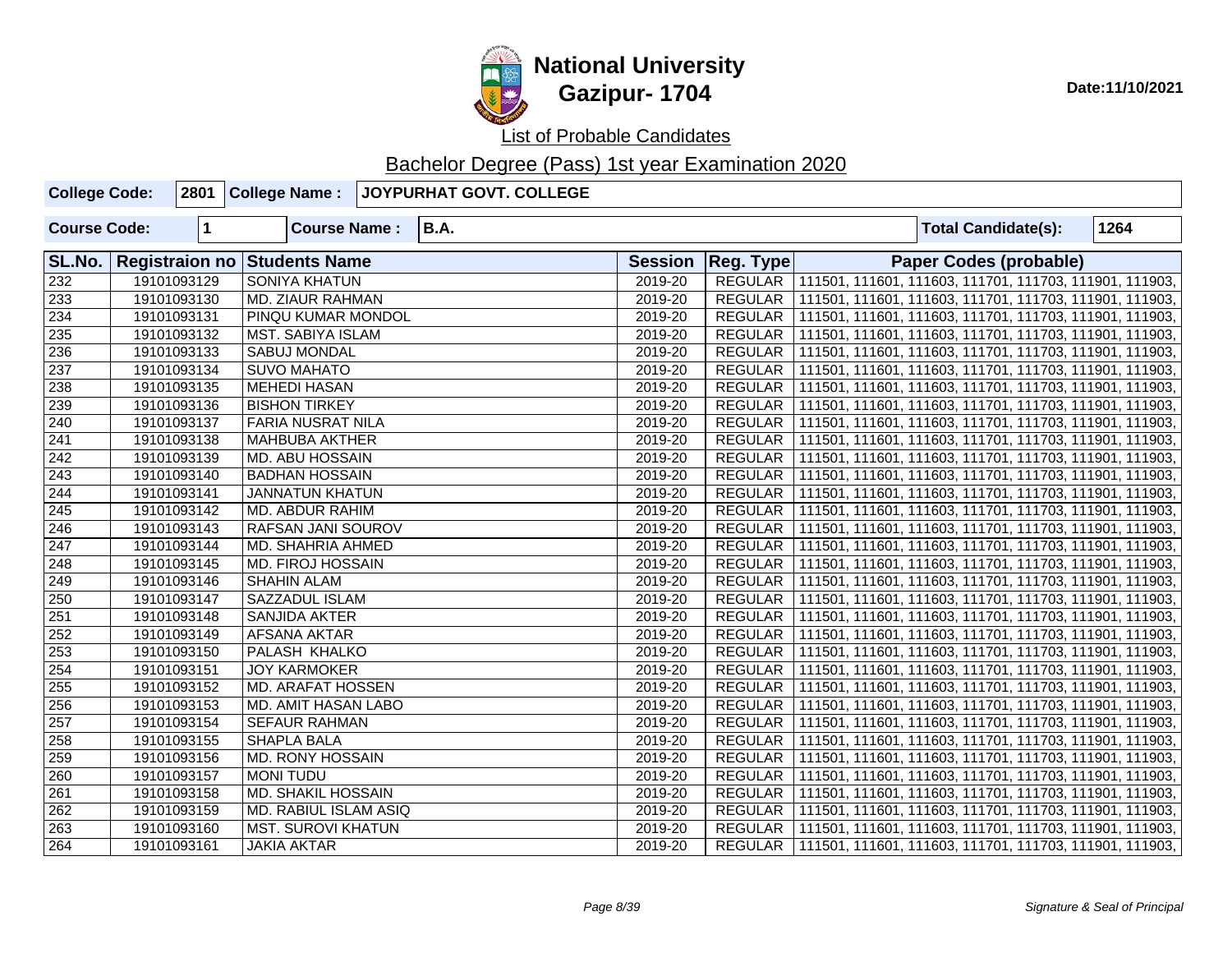

| <b>College Code:</b> |             | 2801 College Name:           | JOYPURHAT GOVT. COLLEGE |                |                |  |                               |                                                                   |
|----------------------|-------------|------------------------------|-------------------------|----------------|----------------|--|-------------------------------|-------------------------------------------------------------------|
| <b>Course Code:</b>  | $\mathbf 1$ | <b>Course Name:</b>          | <b>B.A.</b>             |                |                |  | <b>Total Candidate(s):</b>    | 1264                                                              |
| SL.No.               |             | Registraion no Students Name |                         | <b>Session</b> | Reg. Type      |  | <b>Paper Codes (probable)</b> |                                                                   |
| 265                  | 19101093162 | <b>MD. RAKIBUL HASAN</b>     |                         | 2019-20        |                |  |                               | REGULAR 111501, 111601, 111603, 111701, 111703, 111901, 111903,   |
| 266                  | 19101093163 | <b>MD. AHAD ALI</b>          |                         | 2019-20        |                |  |                               | REGULAR   111501, 111601, 111603, 111701, 111703, 111901, 111903, |
| 267                  | 19101093164 | <b>MD. OMUR FARUK</b>        |                         | 2019-20        |                |  |                               | REGULAR   111501, 111601, 111603, 111701, 111703, 111901, 111903, |
| 268                  | 19101093165 | MD. ABU KALAM                |                         | 2019-20        |                |  |                               | REGULAR   111501, 111601, 111603, 111701, 111703, 111901, 111903, |
| 269                  | 19101093166 | <b>SUMI KHATUN</b>           |                         | 2019-20        |                |  |                               | REGULAR   111501, 111601, 111603, 111701, 111703, 111901, 111903, |
| 270                  | 19101093167 | MD. TANVIR AHMED RAJU        |                         | 2019-20        |                |  |                               | REGULAR   111501, 111601, 111603, 111701, 111703, 111901, 111903, |
| 271                  | 19101093168 | <b>RUBEL HOSSAIN</b>         |                         | 2019-20        |                |  |                               | REGULAR   111501, 111601, 111603, 111701, 111703, 111901, 111903, |
| 272                  | 19101093169 | <b>ABBAS ALI</b>             |                         | 2019-20        |                |  |                               | REGULAR   111501, 111601, 111603, 111701, 111703, 111901, 111903, |
| 273                  | 19101093170 | <b>MD. SANAWUL SHIEAK</b>    |                         | 2019-20        |                |  |                               | REGULAR   111501, 111601, 111603, 111701, 111703, 111901, 111903, |
| 274                  | 19101093171 | <b>ASIA AKTER</b>            |                         | 2019-20        |                |  |                               | REGULAR   111501, 111601, 111603, 111701, 111703, 111901, 111903, |
| 275                  | 19101093172 | <b>JEWEL HOSSAIN</b>         |                         | 2019-20        |                |  |                               | REGULAR   111501, 111601, 111603, 111701, 111703, 111901, 111903, |
| 276                  | 19101093173 | MD. NASIM MONDAL             |                         | 2019-20        |                |  |                               | REGULAR   111501, 111601, 111603, 111701, 111703, 111901, 111903, |
| 277                  | 19101093174 | <b>MD. ATIKUL ISLAM</b>      |                         | 2019-20        |                |  |                               | REGULAR   111501, 111601, 111603, 111701, 111703, 111901, 111903, |
| 278                  | 19101093175 | <b>MST. JANNATUN FERDUSI</b> |                         | 2019-20        |                |  |                               | REGULAR   111501, 111601, 111603, 111701, 111703, 111901, 111903, |
| 279                  | 19101093176 | <b>AKHIKUL ISLAM</b>         |                         | 2019-20        |                |  |                               | REGULAR   111501, 111601, 111603, 111701, 111703, 111901, 111903, |
| 280                  | 19101093177 | AYESHA AKTER                 |                         | 2019-20        |                |  |                               | REGULAR   111501, 111601, 111603, 111701, 111703, 111901, 111903, |
| 281                  | 19101093178 | MD. AL AMIN                  |                         | 2019-20        |                |  |                               | REGULAR   111501, 111601, 111603, 111701, 111703, 111901, 111903, |
| 282                  | 19101093179 | <b>MST. JAKIA SULTANA</b>    |                         | 2019-20        |                |  |                               | REGULAR   111501, 111601, 111603, 111701, 111703, 111901, 111903, |
| 283                  | 19101093180 | MST. NISHAT AKTER IMU        |                         | 2019-20        |                |  |                               | REGULAR   111501, 111601, 111603, 111701, 111703, 111901, 111903, |
| 284                  | 19101093181 | MD. RAKIBUL HASAN            |                         | 2019-20        |                |  |                               | REGULAR   111501, 111601, 111603, 111701, 111703, 111901, 111903, |
| 285                  | 19101093182 | <b>JUTHI AKTAR</b>           |                         | 2019-20        | <b>REGULAR</b> |  |                               | 111501, 111601, 111603, 111701, 111703, 111901, 111903,           |
| 286                  | 19101093183 | MD. SAKIL HOSSAIN            |                         | 2019-20        | REGULAR        |  |                               | 111501, 111601, 111603, 111701, 111703, 111901, 111903,           |
| 287                  | 19101093184 | <b>AL-AMIN HOSEN</b>         |                         | 2019-20        |                |  |                               | REGULAR   111501, 111601, 111603, 111701, 111703, 111901, 111903, |
| 288                  | 19101093185 | MD. SHAHED HOSSAIN           |                         | 2019-20        |                |  |                               | REGULAR   111501, 111601, 111603, 111701, 111703, 111901, 111903, |
| 289                  | 19101093186 | <b>MD. RIMON HOSSAIN</b>     |                         | 2019-20        | REGULAR        |  |                               | 111501, 111601, 111603, 111701, 111703, 111901, 111903,           |
| 290                  | 19101093187 | <b>HOSSAIN AHMAD</b>         |                         | 2019-20        | REGULAR        |  |                               | 111501, 111601, 111603, 111701, 111703, 111901, 111903,           |
| 291                  | 19101093188 | MD. NASIM                    |                         | 2019-20        | REGULAR        |  |                               | 111501, 111601, 111603, 111701, 111703, 111901, 111903,           |
| 292                  | 19101093189 | <b>MITU AKTAR</b>            |                         | 2019-20        | REGULAR        |  |                               | 111501, 111601, 111603, 111701, 111703, 111901, 111903,           |
| 293                  | 19101093190 | <b>MD. RAKIBUL ISLAM</b>     |                         | 2019-20        | REGULAR        |  |                               | 111501, 111601, 111603, 111701, 111703, 111901, 111903,           |
| 294                  | 19101093191 | <b>MAHUA AKTER SHAFA</b>     |                         | 2019-20        |                |  |                               | REGULAR   111501, 111601, 111603, 111701, 111703, 111901, 111903, |
| 295                  | 19101093192 | <b>ABU HASAN</b>             |                         | 2019-20        |                |  |                               | REGULAR   111501, 111601, 111603, 111701, 111703, 111901, 111903, |
| 296                  | 19101093193 | MD. FIROZ UDDIN              |                         | 2019-20        |                |  |                               | REGULAR   111501, 111601, 111603, 111701, 111703, 111901, 111903, |
| 297                  | 19101093194 | <b>MUNNI AKTER SUMI</b>      |                         | 2019-20        |                |  |                               | REGULAR   111501, 111601, 111603, 111701, 111703, 111901, 111903, |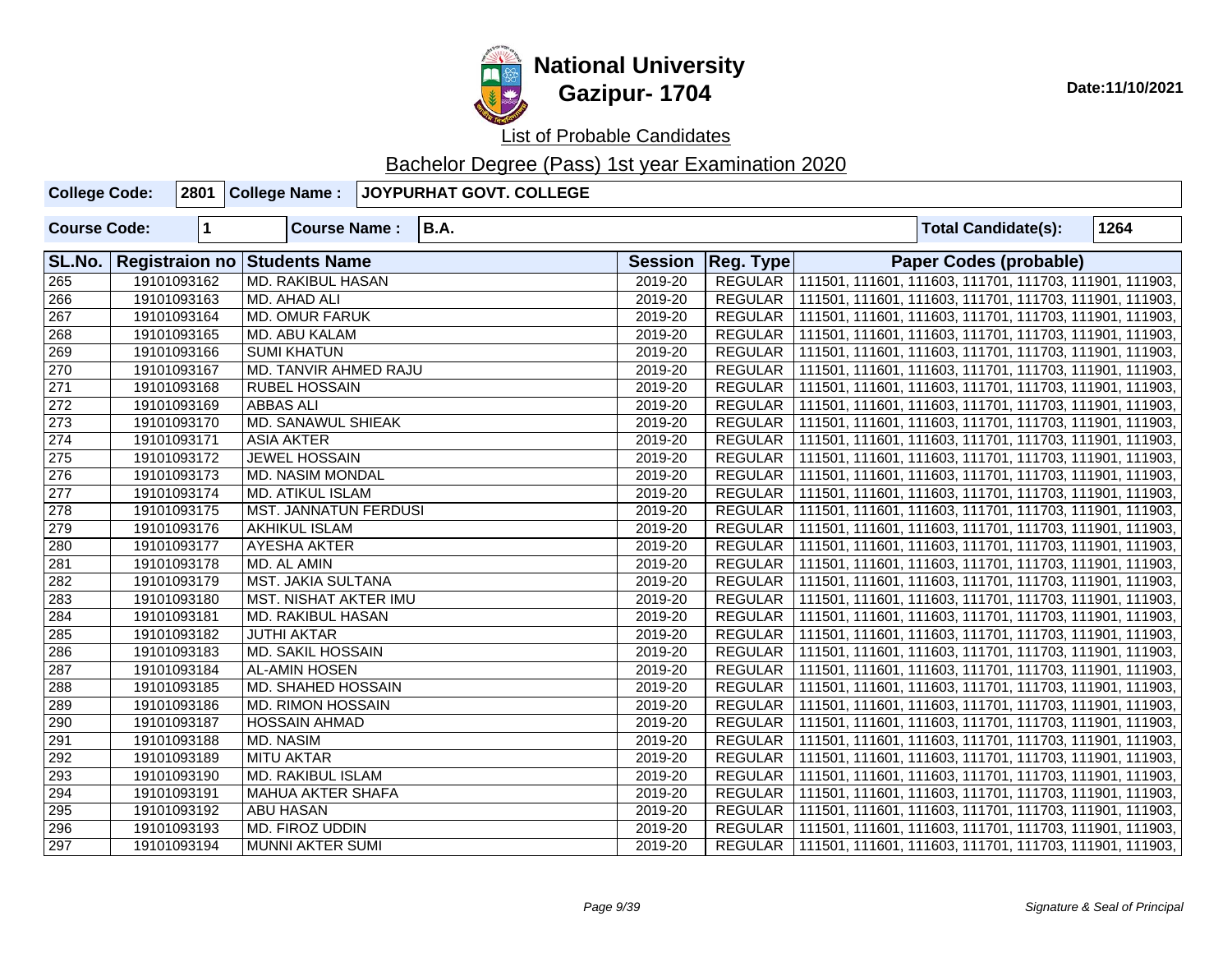

| <b>College Code:</b> |                       |              | 2801 College Name:      | JOYPURHAT GOVT. COLLEGE |                |                  |  |                                                         |      |
|----------------------|-----------------------|--------------|-------------------------|-------------------------|----------------|------------------|--|---------------------------------------------------------|------|
| <b>Course Code:</b>  |                       | $\mathbf{1}$ | <b>Course Name:</b>     | <b>B.A.</b>             |                |                  |  | <b>Total Candidate(s):</b>                              | 1264 |
| SL.No.               | <b>Registraion no</b> |              | <b>Students Name</b>    |                         | <b>Session</b> | <b>Reg. Type</b> |  | Paper Codes (probable)                                  |      |
| 298                  |                       | 19101093195  | <b>NUSRAT JAHAN</b>     |                         | 2019-20        | <b>REGULAR</b>   |  | 111501, 111601, 111603, 111701, 111703, 111901, 111903, |      |
| 299                  |                       | 19101093196  | <b>BIPLOB HOSEN</b>     |                         | 2019-20        | <b>REGULAR</b>   |  | 111501, 111601, 111603, 111701, 111703, 111901, 111903, |      |
| 300                  |                       | 19101093197  | MD. AYUB ALI            |                         | 2019-20        | REGULAR          |  | 111501, 111601, 111603, 111701, 111703, 111901, 111903, |      |
| 301                  |                       | 19101093198  | <b>ALIUR RHAMAN</b>     |                         | 2019-20        | REGULAR          |  | 111501, 111601, 111603, 111701, 111703, 111901, 111903, |      |
| 302                  |                       | 19101093199  | MD. FAHADUZZAMAN        |                         | 2019-20        | REGULAR          |  | 111501, 111601, 111603, 111701, 111703, 111901, 111903, |      |
| 303                  |                       | 19101093200  | <b>TANJILA KHATUN</b>   |                         | 2019-20        | <b>REGULAR</b>   |  | 111501, 111601, 111603, 111701, 111703, 111901, 111903, |      |
| 304                  |                       | 19101093201  | <b>SUMI KARMOKER</b>    |                         | 2019-20        | REGULAR          |  | 111501, 111601, 111603, 111701, 111703, 111901, 111903, |      |
| 305                  |                       | 19101093202  | APURBA CHANDRA MONDAL   |                         | 2019-20        | REGULAR          |  | 111501, 111601, 111603, 111701, 111703, 111901, 111903, |      |
| 306                  |                       | 19101093203  | MD. SHOHEL RANA BAPPY   |                         | 2019-20        | REGULAR          |  | 111501, 111601, 111603, 111701, 111703, 111901, 111903, |      |
| 307                  |                       | 19101093204  | <b>MD. NURNOBI</b>      |                         | 2019-20        | REGULAR          |  | 111501, 111601, 111603, 111701, 111703, 111901, 111903, |      |
| 308                  |                       | 19101093205  | MD. MASUM HOSSAIN       |                         | 2019-20        | <b>REGULAR</b>   |  | 111501, 111601, 111603, 111701, 111703, 111901, 111903, |      |
| 309                  |                       | 19101093206  | MD. ABDUL AHAD          |                         | 2019-20        | REGULAR          |  | 111501, 111601, 111603, 111701, 111703, 111901, 111903, |      |
| 310                  |                       | 19101093207  | MD. RABBI HOSSAIN       |                         | 2019-20        | <b>REGULAR</b>   |  | 111501, 111601, 111603, 111701, 111703, 111901, 111903, |      |
| 311                  |                       | 19101093208  | MD. MOFIZUL ISLAM       |                         | 2019-20        | <b>REGULAR</b>   |  | 111501, 111601, 111603, 111701, 111703, 111901, 111903, |      |
| 312                  |                       | 19101093209  | MD. KAMRUL HASAN        |                         | 2019-20        | REGULAR          |  | 111501, 111601, 111603, 111701, 111703, 111901, 111903, |      |
| 313                  |                       | 19101093210  | <b>MAHAFOJA MORIOM</b>  |                         | 2019-20        | REGULAR          |  | 111501, 111601, 111603, 111701, 111703, 111901, 111903, |      |
| 314                  |                       | 19101093211  | <b>AITUL ISLAM</b>      |                         | 2019-20        | <b>REGULAR</b>   |  | 111501, 111601, 111603, 111701, 111703, 111901, 111903, |      |
| 315                  |                       | 19101093212  | NUNNAHAR KHATUN         |                         | 2019-20        | <b>REGULAR</b>   |  | 111501, 111601, 111603, 111701, 111703, 111901, 111903, |      |
| 316                  |                       | 19101093213  | <b>NAEEM ISLAM</b>      |                         | 2019-20        | <b>REGULAR</b>   |  | 111501, 111601, 111603, 111701, 111703, 111901, 111903, |      |
| 317                  |                       | 19101093214  | <b>SURAIYA AKTER</b>    |                         | 2019-20        | <b>REGULAR</b>   |  | 111501, 111601, 111603, 111701, 111703, 111901, 111903, |      |
| 318                  |                       | 19101093215  | AYESHA SIDDIKA          |                         | 2019-20        | <b>REGULAR</b>   |  | 111501, 111601, 111603, 111701, 111703, 111901, 111903, |      |
| $\overline{319}$     |                       | 19101093216  | <b>TUHIN KHATUN</b>     |                         | 2019-20        | <b>REGULAR</b>   |  | 111501, 111601, 111603, 111701, 111703, 111901, 111903, |      |
| 320                  |                       | 19101093217  | <b>IQBAL HOSSAIN</b>    |                         | 2019-20        | REGULAR          |  | 111501, 111601, 111603, 111701, 111703, 111901, 111903, |      |
| 321                  |                       | 19101093218  | MD. RAKIBUL ALAM JOY    |                         | 2019-20        | <b>REGULAR</b>   |  | 111501, 111601, 111603, 111701, 111703, 111901, 111903, |      |
| 322                  |                       | 19101093219  | SABUJ PAHAN             |                         | 2019-20        | REGULAR          |  | 111501, 111601, 111603, 111701, 111703, 111901, 111903, |      |
| 323                  |                       | 19101093220  | <b>RONY ISLAM</b>       |                         | 2019-20        | <b>REGULAR</b>   |  | 111501, 111601, 111603, 111701, 111703, 111901, 111903, |      |
| 324                  |                       | 19101093221  | <b>JIHADUL ISLAM</b>    |                         | 2019-20        | <b>REGULAR</b>   |  | 111501, 111601, 111603, 111701, 111703, 111901, 111903, |      |
| 325                  |                       | 19101093222  | SOHAG HOSSAIN           |                         | 2019-20        | REGULAR          |  | 111501, 111601, 111603, 111701, 111703, 111901, 111903, |      |
| 326                  |                       | 19101093223  | <b>ABU RAIHAN</b>       |                         | 2019-20        | REGULAR          |  | 111501, 111601, 111603, 111701, 111703, 111901, 111903, |      |
| 327                  |                       | 19101093224  | <b>ADITTA BARMAN</b>    |                         | 2019-20        | REGULAR          |  | 111501, 111601, 111603, 111701, 111703, 111901, 111903, |      |
| 328                  |                       | 19101093225  | <b>NASTAIN KHATUN</b>   |                         | 2019-20        | <b>REGULAR</b>   |  | 111501, 111601, 111603, 111701, 111703, 111901, 111903, |      |
| 329                  |                       | 19101093226  | <b>NAEEM RAHAMAN</b>    |                         | 2019-20        | <b>REGULAR</b>   |  | 111501, 111601, 111603, 111701, 111703, 111901, 111903, |      |
| 330                  |                       | 19101093227  | <b>MD. MANIK HOSSEN</b> |                         | 2019-20        | REGULAR          |  | 111501, 111601, 111603, 111701, 111703, 111901, 111903, |      |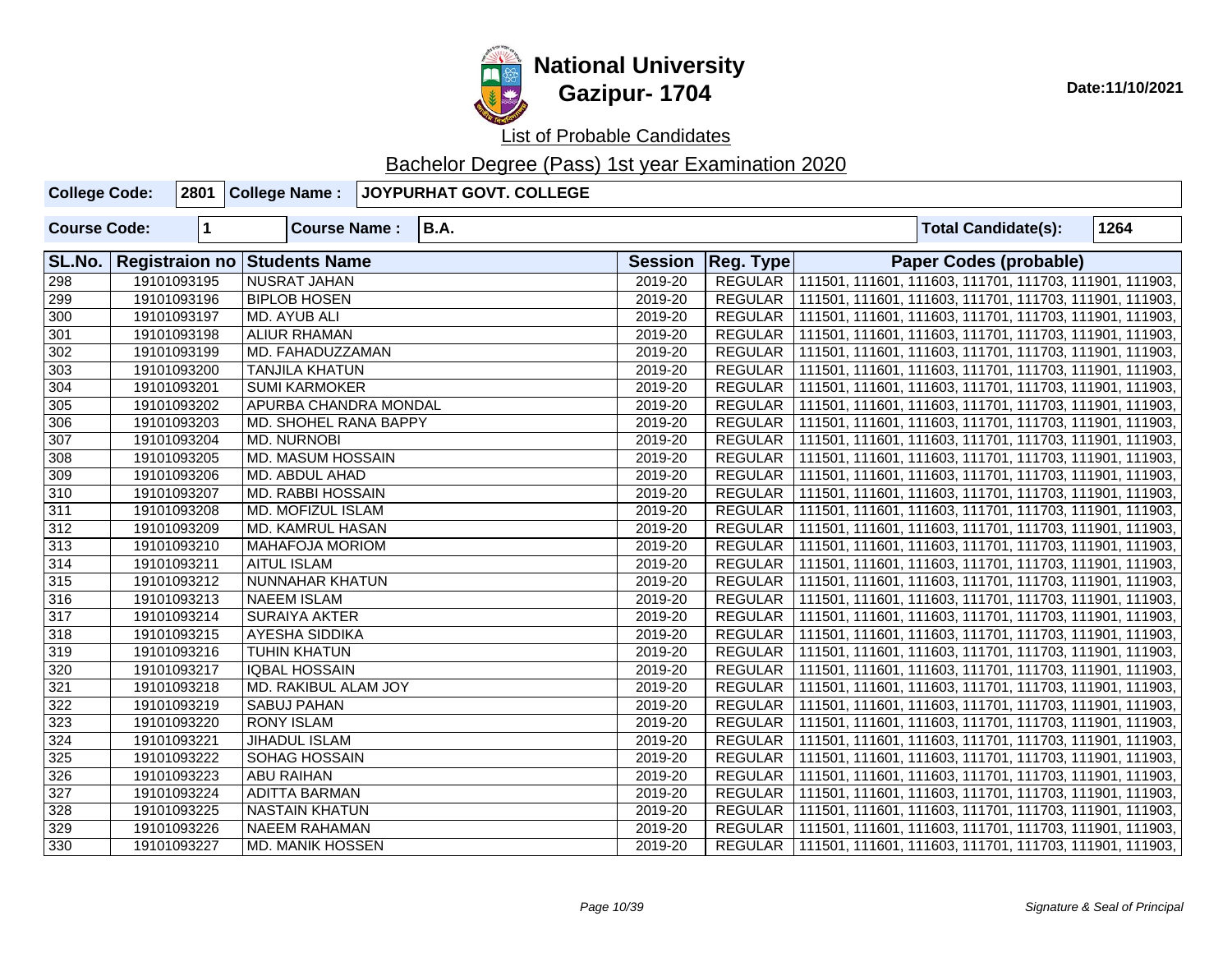

| <b>College Code:</b> |             | 2801 College Name:                  | JOYPURHAT GOVT. COLLEGE |                |                |                                                                     |
|----------------------|-------------|-------------------------------------|-------------------------|----------------|----------------|---------------------------------------------------------------------|
| <b>Course Code:</b>  | $\mathbf 1$ | <b>Course Name:</b>                 | <b>B.A.</b>             |                |                | 1264<br><b>Total Candidate(s):</b>                                  |
| SL.No.               |             | <b>Registraion no Students Name</b> |                         | <b>Session</b> | Reg. Type      | <b>Paper Codes (probable)</b>                                       |
| $\overline{331}$     | 19101093228 | <b>KOLI RANI</b>                    |                         | 2019-20        |                | REGULAR 111501, 111601, 111603, 111701, 111703, 111901, 111903,     |
| 332                  | 19101093229 | <b>ASMA AKTER</b>                   |                         | 2019-20        |                | REGULAR   111501, 111601, 111603, 111701, 111703, 111901, 111903,   |
| 333                  | 19101093230 | <b>SHARMINA AKTER BRISTY</b>        |                         | 2019-20        |                | REGULAR   111501, 111601, 111603, 111701, 111703, 111901, 111903,   |
| 334                  | 19101093231 | <b>RAZIB HOSEN</b>                  |                         | 2019-20        |                | REGULAR   111501, 111601, 111603, 111701, 111703, 111901, 111903,   |
| $\overline{335}$     | 19101093232 | <b>MST. FATEMA AKTER</b>            |                         | 2019-20        |                | REGULAR   111501, 111601, 111603, 111701, 111703, 111901, 111903,   |
| 336                  | 19101093233 | <b>MOST. SHIMA KHATUN</b>           |                         | 2019-20        |                | REGULAR   111501, 111601, 111603, 111701, 111703, 111901, 111903,   |
| 337                  | 19101093234 | <b>CHETANA BALA</b>                 |                         | 2019-20        |                | REGULAR   111501, 111601, 111603, 111701, 111703, 111901, 111903,   |
| 338                  | 19101093235 | NAYMUR ISLAM DURJOY                 |                         | 2019-20        |                | REGULAR   111501, 111601, 111603, 111701, 111703, 111901, 111903,   |
| 339                  | 19101093236 | MD. RIFAT MAHMUD                    |                         | 2019-20        |                | REGULAR   111501, 111601, 111603, 111701, 111703, 111901, 111903,   |
| 340                  | 19101093237 | MD. SIFAT HOSSAIN                   |                         | 2019-20        |                | REGULAR   111501, 111601, 111603, 111701, 111703, 111901, 111903,   |
| 341                  | 19101093238 | <b>MST. SHEMA KHATUN</b>            |                         | 2019-20        |                | REGULAR   111501, 111601, 111603, 111701, 111703, 111901, 111903,   |
| 342                  | 19101093239 | MD. TANVIR ALI                      |                         | 2019-20        |                | REGULAR   111501, 111601, 111603, 111701, 111703, 111901, 111903,   |
| 343                  | 19101093240 | <b>MST. SHIFA AKTER</b>             |                         | 2019-20        |                | REGULAR   111501, 111601, 111603, 111701, 111703, 111901, 111903,   |
| 344                  | 19101093241 | MOST. TANIA BEGUM                   |                         | 2019-20        |                | REGULAR   111501, 111601, 111603, 111701, 111703, 111901, 111903,   |
| 345                  | 19101093242 | MST. SHARIFA JANNATUN               |                         | 2019-20        |                | REGULAR   111501, 111601, 111603, 111701, 111703, 111901, 111903,   |
| 346                  | 19101093243 | <b>MD. TARIQUL ISLAM</b>            |                         | 2019-20        |                | REGULAR   111501, 111601, 111603, 111701, 111703, 111901, 111903,   |
| 347                  | 19101093244 | MD. MOSTAFIZUR RAHMAN               |                         | 2019-20        |                | REGULAR   111501, 111601, 111603, 111701, 111703, 111901, 111903,   |
| 348                  | 19101093245 | MD. MAHABUB HASAN                   |                         | 2019-20        |                | REGULAR   111501, 111601, 111603, 111701, 111703, 111901, 111903,   |
| 349                  | 19101093246 | <b>MST. KHATIJA PARVIN</b>          |                         | 2019-20        |                | REGULAR   111501, 111601, 111603, 111701, 111703, 111901, 111903,   |
| 350                  | 19101093247 | <b>JAKIA AKTER</b>                  |                         | 2019-20        |                | REGULAR   111501, 111601, 111603, 111701, 111703, 111901, 111903,   |
| 351                  | 19101093248 | <b>MAME AKTER</b>                   |                         | 2019-20        | <b>REGULAR</b> | 111501, 111601, 111603, 111701, 111703, 111901, 111903,             |
| 352                  | 19101093249 | SABBIR HOSSAIN                      |                         | 2019-20        | REGULAR        | 111501, 111601, 111603, 111701, 111703, 111901, 111903,             |
| 353                  | 19101093250 | <b>MD. UJJAL HOSSAIN</b>            |                         | 2019-20        |                | REGULAR   111501, 111601, 111603, 111701, 111703, 111901, 111903,   |
| 354                  | 19101093251 | <b>AJMINA AKTER</b>                 |                         | 2019-20        |                | REGULAR   111501, 111601, 111603, 111701, 111703, 111901, 111903,   |
| 355                  | 19101093252 | <b>BRISTY RANI</b>                  |                         | 2019-20        | REGULAR        | 111501, 111601, 111603, 111701, 111703, 111901, 111903,             |
| 356                  | 19101093253 | <b>SUMON PAUL</b>                   |                         | 2019-20        |                | REGULAR   111501, 111601, 111603, 111701, 111703, 111901, 111903,   |
| 357                  | 19101093254 | <b>BAPPI KUMAR</b>                  |                         | 2019-20        | REGULAR        | 111501, 111601, 111603, 111701, 111703, 111901, 111903,             |
| 358                  | 19101093255 | <b>RAIHAN HOSSEN</b>                |                         | 2019-20        | REGULAR        | 111501, 111601, 111603, 111701, 111703, 111901, 111903,             |
| 359                  | 19101093256 | <b>TASLIMA KHATUN</b>               |                         | 2019-20        | REGULAR        | 111501, 111601, 111603, 111701, 111703, 111901, 111903,             |
| 360                  | 19101093257 | <b>MST. SEZY KHATUN</b>             |                         | 2019-20        |                | REGULAR   111501, 111601, 111603, 111701, 111703, 111901, 111903,   |
| 361                  | 15101098141 | MD. SHAMIM HOSSAIN                  |                         | 2015-16        |                | IRREGULAR 111501, 111601, 111603, 111701, 111703, 111901, 111903,   |
| 362                  | 15101098145 | <b>FARZENA AKTARR</b>               |                         | 2015-16        |                | IRREGULAR   111501, 111601, 111603, 111701, 111703, 111901, 111903, |
| 363                  | 15101098147 | <b>LABONY YESMIN</b>                |                         | 2015-16        | IRREGULAR      | 111601, 111603, 111701, 111703, 111901, 111903,                     |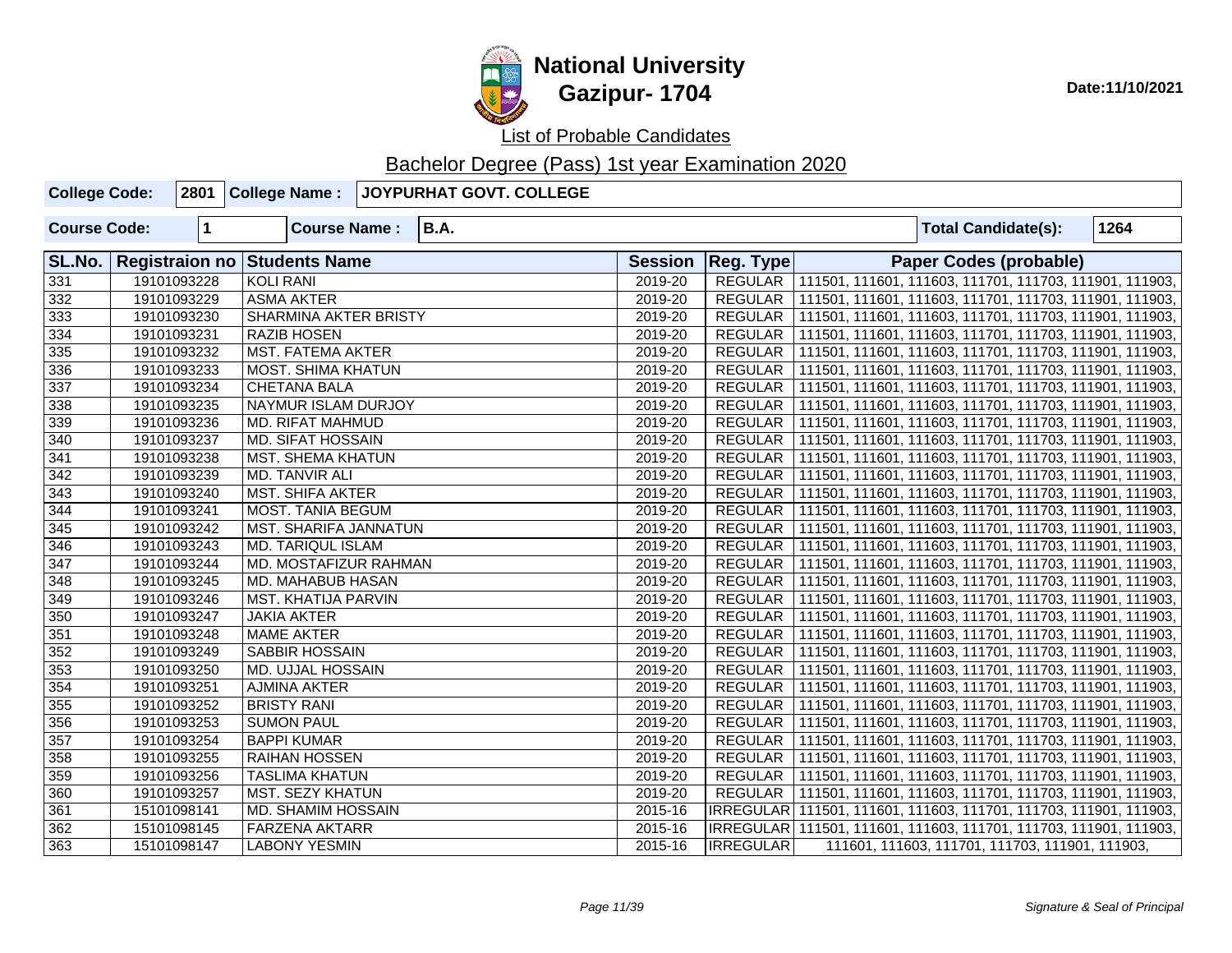

| <b>College Code:</b> |             | 2801 College Name:           | JOYPURHAT GOVT. COLLEGE |         |                     |                                                                     |      |
|----------------------|-------------|------------------------------|-------------------------|---------|---------------------|---------------------------------------------------------------------|------|
| <b>Course Code:</b>  | 1           | <b>Course Name:</b>          | <b>B.A.</b>             |         |                     | <b>Total Candidate(s):</b>                                          | 1264 |
| SL.No.               |             | Registraion no Students Name |                         |         | Session   Reg. Type | <b>Paper Codes (probable)</b>                                       |      |
| 364                  | 15101098150 | <b>TANZILA AKTER</b>         |                         | 2015-16 |                     | IRREGULAR 111501, 111601, 111603, 111701, 111703, 111901, 111903,   |      |
| 365                  | 15101098151 | <b>MERLIN SHEFALI TAPNO</b>  |                         | 2015-16 |                     | IRREGULAR   111501, 111601, 111603, 111701, 111703, 111901, 111903, |      |
| 366                  | 15101098152 | <b>NASRIN AKTER</b>          |                         | 2015-16 |                     | IRREGULAR 111501, 111601, 111603, 111701, 111703, 111901, 111903,   |      |
| 367                  | 15101098153 | MD. YOUSUF ALI               |                         | 2015-16 |                     | IRREGULAR 111501, 111601, 111603, 111701, 111703, 111901, 111903,   |      |
| 368                  | 15101098157 | <b>ANJOLI RANI</b>           |                         | 2015-16 |                     | IRREGULAR 111501, 111601, 111603, 111701, 111703, 111901, 111903,   |      |
| 369                  | 15101098160 | <b>SHARMIN SULTANA</b>       |                         | 2015-16 |                     | IRREGULAR 111501, 111601, 111603, 111701, 111703, 111901, 111903,   |      |
| 370                  | 15101098163 | <b>MST. YASMIN AKTER</b>     |                         | 2015-16 |                     | IRREGULAR 111501, 111601, 111603, 111701, 111703, 111901, 111903,   |      |
| 371                  | 15101098164 | <b>MD. AMINUR ISLAM</b>      |                         | 2015-16 |                     | IRREGULAR 111501, 111601, 111603, 111701, 111703, 111901, 111903,   |      |
| 372                  | 15101098166 | <b>MD. HUMAYUN KABIR</b>     |                         | 2015-16 |                     | IRREGULAR 111501, 111601, 111603, 111701, 111703, 111901, 111903,   |      |
| 373                  | 15101098169 | MD. ABDUL KAHAR SIDDIK       |                         | 2015-16 | <b>IRREGULAR</b>    | 111501, 111601, 111603, 111701, 111903,                             |      |
| 374                  | 15101098171 | <b>MOST. MONNE AKTER</b>     |                         | 2015-16 |                     | IRREGULAR 111501, 111601, 111603, 111701, 111703, 111901, 111903,   |      |
| 375                  | 15101098172 | KUMARI DIPALIITOPPO          |                         | 2015-16 |                     | IRREGULAR 111501, 111601, 111603, 111701, 111703, 111901, 111903,   |      |
| 376                  | 15101098176 | AHASHAN HABIB                |                         | 2015-16 | <b>IRREGULAR</b>    | 111501, 111601, 111603, 111701, 111901,                             |      |
| 377                  | 15101098178 | <b>SHAFIN AHMAD</b>          |                         | 2015-16 | IRREGULAR           | 111501, 111601, 111603, 111701, 111901, 111903,                     |      |
| 378                  | 15101098179 | <b>MD.RAIHAN ALI</b>         |                         | 2015-16 |                     | IRREGULAR   111501, 111601, 111603, 111701, 111703, 111901, 111903, |      |
| 379                  | 15101098186 | RAJIA SULTANA                |                         | 2015-16 |                     | IRREGULAR   111501, 111601, 111603, 111701, 111703, 111901, 111903, |      |
| 380                  | 15101098203 | MD. JEBON HOSSAN             |                         | 2015-16 | <b>IRREGULAR</b>    | 111501, 111603, 111701, 111703, 111901, 111903,                     |      |
| 381                  | 15101098204 | <b>NASRIN AKTER</b>          |                         | 2015-16 |                     | IRREGULAR 111501, 111601, 111603, 111701, 111703, 111901, 111903,   |      |
| 382                  | 15101098205 | <b>SADIA AFRIN</b>           |                         | 2015-16 |                     | IRREGULAR   111501, 111601, 111603, 111701, 111703, 111901, 111903, |      |
| 383                  | 15101098208 | FATEMA AKTAR TULY            |                         | 2015-16 |                     | IRREGULAR  111501, 111601, 111603, 111701, 111703, 111901, 111903,  |      |
| 384                  | 15101098209 | MD. POLASH                   |                         | 2015-16 |                     | IRREGULAR 111501, 111601, 111603, 111701, 111703, 111901, 111903,   |      |
| 385                  | 15101098210 | <b>ZERIN TASNIM</b>          |                         | 2015-16 |                     | IRREGULAR 111501, 111601, 111603, 111701, 111703, 111901, 111903,   |      |
| 386                  | 15101098211 | MD. TAIMUL ISLAM             |                         | 2015-16 |                     | IRREGULAR   111501, 111601, 111603, 111701, 111703, 111901, 111903, |      |
| 387                  | 15101098213 | MD. JOWEL MIA                |                         | 2015-16 |                     | IRREGULAR   111501, 111601, 111603, 111701, 111703, 111901, 111903, |      |
| 388                  | 15101098214 | MD.RUBEL HOSSEN              |                         | 2015-16 | <b>IRREGULAR</b>    | 111501, 111603, 111701, 111703, 111901, 111903,                     |      |
| 389                  | 15101098222 | MOST. RABAYA BASHARI         |                         | 2015-16 |                     | IRREGULAR 111501, 111601, 111603, 111701, 111703, 111901, 111903,   |      |
| 390                  | 15101098225 | <b>MST. RAJIYA SULTANA</b>   |                         | 2015-16 |                     | IRREGULAR 111501, 111601, 111603, 111701, 111703, 111901, 111903,   |      |
| 391                  | 15101098226 | MOST. ROKSANA PARVIN RUBY    |                         | 2015-16 |                     | IRREGULAR 111501, 111601, 111603, 111701, 111703, 111901, 111903,   |      |
| 392                  | 15101098230 | MD. SAJJAT HOSSAIN SHAZU     |                         | 2015-16 |                     | IRREGULAR 111501, 111601, 111603, 111701, 111703, 111901, 111903,   |      |
| 393                  | 15101098237 | <b>MD. BADAL HOSEN</b>       |                         | 2015-16 | <b>IRREGULAR</b>    | 111601, 111603, 111701, 111703, 111901, 111903,                     |      |
| 394                  | 15101098238 | <b>SHAMIM HOSSEN</b>         |                         | 2015-16 |                     | IRREGULAR 111501, 111601, 111603, 111701, 111703, 111901, 111903,   |      |
| 395                  | 15101098239 | <b>KRISHANO CHANDRA</b>      |                         | 2015-16 |                     | IRREGULAR 111501, 111601, 111603, 111701, 111703, 111901, 111903,   |      |
| 396                  | 15101098244 | <b>SHAMOLY AKHTER</b>        |                         | 2015-16 |                     | IRREGULAR 111501, 111601, 111603, 111701, 111703, 111901, 111903,   |      |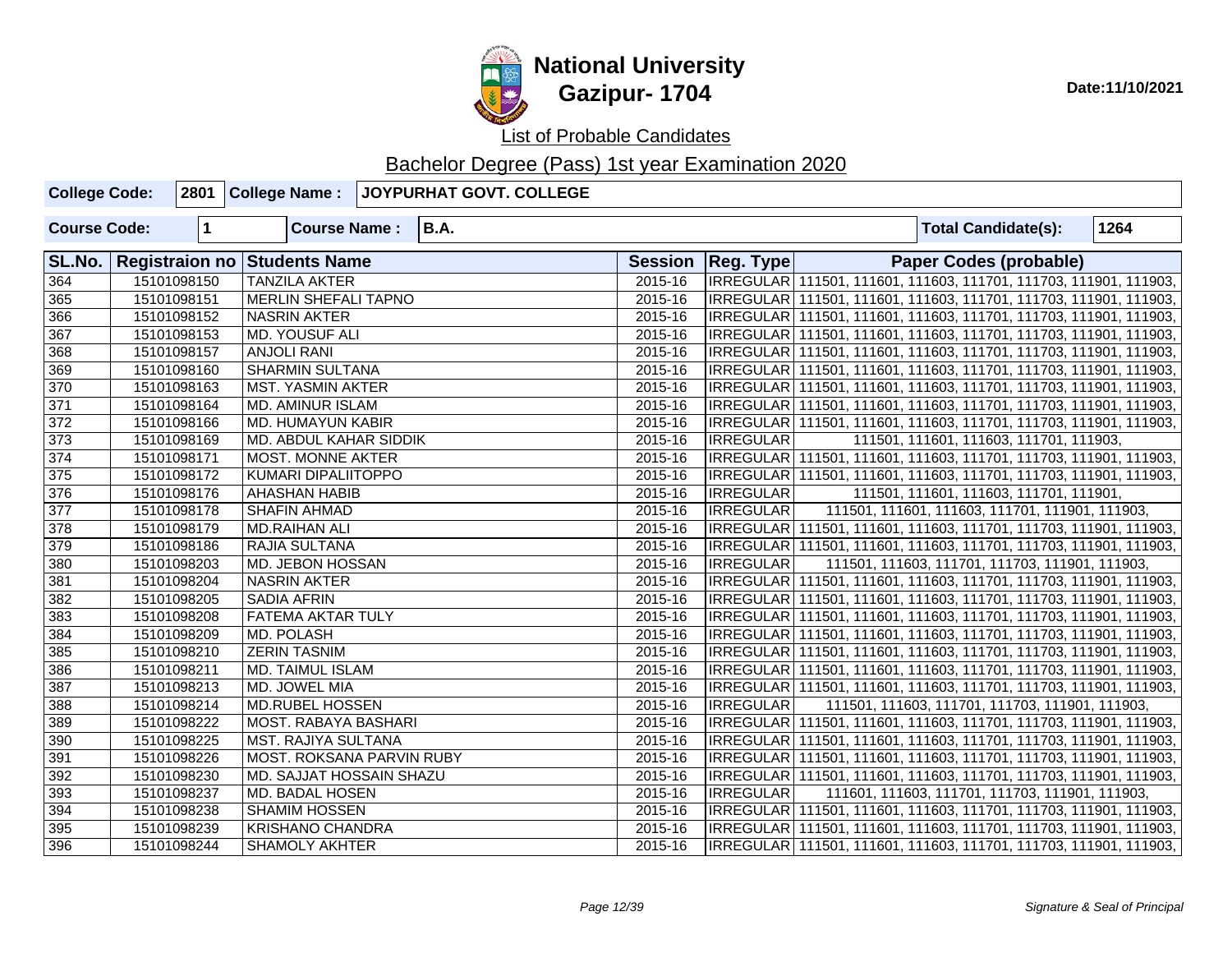

| <b>College Code:</b> |             | 2801 College Name:           | <b>JOYPURHAT GOVT. COLLEGE</b> |         |                     |                                                                     |      |
|----------------------|-------------|------------------------------|--------------------------------|---------|---------------------|---------------------------------------------------------------------|------|
| <b>Course Code:</b>  | $\mathbf 1$ | <b>Course Name:</b>          | <b>B.A.</b>                    |         |                     | <b>Total Candidate(s):</b>                                          | 1264 |
| SL.No.               |             | Registraion no Students Name |                                |         | Session   Reg. Type | <b>Paper Codes (probable)</b>                                       |      |
| 397                  | 15101098245 | RAZU AHAMMED                 |                                | 2015-16 |                     | IRREGULAR   111501, 111601, 111603, 111701, 111703, 111901, 111903, |      |
| 398                  | 15101098253 | MD. SOBUJ HOSSAIN            |                                | 2015-16 |                     | IRREGULAR   111501, 111601, 111603, 111701, 111703, 111901, 111903, |      |
| 399                  | 15101098259 | <b>REBEKA SULTANA</b>        |                                | 2015-16 |                     | IRREGULAR   111501, 111601, 111603, 111701, 111703, 111901, 111903, |      |
| 400                  | 15101098261 | MD. ZAMAL HOSSAIN            |                                | 2015-16 |                     | IRREGULAR 111501, 111601, 111603, 111701, 111703, 111901, 111903,   |      |
| 401                  | 15101098264 | <b>SHARMIN AKTER</b>         |                                | 2015-16 |                     | IRREGULAR 111501, 111601, 111603, 111701, 111703, 111901, 111903,   |      |
| 402                  | 15101098266 | <b>SAYER HOSEN</b>           |                                | 2015-16 | <b>IRREGULAR</b>    | 111601, 111603, 111701, 111703, 111901, 111903,                     |      |
| 403                  | 15101098270 | <b>MST. RUBI SULTANA</b>     |                                | 2015-16 |                     | IRREGULAR 111501, 111601, 111603, 111701, 111703, 111901, 111903,   |      |
| 404                  | 15101098275 | <b>MINOTI RANI</b>           |                                | 2015-16 |                     | IRREGULAR 111501, 111601, 111603, 111701, 111703, 111901, 111903,   |      |
| 405                  | 15101098276 | <b>JIBON NESA</b>            |                                | 2015-16 |                     | IRREGULAR   111501, 111601, 111603, 111701, 111703, 111901, 111903, |      |
| 406                  | 15101098279 | <b>MD. RASEL HOSSAIN</b>     |                                | 2015-16 |                     | IRREGULAR 111501, 111601, 111603, 111701, 111703, 111901, 111903,   |      |
| 407                  | 15101098285 | <b>MOUSUMI KHATUN</b>        |                                | 2015-16 |                     | IRREGULAR 111501, 111601, 111603, 111701, 111703, 111901, 111903,   |      |
| 408                  | 15101098293 | MOSTAFIZAR RAHMAN            |                                | 2015-16 |                     | IRREGULAR 111501, 111601, 111603, 111701, 111703, 111901, 111903,   |      |
| 409                  | 15101098295 | MD. RAIHAN ALI               |                                | 2015-16 |                     | IRREGULAR   111501, 111601, 111603, 111701, 111703, 111901, 111903, |      |
| 410                  | 15101098296 | KANCHAN CHANDRA BORMAN       |                                | 2015-16 |                     | IRREGULAR 111501, 111601, 111603, 111701, 111703, 111901, 111903,   |      |
| 411                  | 15101098301 | <b>DIPA RANY</b>             |                                | 2015-16 |                     | IRREGULAR   111501, 111601, 111603, 111701, 111703, 111901, 111903, |      |
| 412                  | 15101098310 | NAHID HOSSAIN                |                                | 2015-16 |                     | IRREGULAR  111501, 111601, 111603, 111701, 111703, 111901, 111903,  |      |
| 413                  | 15101098312 | MD. SOHEL RANA               |                                | 2015-16 |                     | IRREGULAR   111501, 111601, 111603, 111701, 111703, 111901, 111903, |      |
| 414                  | 15101098314 | MD. JONY HOSSAIN             |                                | 2015-16 |                     | IRREGULAR 111501, 111601, 111603, 111701, 111703, 111901, 111903,   |      |
| 415                  | 15101098318 | MD. MOZNU MIA                |                                | 2015-16 |                     | IRREGULAR 111501, 111601, 111603, 111701, 111703, 111901, 111903,   |      |
| 416                  | 15101098322 | <b>MD. SAMSUL ISLAM</b>      |                                | 2015-16 |                     | IRREGULAR   111501, 111601, 111603, 111701, 111703, 111901, 111903, |      |
| 417                  | 15101098326 | MD. JOYNAL ABEDIN            |                                | 2015-16 |                     | IRREGULAR  111501, 111601, 111603, 111701, 111703, 111901, 111903,  |      |
| 418                  | 15101098329 | MOST. SHAHANAZ PARVIN        |                                | 2015-16 |                     | IRREGULAR   111501, 111601, 111603, 111701, 111703, 111901, 111903, |      |
| 419                  | 15101098330 | <b>NAZMUL ISLAM</b>          |                                | 2015-16 |                     | IRREGULAR 111501, 111601, 111603, 111701, 111703, 111901, 111903,   |      |
| 420                  | 15101098331 | MD. SAMSUZZAMAN              |                                | 2015-16 |                     | IRREGULAR 111501, 111601, 111603, 111701, 111703, 111901, 111903,   |      |
| 421                  | 15101098335 | MD. MONIRUZZAMAN             |                                | 2015-16 |                     | IRREGULAR 111501, 111601, 111603, 111701, 111703, 111901, 111903,   |      |
| 422                  | 15101098341 | <b>MD. AMIT HOSSAIN</b>      |                                | 2015-16 |                     | IRREGULAR 111501, 111601, 111603, 111701, 111703, 111901, 111903,   |      |
| 423                  | 15101098343 | MD. ABU YUSUF                |                                | 2015-16 |                     | IRREGULAR   111501, 111601, 111603, 111701, 111703, 111901, 111903, |      |
| 424                  | 15101098344 | <b>MOUSUMI AKTER</b>         |                                | 2015-16 |                     | IRREGULAR   111501, 111601, 111603, 111701, 111703, 111901, 111903, |      |
| 425                  | 15101098345 | SUKURAZ CHANDRA BARMON       |                                | 2015-16 | <b>IRREGULAR</b>    | 111603, 111701, 111703, 111901, 111903,                             |      |
| 426                  | 15101098346 | MD. SABBIR HOSSAIN           |                                | 2015-16 |                     | IRREGULAR 111501, 111601, 111603, 111701, 111703, 111901, 111903,   |      |
| 427                  | 15101098347 | PABITRA CHANDRA BARMON       |                                | 2015-16 |                     | IRREGULAR 111501, 111601, 111603, 111701, 111703, 111901, 111903,   |      |
| 428                  | 15101098349 | MD. SUMON HOSSAIN            |                                | 2015-16 |                     | IRREGULAR 111501, 111601, 111603, 111701, 111703, 111901, 111903,   |      |
| 429                  | 15101098350 | <b>TASIA KHATUN</b>          |                                | 2015-16 |                     | IRREGULAR 111501, 111601, 111603, 111701, 111703, 111901, 111903,   |      |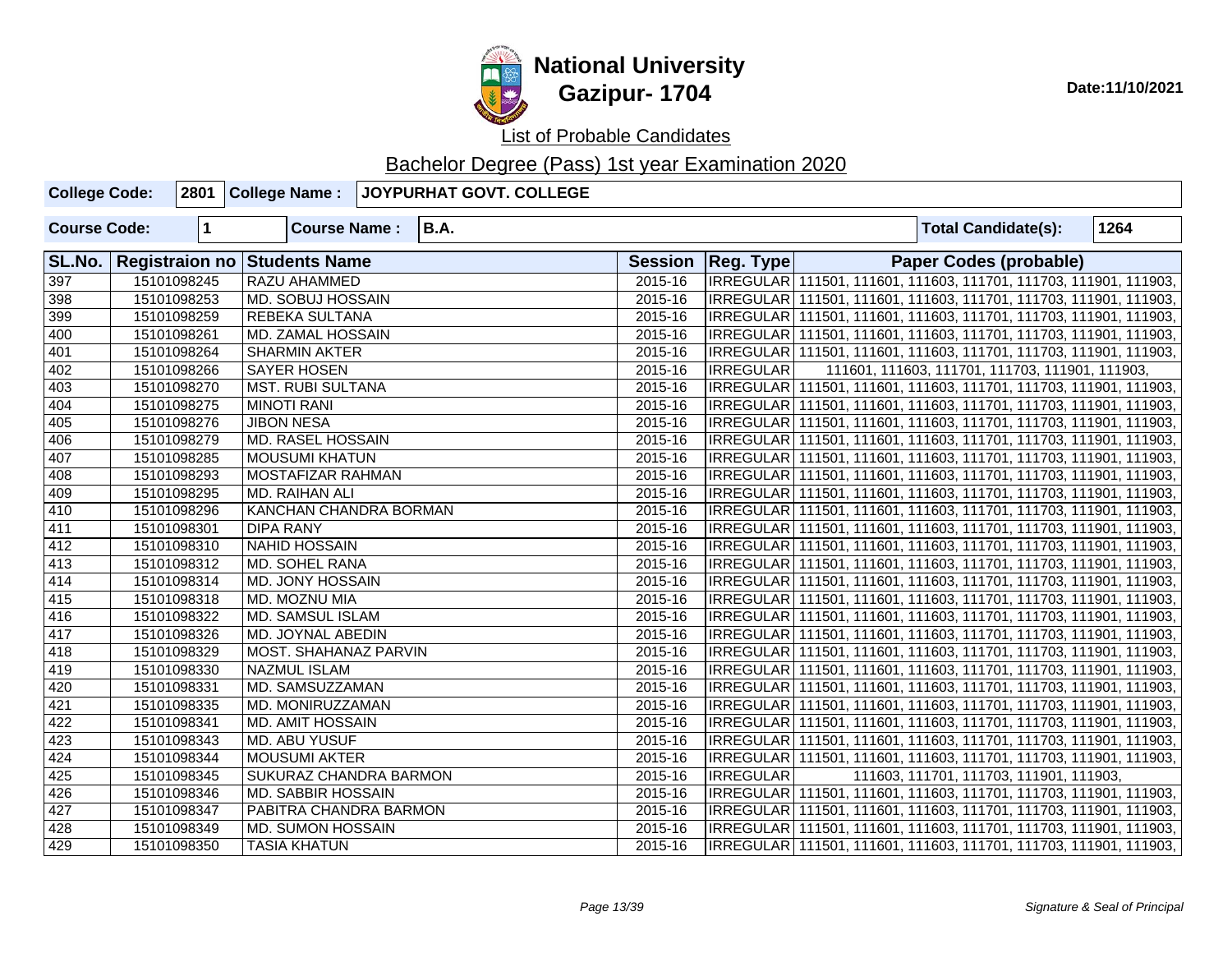

List of Probable Candidates

| <b>College Code:</b> |             |                                     | 2801 College Name : JOYPURHAT GOVT. COLLEGE |         |                     |                                                                     |      |
|----------------------|-------------|-------------------------------------|---------------------------------------------|---------|---------------------|---------------------------------------------------------------------|------|
| <b>Course Code:</b>  | $\mathbf 1$ | <b>Course Name:</b>                 | <b>B.A.</b>                                 |         |                     | <b>Total Candidate(s):</b>                                          | 1264 |
| SL.No.               |             | <b>Registraion no Students Name</b> |                                             |         | Session   Reg. Type | <b>Paper Codes (probable)</b>                                       |      |
| 430                  | 15101098353 | <b>MD. ARAFATH ISLAM</b>            |                                             | 2015-16 |                     | IRREGULAR 111501, 111601, 111603, 111701, 111703, 111901, 111903,   |      |
| 431                  | 15101098354 | <b>MOSLEMA BANU</b>                 |                                             | 2015-16 |                     | IRREGULAR   111501, 111601, 111603, 111701, 111703, 111901, 111903, |      |
| 432                  | 15101098356 | <b>SUBRATA MALO</b>                 |                                             | 2015-16 |                     | IRREGULAR 111501, 111601, 111603, 111701, 111703, 111901, 111903,   |      |
| 433                  | 15101098362 | MST. YEASMIN AKTER                  |                                             | 2015-16 |                     | IRREGULAR 111501, 111601, 111603, 111701, 111703, 111901, 111903,   |      |
| 434                  | 15101098363 | <b>ZAHANGIR ALAM</b>                |                                             | 2015-16 |                     | IRREGULAR 111501, 111601, 111603, 111701, 111703, 111901, 111903,   |      |
| 435                  | 15101098364 | MD. MOMEN HOSSAIN                   |                                             | 2015-16 |                     | IRREGULAR 111501, 111601, 111603, 111701, 111703, 111901, 111903,   |      |
| 436                  | 15101098365 | <b>MD. NASIM HOSSEN</b>             |                                             | 2015-16 |                     | IRREGULAR 111501, 111601, 111603, 111701, 111703, 111901, 111903,   |      |
| 437                  | 15101098369 | <b>MST. RUMA KHATUN</b>             |                                             | 2015-16 |                     | IRREGULAR 111501, 111601, 111603, 111701, 111703, 111901, 111903,   |      |
| 438                  | 15101098382 | <b>KULSUM</b>                       |                                             | 2015-16 |                     | IRREGULAR 111501, 111601, 111603, 111701, 111703, 111901, 111903,   |      |
| 439                  | 15101098384 | <b>MASUM HOSEN</b>                  |                                             | 2015-16 |                     | IRREGULAR 111501, 111601, 111603, 111701, 111703, 111901, 111903,   |      |
| 440                  | 15101098388 | <b>ARIFUL ISLAM</b>                 |                                             | 2015-16 |                     | IRREGULAR 111501, 111601, 111603, 111701, 111703, 111901, 111903,   |      |
| 441                  | 15101098389 | <b>MD. SAGAR HOSSAIN</b>            |                                             | 2015-16 | <b>IRREGULAR</b>    | 111703, 111903,                                                     |      |
| 442                  | 15101098391 | <b>MD. SOHAG HOSSAIN</b>            |                                             | 2015-16 |                     | IRREGULAR 111501, 111601, 111603, 111701, 111703, 111901, 111903,   |      |
| 443                  | 15101098395 | <b>TAPOSI KHATUN</b>                |                                             | 2015-16 |                     | IRREGULAR 111501, 111601, 111603, 111701, 111703, 111901, 111903,   |      |
| 444                  | 15101098399 | PAPPU CHANDRA MONDAL                |                                             | 2015-16 |                     | IRREGULAR   111501, 111601, 111603, 111701, 111703, 111901, 111903, |      |
| 445                  | 15101098400 | MD. ALAMIN HOSSAIN                  |                                             | 2015-16 |                     | IRREGULAR 111501, 111601, 111603, 111701, 111703, 111901, 111903,   |      |
| 446                  | 15101098405 | <b>MD. MILON HOSSAIN</b>            |                                             | 2015-16 | <b>IRREGULAR</b>    | 111601, 111603, 111701, 111703, 111901, 111903,                     |      |
| 447                  | 15101098406 | MD. SAZZAD HOSSAIN                  |                                             | 2015-16 |                     | IRREGULAR 111501, 111601, 111603, 111701, 111703, 111901, 111903,   |      |
| 448                  | 15101098411 | <b>SONATON PAHAN</b>                |                                             | 2015-16 |                     | IRREGULAR   111501, 111601, 111603, 111701, 111703, 111901, 111903, |      |
| 449                  | 15101098414 | MD. ROCKEY RANA                     |                                             | 2015-16 |                     | IRREGULAR 111501, 111601, 111603, 111701, 111703, 111901, 111903,   |      |
| 450                  | 15101098416 | MD. IKHTIYAJ AHMMED AMAN            |                                             | 2015-16 | <b>IRREGULAR</b>    | 111601, 111901,                                                     |      |
| 451                  | 15101098421 | RABBI SHEIKH                        |                                             | 2015-16 |                     | IRREGULAR 111501, 111601, 111603, 111701, 111703, 111901, 111903,   |      |
| 452                  | 15101098430 | <b>ABDUL AZIZ</b>                   |                                             | 2015-16 |                     | IRREGULAR 111501, 111601, 111603, 111701, 111703, 111901, 111903,   |      |
| 453                  | 15101098431 | PORIMOL CHANDRA BORMON              |                                             | 2015-16 |                     | IRREGULAR 111501, 111601, 111603, 111701, 111703, 111901, 111903,   |      |
| 454                  | 15101098432 | MD. POLAS HOSSAIN                   |                                             | 2015-16 | <b>IRREGULAR</b>    | 111501, 111601, 111603, 111901, 111903,                             |      |
| 455                  | 15101098433 | <b>KHADIZA AKTAR</b>                |                                             | 2015-16 |                     | IRREGULAR 111501, 111601, 111603, 111701, 111703, 111901, 111903,   |      |
| 456                  | 15101098436 | <b>MORZINA KHATUN</b>               |                                             | 2015-16 |                     | IRREGULAR 111501, 111601, 111603, 111701, 111703, 111901, 111903,   |      |
| 457                  | 15101098437 | <b>HASAN ALI</b>                    |                                             | 2015-16 |                     | IRREGULAR   111501, 111601, 111603, 111701, 111703, 111901, 111903, |      |
| 458                  | 15101098441 | MD. NAZMUL HASAN NICE               |                                             | 2015-16 |                     | IRREGULAR 111501, 111601, 111603, 111701, 111703, 111901, 111903,   |      |
| 459                  | 15101098443 | MD.ABDUL AZIZ                       |                                             | 2015-16 |                     | IRREGULAR 111501, 111601, 111603, 111701, 111703, 111901, 111903,   |      |
| 460                  | 15101098445 | MD. NOWSHAD                         |                                             | 2015-16 |                     | IRREGULAR 111501, 111601, 111603, 111701, 111703, 111901, 111903,   |      |
| 461                  | 15101098449 | <b>JESMIN AKTER</b>                 |                                             | 2015-16 |                     | IRREGULAR 111501, 111601, 111603, 111701, 111703, 111901, 111903,   |      |
| 462                  | 15101098455 | <b>ISRAT JANNAT</b>                 |                                             | 2015-16 |                     | IRREGULAR 111501, 111601, 111603, 111701, 111703, 111901, 111903,   |      |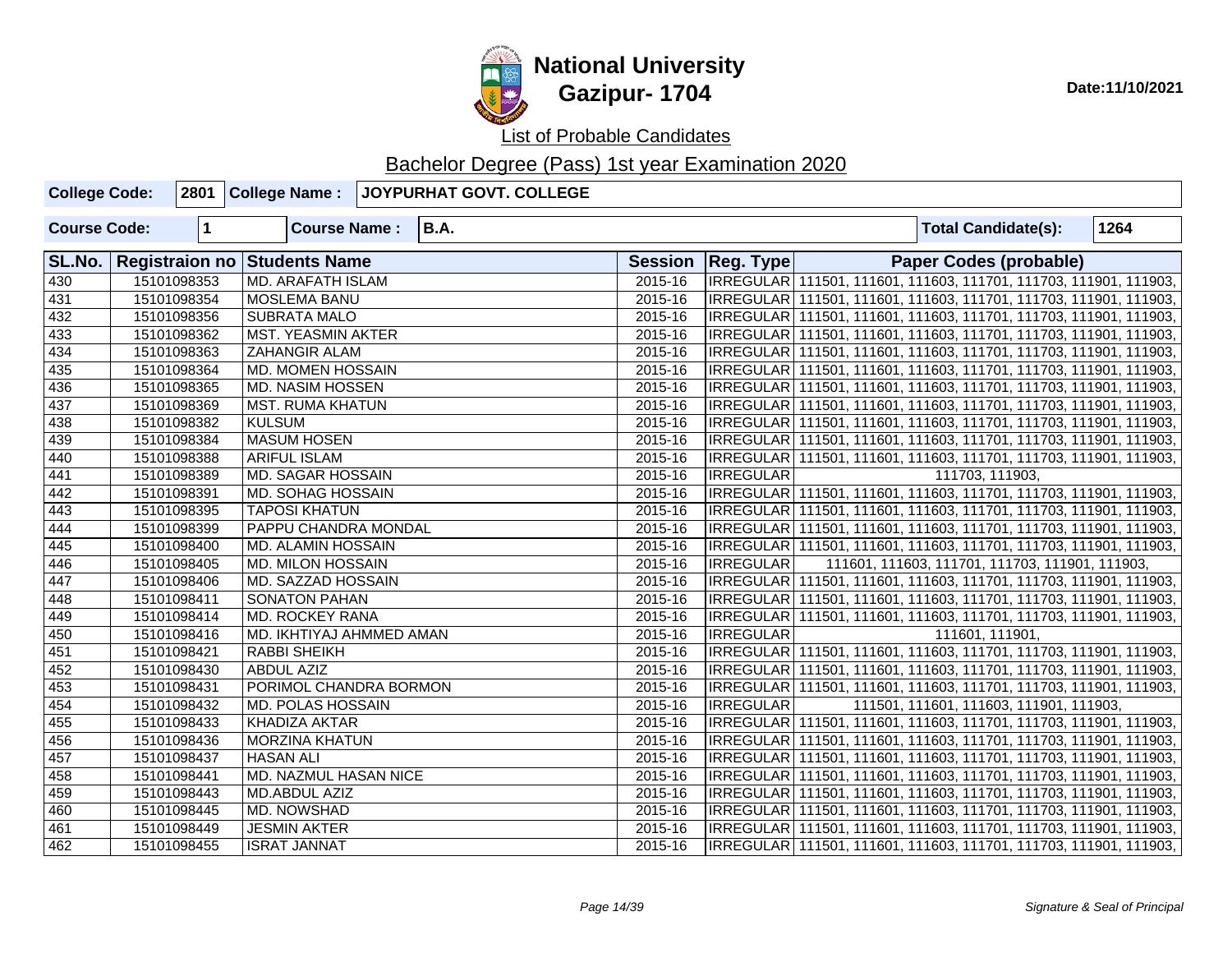

List of Probable Candidates

| <b>College Code:</b> |                         | 2801 College Name:                  | <b>JOYPURHAT GOVT. COLLEGE</b> |         |                                                                     |  |                                                                     |      |  |  |  |
|----------------------|-------------------------|-------------------------------------|--------------------------------|---------|---------------------------------------------------------------------|--|---------------------------------------------------------------------|------|--|--|--|
| <b>Course Code:</b>  | $\overline{\mathbf{1}}$ | <b>Course Name:</b>                 | <b>B.A.</b>                    |         |                                                                     |  | <b>Total Candidate(s):</b>                                          | 1264 |  |  |  |
| SL.No.               |                         | <b>Registraion no Students Name</b> |                                |         | Session   Reg. Type                                                 |  | <b>Paper Codes (probable)</b>                                       |      |  |  |  |
| 463                  | 15101098459             | <b>MST. SADIA AFRIN</b>             |                                | 2015-16 |                                                                     |  | IRREGULAR 111501, 111601, 111603, 111701, 111703, 111901, 111903,   |      |  |  |  |
| 464                  | 15101098460             | <b>MD. SHAFIQUL. ISLAM</b>          |                                | 2015-16 |                                                                     |  | IRREGULAR 111501, 111601, 111603, 111701, 111703, 111901, 111903,   |      |  |  |  |
| 465                  | 15101098462             | MD. MAHEDI HASAN                    |                                | 2015-16 |                                                                     |  | IRREGULAR 111501, 111601, 111603, 111701, 111703, 111901, 111903,   |      |  |  |  |
| 466                  | 16101108558             | <b>MD REDOY KHAN</b>                |                                | 2016-17 | IRREGULAR   111501, 111601, 111603, 111701, 111703, 111901, 111903, |  |                                                                     |      |  |  |  |
| 467                  | 16101108559             | MD. TUHINUL ISLAM                   |                                | 2016-17 | <b>IRREGULAR</b><br>111501, 111601, 111603, 111701, 111901, 111903, |  |                                                                     |      |  |  |  |
| 468                  | 16101108560             | YOUSUF ALI                          |                                | 2016-17 | IRREGULAR 111501, 111601, 111603, 111701, 111703, 111901, 111903,   |  |                                                                     |      |  |  |  |
| 469                  | 16101108562             | MD. ABDULLAH                        |                                | 2016-17 |                                                                     |  | IRREGULAR 111501, 111601, 111603, 111701, 111703, 111901, 111903,   |      |  |  |  |
| 470                  | 16101108569             | ANILA RAYHAN MOWMY                  |                                | 2016-17 |                                                                     |  | IRREGULAR 111501, 111601, 111603, 111701, 111703, 111901, 111903,   |      |  |  |  |
| 471                  | 16101108570             | MD. RUBEL ISLAM                     |                                | 2016-17 |                                                                     |  | IRREGULAR   111501, 111601, 111603, 111701, 111703, 111901, 111903, |      |  |  |  |
| 472                  | 16101108573             | <b>APU KUMAR MONDAL</b>             |                                | 2016-17 |                                                                     |  | IRREGULAR 111501, 111601, 111603, 111701, 111703, 111901, 111903,   |      |  |  |  |
| 473                  | 16101108575             | <b>MD. NAHID HASAN</b>              |                                | 2016-17 |                                                                     |  | IRREGULAR 111501, 111601, 111603, 111701, 111703, 111901, 111903,   |      |  |  |  |
| 474                  | 16101108577             | MD. SHAIKH FARID UDDIN              |                                | 2016-17 |                                                                     |  | IRREGULAR 111501, 111601, 111603, 111701, 111703, 111901, 111903,   |      |  |  |  |
| 475                  | 16101108581             | MD. NAFIZUR RAHMAN                  |                                | 2016-17 |                                                                     |  | IRREGULAR 111501, 111601, 111603, 111701, 111703, 111901, 111903,   |      |  |  |  |
| 476                  | 16101108586             | <b>BIDDUD HOSSIN</b>                |                                | 2016-17 |                                                                     |  | IRREGULAR 111501, 111601, 111603, 111701, 111703, 111901, 111903,   |      |  |  |  |
| 477                  | 16101108589             | <b>MD. RUHUL AMIN</b>               |                                | 2016-17 |                                                                     |  | IRREGULAR 111501, 111601, 111603, 111701, 111703, 112201, 112203,   |      |  |  |  |
| 478                  | 16101108591             | MD. ATIKUR RAHMAN                   |                                | 2016-17 |                                                                     |  | IRREGULAR   111501, 111601, 111603, 111701, 111703, 111901, 111903, |      |  |  |  |
| 479                  | 16101108594             | MD. SHAMIM HOSSAIN                  |                                | 2016-17 |                                                                     |  | IRREGULAR 111501, 111601, 111603, 111701, 111703, 111901, 111903,   |      |  |  |  |
| 480                  | 16101108596             | <b>MD. ARIFUL KABIR</b>             |                                | 2016-17 |                                                                     |  | IRREGULAR   111501, 111601, 111603, 111701, 111703, 111901, 111903, |      |  |  |  |
| 481                  | 16101108599             | MD. MASHIUR RAHMAN                  |                                | 2016-17 | <b>IRREGULAR</b>                                                    |  | 111501, 111603, 111703, 111901, 111903,                             |      |  |  |  |
| 482                  | 16101108602             | RAZIA SULTANA                       |                                | 2016-17 |                                                                     |  | IRREGULAR 111501, 111601, 111603, 111701, 111703, 111901, 111903,   |      |  |  |  |
| 483                  | 16101108603             | <b>ABDUL MOMIN</b>                  |                                | 2016-17 | <b>IRREGULAR</b>                                                    |  | 111501, 111601, 111701, 111703, 111903,                             |      |  |  |  |
| 484                  | 16101108604             | <b>MD. ABUJ HOSSAIN</b>             |                                | 2016-17 |                                                                     |  | IRREGULAR 111501, 111601, 111603, 111701, 111703, 111901, 111903,   |      |  |  |  |
| 485                  | 16101108609             | <b>SURAIA BEGOM</b>                 |                                | 2016-17 |                                                                     |  | IRREGULAR 111501, 111601, 111603, 111701, 111703, 112201, 112203,   |      |  |  |  |
| 486                  | 16101108612             | <b>SUDEB SHING</b>                  |                                | 2016-17 | <b>IRREGULAR</b>                                                    |  | 111601, 111603, 111701, 111703, 111903,                             |      |  |  |  |
| 487                  | 16101108619             | <b>TAPAS KUMAR BARMON</b>           |                                | 2016-17 |                                                                     |  | IRREGULAR 111501, 111601, 111603, 111701, 111703, 111901, 111903,   |      |  |  |  |
| 488                  | 16101108622             | MD. SHAKIL HOSSAIN                  |                                | 2016-17 | <b>IRREGULAR</b>                                                    |  | 111601, 111603, 111701, 111703, 111901, 111903,                     |      |  |  |  |
| 489                  | 16101108629             | MST. NABILA CHOWDHURY               |                                | 2016-17 |                                                                     |  | IRREGULAR 111501, 111601, 111603, 111701, 111703, 111901, 111903,   |      |  |  |  |
| 490                  | 16101108630             | <b>SREE SAPON KUMAR MOHONTO</b>     |                                | 2016-17 | <b>IRREGULAR</b>                                                    |  | 111601, 111603, 111701, 111703, 111901, 111903,                     |      |  |  |  |
| 491                  | 16101108631             | <b>MD. ISMAIL HOSSEN</b>            |                                | 2016-17 |                                                                     |  | IRREGULAR 111501, 111601, 111603, 111701, 111703, 111901, 111903,   |      |  |  |  |
| 492                  | 16101108632             | <b>MD.JAKARIA HOSSAIN</b>           |                                | 2016-17 |                                                                     |  | IRREGULAR 111501, 111601, 111603, 111701, 111703, 111901, 111903,   |      |  |  |  |
| 493                  | 16101108635             | <b>UZZAL HOSSAN</b>                 |                                | 2016-17 |                                                                     |  | IRREGULAR 111501, 111601, 111603, 111701, 111703, 111901, 111903,   |      |  |  |  |
| 494                  | 16101108637             | MD. HAZRAT ALI                      |                                | 2016-17 | <b>IRREGULAR</b>                                                    |  | 111601, 111603, 111701, 111703, 111901, 111903,                     |      |  |  |  |
| 495                  | 16101108639             | <b>MAMONUR RASHID</b>               |                                | 2016-17 |                                                                     |  | IRREGULAR   111501, 111601, 111603, 111701, 111703, 111901, 111903, |      |  |  |  |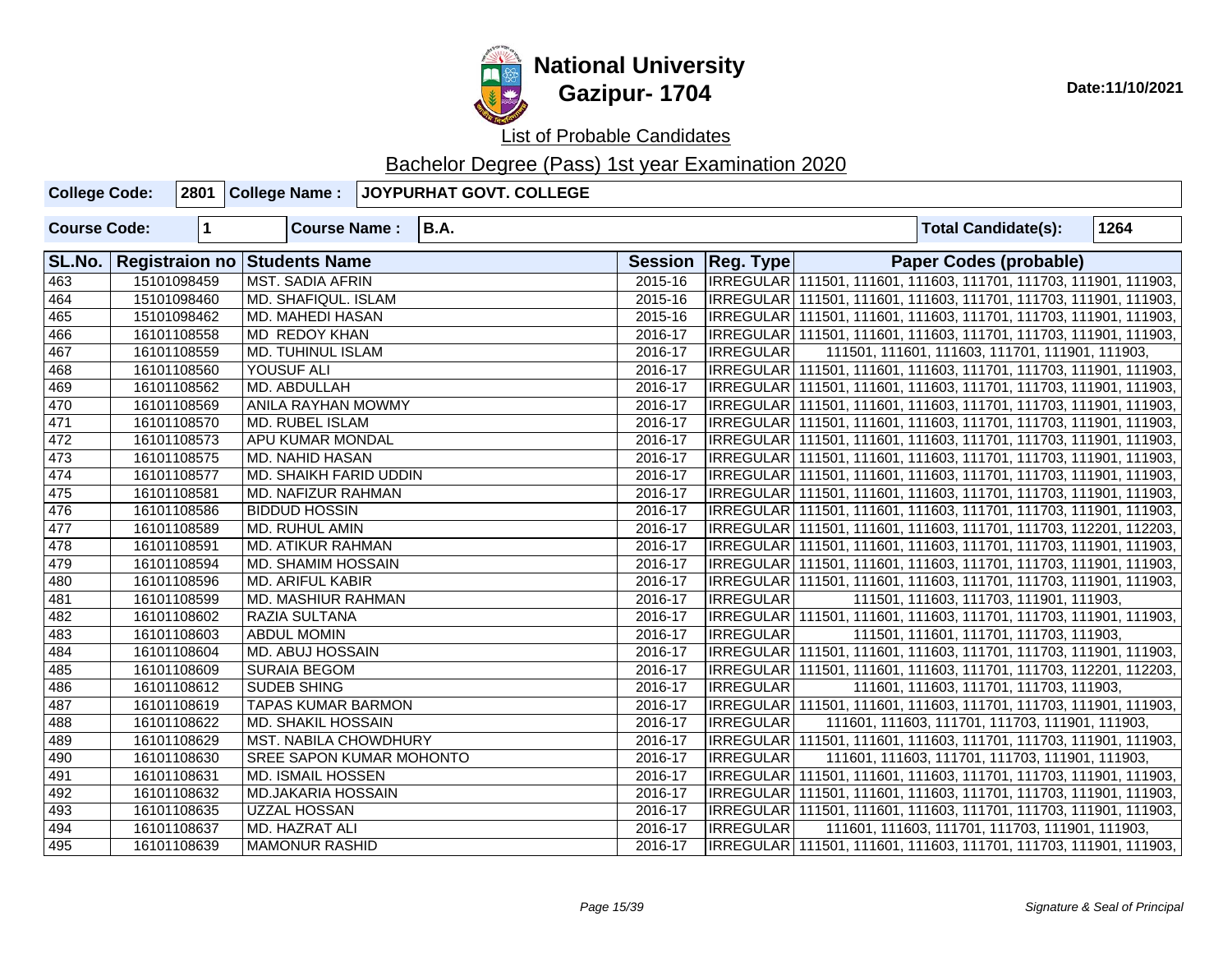

| <b>College Code:</b> |             | 2801 College Name:           | JOYPURHAT GOVT. COLLEGE |         |                                                                     |                                                                     |  |  |  |  |
|----------------------|-------------|------------------------------|-------------------------|---------|---------------------------------------------------------------------|---------------------------------------------------------------------|--|--|--|--|
| <b>Course Code:</b>  | $\mathbf 1$ | <b>Course Name:</b>          | <b>B.A.</b>             |         |                                                                     | 1264<br><b>Total Candidate(s):</b>                                  |  |  |  |  |
| SL.No.               |             | Registraion no Students Name |                         |         | Session   Reg. Type                                                 | <b>Paper Codes (probable)</b>                                       |  |  |  |  |
| 496                  | 16101108640 | SAZZAD HOSSEN                |                         | 2016-17 | <b>IRREGULAR</b>                                                    | 111601, 111603, 111701, 111703, 111901, 111903,                     |  |  |  |  |
| 497                  | 16101108644 | <b>ZAKIA SULTANA</b>         |                         | 2016-17 |                                                                     | IRREGULAR 111501, 111601, 111603, 111701, 111703, 111901, 111903,   |  |  |  |  |
| 498                  | 16101108647 | <b>RATULASHIS DEB</b>        |                         | 2016-17 |                                                                     | IRREGULAR 111501, 111601, 111603, 111701, 111703, 111901, 111903,   |  |  |  |  |
| 499                  | 16101108648 | <b>SHARMIN AKTAR</b>         |                         | 2016-17 |                                                                     | IRREGULAR   111501, 111601, 111603, 111701, 111703, 111901, 111903, |  |  |  |  |
| 500                  | 16101108649 | <b>MOTTALEB HOSSAIN</b>      |                         | 2016-17 |                                                                     | IRREGULAR   111501, 111601, 111603, 111701, 111703, 111901, 111903, |  |  |  |  |
| 501                  | 16101108654 | <b>MD MAFIZUL RAHMAN</b>     |                         | 2016-17 | <b>IRREGULAR</b><br>111501, 111601, 111603, 111701, 111901, 111903, |                                                                     |  |  |  |  |
| 502                  | 16101108656 | KUMARI SHEMA RANI            |                         | 2016-17 | IRREGULAR 111501, 111601, 111603, 111701, 111703, 111901, 111903,   |                                                                     |  |  |  |  |
| 503                  | 16101108661 | MD. SOHEL RANA               |                         | 2016-17 |                                                                     | IRREGULAR   111501, 111601, 111603, 111701, 111703, 111901, 111903, |  |  |  |  |
| 504                  | 16101108663 | MST. MORSHEDA BEGUM          |                         | 2016-17 |                                                                     | IRREGULAR   111501, 111601, 111603, 111701, 111703, 111901, 111903, |  |  |  |  |
| 505                  | 16101108664 | <b>MD. SOHEL RANA</b>        |                         | 2016-17 |                                                                     | IRREGULAR 111501, 111601, 111603, 111701, 111703, 111901, 111903,   |  |  |  |  |
| 506                  | 16101108667 | <b>MD. GOLAM KIBRIA</b>      |                         | 2016-17 |                                                                     | IRREGULAR 111501, 111601, 111603, 111701, 111703, 111901, 111903,   |  |  |  |  |
| 507                  | 16101108668 | MD. NAHID HASSAN SHAMIM      |                         | 2016-17 |                                                                     | IRREGULAR 111501, 111601, 111603, 111701, 111703, 111901, 111903,   |  |  |  |  |
| 508                  | 16101108669 | MD. SAMSUL ALAM              |                         | 2016-17 |                                                                     | IRREGULAR 111501, 111601, 111603, 111701, 111703, 111901, 111903,   |  |  |  |  |
| 509                  | 16101108676 | <b>SUMAYA PARVIN</b>         |                         | 2016-17 |                                                                     | IRREGULAR   111501, 111601, 111603, 111701, 111703, 111901, 111903, |  |  |  |  |
| 510                  | 16101108677 | SHAHANAZ PARVIN              |                         | 2016-17 |                                                                     | IRREGULAR   111501, 111601, 111603, 111701, 111703, 111901, 111903, |  |  |  |  |
| 511                  | 16101108679 | MD. JAHID HASAN JIM          |                         | 2016-17 | IRREGULAR 111501, 111601, 111603, 111701, 111703, 111901, 111903,   |                                                                     |  |  |  |  |
| 512                  | 16101108683 | MD. JAHANGIR ALOM            |                         | 2016-17 |                                                                     | IRREGULAR   111501, 111601, 111603, 111701, 111703, 111901, 111903, |  |  |  |  |
| $\overline{513}$     | 16101108684 | MD. MOHAIMINUL ISLAM         |                         | 2016-17 |                                                                     | IRREGULAR 111501, 111601, 111603, 111701, 111703, 112201, 112203,   |  |  |  |  |
| $\overline{514}$     | 16101108685 | MD. MOGAHIDUR RAHMAN         |                         | 2016-17 |                                                                     | IRREGULAR   111501, 111601, 111603, 111701, 111703, 112201, 112203, |  |  |  |  |
| 515                  | 16101108686 | FAHMIDA HAMID                |                         | 2016-17 |                                                                     | IRREGULAR   111501, 111601, 111603, 111701, 111703, 112201, 112203, |  |  |  |  |
| $\overline{516}$     | 16101108689 | MD. ABU ZAFAR SIDDIQUE       |                         | 2016-17 | <b>IRREGULAR</b>                                                    | 111701, 111703, 111901, 111903,                                     |  |  |  |  |
| 517                  | 16101108695 | <b>SUDEB KUMAR</b>           |                         | 2016-17 |                                                                     | IRREGULAR 111501, 111601, 111603, 111701, 111703, 111901, 111903,   |  |  |  |  |
| 518                  | 16101108696 | MD. SHARIFUL ISLAM           |                         | 2016-17 |                                                                     | IRREGULAR   111501, 111601, 111603, 111701, 111703, 111901, 111903, |  |  |  |  |
| 519                  | 16101108699 | <b>SREEMONTA KUMAR</b>       |                         | 2016-17 |                                                                     | IRREGULAR   111501, 111601, 111603, 111701, 111703, 111901, 111903, |  |  |  |  |
| 520                  | 16101108701 | MD.FARHADUL ISLAM            |                         | 2016-17 |                                                                     | IRREGULAR 111501, 111601, 111603, 111701, 111703, 111901, 111903,   |  |  |  |  |
| 521                  | 16101108709 | SOHANA AKTAR                 |                         | 2016-17 |                                                                     | IRREGULAR   111501, 111601, 111603, 111701, 111703, 111901, 111903, |  |  |  |  |
| 522                  | 16101108715 | <b>MD. RASUD RANA</b>        |                         | 2016-17 |                                                                     | IRREGULAR   111501, 111601, 111603, 111701, 111703, 112201, 112203, |  |  |  |  |
| 523                  | 16101108716 | <b>RAJU AHMED</b>            |                         | 2016-17 |                                                                     | IRREGULAR 111501, 111601, 111603, 111701, 111703, 111901, 111903,   |  |  |  |  |
| 524                  | 16101108717 | MD. NADIM HOSSAIN            |                         | 2016-17 |                                                                     | IRREGULAR 111501, 111601, 111603, 111701, 111703, 112201, 112203,   |  |  |  |  |
| 525                  | 16101108718 | MD. SADIK ALI                |                         | 2016-17 | <b>IRREGULAR</b>                                                    | 111601, 111603, 111701, 111703, 111903,                             |  |  |  |  |
| 526                  | 16101108721 | <b>AL AMIN</b>               |                         | 2016-17 |                                                                     | IRREGULAR 111501, 111601, 111603, 111701, 111703, 111901, 111903,   |  |  |  |  |
| 527                  | 16101108724 | <b>MD. ABDUR RAZZAK</b>      |                         | 2016-17 | <b>IRREGULAR</b>                                                    | 111501, 111503, 111505, 111701, 112201, 112203,                     |  |  |  |  |
| 528                  | 16101108735 | <b>TAMANNA YEASMIN</b>       |                         | 2016-17 |                                                                     | IRREGULAR   111501, 111601, 111603, 111701, 111703, 111901, 111903, |  |  |  |  |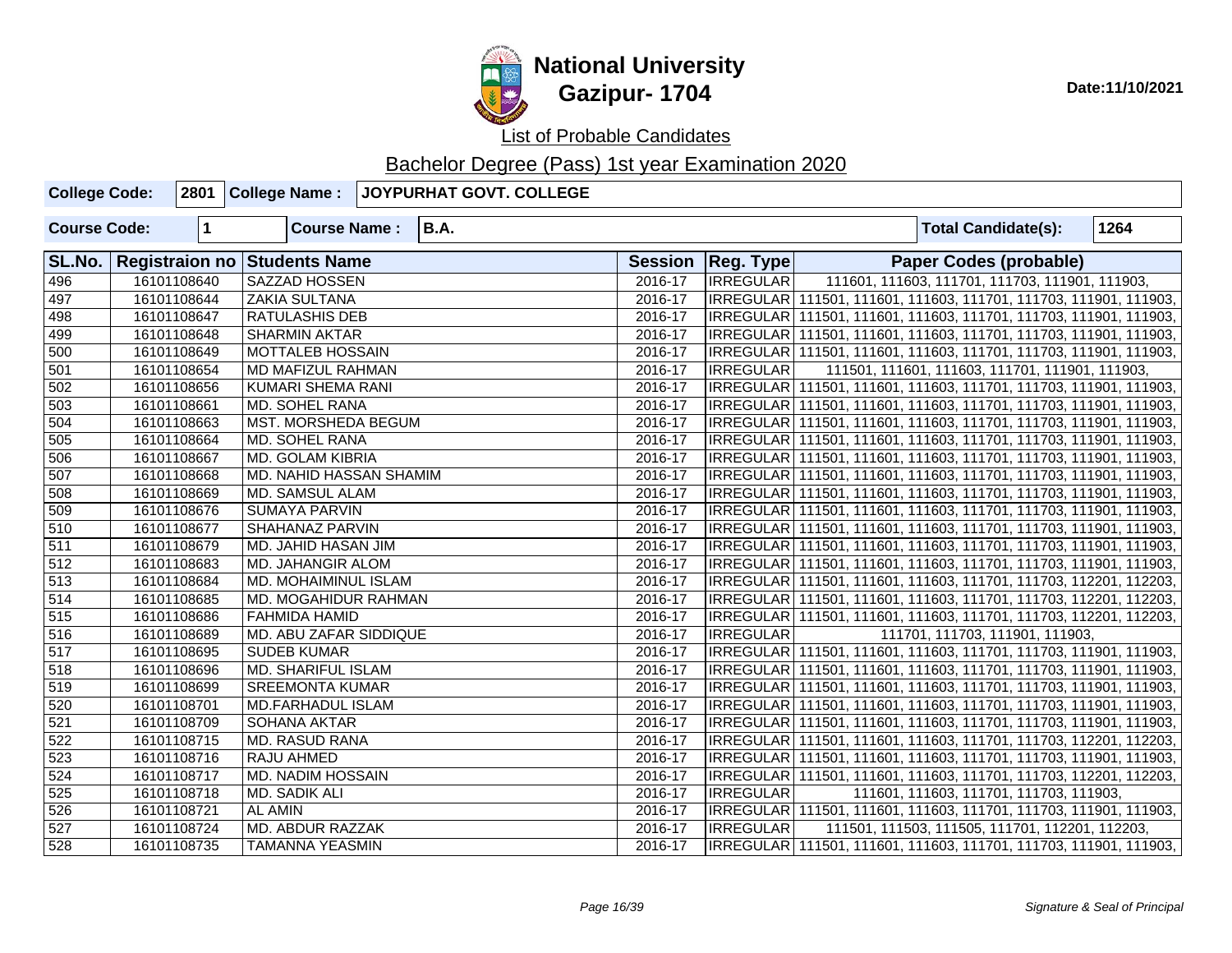

| <b>College Code:</b> |             | 2801 College Name:           | JOYPURHAT GOVT. COLLEGE |         |                                                                     |  |                 |                                         |      |  |
|----------------------|-------------|------------------------------|-------------------------|---------|---------------------------------------------------------------------|--|-----------------|-----------------------------------------|------|--|
| <b>Course Code:</b>  | $\mathbf 1$ | <b>Course Name:</b>          | <b>B.A.</b>             |         |                                                                     |  |                 | <b>Total Candidate(s):</b>              | 1264 |  |
| SL.No.               |             | Registraion no Students Name |                         |         | Session   Reg. Type                                                 |  |                 | <b>Paper Codes (probable)</b>           |      |  |
| 529                  | 16101108736 | <b>MD. FARHAD HOSSAIN</b>    |                         | 2016-17 | IRREGULAR 111501, 111601, 111603, 111701, 111703, 111901, 111903,   |  |                 |                                         |      |  |
| 530                  | 16101108737 | <b>AZMIRA AKTER</b>          |                         | 2016-17 | IRREGULAR 111501, 111601, 111603, 111701, 111703, 111901, 111903,   |  |                 |                                         |      |  |
| 531                  | 16101108738 | MD. SAMIM REJA               |                         | 2016-17 | IRREGULAR 111501, 111601, 111603, 111701, 111703, 111901, 111903,   |  |                 |                                         |      |  |
| 532                  | 16101108741 | MD. RAFSIN JONI              |                         | 2016-17 | <b>IRREGULAR</b>                                                    |  |                 | 111501, 111701, 111703, 111901, 111903, |      |  |
| 533                  | 16101108743 | <b>SAQURIA PERVIN</b>        |                         | 2016-17 | IRREGULAR 111501, 111601, 111603, 111701, 111703, 111901, 111903,   |  |                 |                                         |      |  |
| $\overline{534}$     | 16101108750 | <b>KAZI REZUAN</b>           |                         | 2016-17 | IRREGULAR   111501, 111601, 111603, 111701, 111703, 111901, 111903, |  |                 |                                         |      |  |
| 535                  | 16101108751 | <b>ABU HOSEN</b>             |                         | 2016-17 | IRREGULAR   111501, 111601, 111603, 111701, 111703, 111901, 111903, |  |                 |                                         |      |  |
| 536                  | 16101108754 | MD. MINHAJUL                 |                         | 2016-17 | IRREGULAR   111501, 111601, 111603, 111701, 111703, 111901, 111903, |  |                 |                                         |      |  |
| 537                  | 16101108756 | <b>OMMA KULSUM</b>           |                         | 2016-17 | IRREGULAR   111501, 111601, 111603, 111701, 111703, 111901, 111903, |  |                 |                                         |      |  |
| 538                  | 16101108758 | NUSRAT ZAHAN                 |                         | 2016-17 | IRREGULAR   111501, 111601, 111603, 111701, 111703, 111901, 111903, |  |                 |                                         |      |  |
| 539                  | 16101108759 | <b>SHAMIM HOSEN</b>          |                         | 2016-17 | IRREGULAR   111501, 111601, 111603, 111701, 111703, 111901, 111903, |  |                 |                                         |      |  |
| 540                  | 16101108760 | MD. KAMRAN HOSSAIN           |                         | 2016-17 | IRREGULAR   111501, 111601, 111603, 111701, 111703, 111901, 111903, |  |                 |                                         |      |  |
| $\overline{541}$     | 16101108762 | <b>FATEMA AKHTAR</b>         |                         | 2016-17 | IRREGULAR   111501, 111601, 111603, 111701, 111703, 111901, 111903, |  |                 |                                         |      |  |
| 542                  | 16101108766 | <b>MD. EASIR ARAFAT</b>      |                         | 2016-17 | IRREGULAR   111501, 111601, 111603, 111701, 111703, 112201, 112203, |  |                 |                                         |      |  |
| $\overline{543}$     | 16101108767 | MD. RUHUL AMIN               |                         | 2016-17 | IRREGULAR   111501, 111601, 111603, 111701, 111703, 111901, 111903, |  |                 |                                         |      |  |
| 544                  | 16101108768 | <b>BULBULY RANI</b>          |                         | 2016-17 | IRREGULAR   111501, 111601, 111603, 111701, 111703, 111901, 111903, |  |                 |                                         |      |  |
| 545                  | 16101108770 | <b>SHAMIM HOSSIN</b>         |                         | 2016-17 | <b>IRREGULAR</b>                                                    |  | 111703, 111903, |                                         |      |  |
| 546                  | 16101108777 | <b>SOHAG</b>                 |                         | 2016-17 | IRREGULAR   111501, 111601, 111603, 111701, 111703, 111901, 111903, |  |                 |                                         |      |  |
| 547                  | 16101108778 | <b>MD. JAKIR HOSSAIN</b>     |                         | 2016-17 | IRREGULAR   111501, 111601, 111603, 111701, 111703, 111901, 111903, |  |                 |                                         |      |  |
| 548                  | 16101108779 | MD. OMAR FARUK               |                         | 2016-17 | IRREGULAR   111501, 111601, 111603, 111701, 111703, 111901, 111903, |  |                 |                                         |      |  |
| 549                  | 16101108780 | MINHAZUL ISLAM               |                         | 2016-17 | IRREGULAR   111501, 111601, 111603, 111701, 111703, 111901, 111903, |  |                 |                                         |      |  |
| 550                  | 16101108782 | MD. NUR ISLAM                |                         | 2016-17 | IRREGULAR   111501, 111601, 111603, 111701, 111703, 111901, 111903, |  |                 |                                         |      |  |
| 551                  | 16101108784 | <b>OBAIDUR RAHAMAN</b>       |                         | 2016-17 | IRREGULAR   111501, 111601, 111603, 111701, 111703, 111901, 111903, |  |                 |                                         |      |  |
| 552                  | 16101108790 | <b>MST. MORIOM AKTER</b>     |                         | 2016-17 | IRREGULAR   111501, 111601, 111603, 111701, 111703, 111901, 111903, |  |                 |                                         |      |  |
| 553                  | 16101108792 | <b>MASUM ALOM</b>            |                         | 2016-17 | IRREGULAR   111501, 111601, 111603, 111701, 111703, 111901, 111903, |  |                 |                                         |      |  |
| $\overline{554}$     | 16101108794 | <b>SUMAIA AKTER</b>          |                         | 2016-17 | IRREGULAR   111501, 111601, 111603, 111701, 111703, 111901, 111903, |  |                 |                                         |      |  |
| 555                  | 16101108795 | <b>TULI RANI</b>             |                         | 2016-17 | IRREGULAR   111501, 111601, 111603, 111701, 111703, 111901, 111903, |  |                 |                                         |      |  |
| 556                  | 16101108798 | <b>ARZU KHATUN</b>           |                         | 2016-17 | IRREGULAR   111501, 111601, 111603, 111701, 111703, 111901, 111903, |  |                 |                                         |      |  |
| 557                  | 16101108803 | MST. AMRQZA. KHATUN          |                         | 2016-17 | IRREGULAR 111501, 111601, 111603, 111701, 111703, 111901, 111903,   |  |                 |                                         |      |  |
| 558                  | 16101108808 | <b>MITANUR PARYIN</b>        |                         | 2016-17 | IRREGULAR   111501, 111601, 111603, 111701, 111703, 112201, 112203, |  |                 |                                         |      |  |
| 559                  | 16101108810 | POLASH HOSSAIN               |                         | 2016-17 | IRREGULAR   111501, 111601, 111603, 111701, 111703, 111901, 111903, |  |                 |                                         |      |  |
| 560                  | 16101108811 | MD. MAHABUL ISLAM            |                         | 2016-17 | IRREGULAR   111501, 111601, 111603, 111701, 111703, 111901, 111903, |  |                 |                                         |      |  |
| 561                  | 16101108815 | <b>TASNISA FARJANA</b>       |                         | 2016-17 | IRREGULAR   111501, 111601, 111603, 111701, 111703, 112201, 112203, |  |                 |                                         |      |  |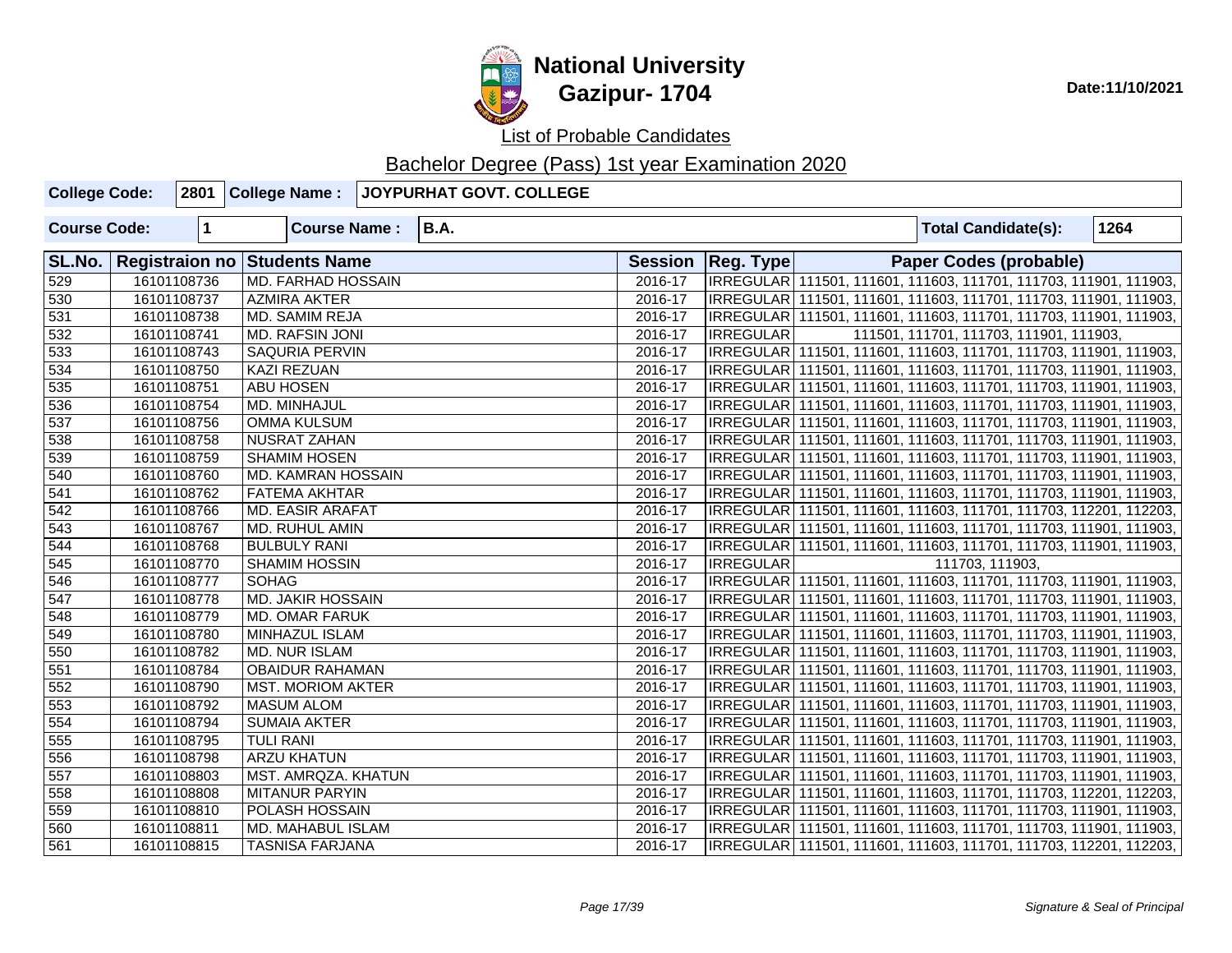

| <b>College Code:</b> |              | 2801 College Name:                  | JOYPURHAT GOVT. COLLEGE |             |                     |                                                                     |      |
|----------------------|--------------|-------------------------------------|-------------------------|-------------|---------------------|---------------------------------------------------------------------|------|
| <b>Course Code:</b>  | $\mathbf{1}$ | <b>Course Name:</b>                 | <b>B.A.</b>             |             |                     | <b>Total Candidate(s):</b>                                          | 1264 |
| SL.No.               |              | <b>Registraion no Students Name</b> |                         |             | Session   Reg. Type | Paper Codes (probable)                                              |      |
| 562                  | 16101108816  | <b>AMRAN ALI</b>                    |                         | 2016-17     | <b>IRREGULAR</b>    | 111703, 111901, 111903,                                             |      |
| 563                  | 16101108819  | <b>SAGOR HOSSEN</b>                 |                         | 2016-17     |                     | IRREGULAR 111501, 111601, 111603, 111701, 111703, 111901, 111903,   |      |
| 564                  | 16101108821  | <b>MUNTAHA ANSARY</b>               |                         | 2016-17     |                     | IRREGULAR   111501, 111601, 111603, 111701, 111703, 111901, 111903, |      |
| 565                  | 16101108823  | MD. GOLAM RABBANI                   |                         | 2016-17     |                     | IRREGULAR 111501, 111601, 111603, 111701, 111703, 111901, 111903,   |      |
| 566                  | 16101108826  | <b>MD.AHASAN HABIB</b>              |                         | $2016 - 17$ |                     | IRREGULAR 111501, 111601, 111603, 111701, 111703, 111901, 111903,   |      |
| 567                  | 16101108827  | MD. SALAUDDIN MONDOL                |                         | 2016-17     |                     | IRREGULAR   111501, 111601, 111603, 111701, 111703, 111901, 111903, |      |
| 568                  | 16101108829  | MST. RUMI BEGUM                     |                         | 2016-17     |                     | IRREGULAR 111501, 111601, 111603, 111701, 111703, 111901, 111903,   |      |
| 569                  | 16101108836  | <b>TABASSUM RAZIA</b>               |                         | 2016-17     |                     | IRREGULAR 111501, 111601, 111603, 111701, 111703, 112201, 112203,   |      |
| 570                  | 16101108838  | MD. JUWEL RANA                      |                         | 2016-17     |                     | IRREGULAR 111501, 111601, 111603, 111701, 111703, 111901, 111903,   |      |
| 571                  | 16101108839  | <b>ARIFUL ISLAM</b>                 |                         | $2016 - 17$ |                     | IRREGULAR 111501, 111601, 111603, 111701, 111703, 111901, 111903,   |      |
| 572                  | 16101108840  | MD. MAZBAHUL                        |                         | 2016-17     |                     | IRREGULAR 111501, 111601, 111603, 111701, 111703, 111901, 111903,   |      |
| $\overline{573}$     | 16101108842  | <b>SUMMA ARA</b>                    |                         | 2016-17     |                     | IRREGULAR   111501, 111601, 111603, 111701, 111703, 111901, 111903, |      |
| 574                  | 16101108844  | <b>NUZMUL ISLAM</b>                 |                         | 2016-17     |                     | IRREGULAR   111501, 111601, 111603, 111701, 111703, 111901, 111903, |      |
| 575                  | 16101108846  | MST. OAKKIA MIM                     |                         | 2016-17     |                     | IRREGULAR   111501, 111601, 111603, 111701, 111703, 111901, 111903, |      |
| 576                  | 16101108853  | MD. REZUAN HOSSEN                   |                         | 2016-17     |                     | IRREGULAR 111501, 111601, 111603, 111701, 111703, 112201, 112203,   |      |
| $\overline{577}$     | 16101108855  | <b>MD. FORID HOSSEN</b>             |                         | 2016-17     |                     | IRREGULAR   111501, 111601, 111603, 111701, 111703, 111901, 111903, |      |
| 578                  | 16101108858  | <b>TANIYA BEGUM</b>                 |                         | 2016-17     |                     | IRREGULAR 111501, 111601, 111603, 111701, 111703, 111901, 111903,   |      |
| 579                  | 16101108863  | <b>MST. BRISTI BEGUM</b>            |                         | 2016-17     |                     | IRREGULAR   111501, 111601, 111603, 111701, 111703, 112201, 112203, |      |
| 580                  | 16101108864  | MD. SAZZAD HOSSEN                   |                         | 2016-17     |                     | IRREGULAR 111501, 111601, 111603, 111701, 111703, 111901, 111903,   |      |
| 581                  | 16101108865  | <b>SIRAZAM MANIRA</b>               |                         | 2016-17     |                     | IRREGULAR   111501, 111601, 111603, 111701, 111703, 111901, 111903, |      |
| 582                  | 16101108867  | <b>MAHBUBA AKTHER TULY</b>          |                         | 2016-17     |                     | IRREGULAR 111501, 111601, 111603, 111701, 111703, 112201, 112203,   |      |
| 583                  | 16101108870  | <b>SHAKOAT HOSSEN</b>               |                         | 2016-17     |                     | IRREGULAR   111501, 111601, 111603, 111701, 111703, 111901, 111903, |      |
| 584                  | 16101108873  | <b>MIMMA AKTER</b>                  |                         | 2016-17     |                     | IRREGULAR   111501, 111601, 111603, 111701, 111703, 111901, 111903, |      |
| 585                  | 16101108874  | MD. ZIHAN ALI                       |                         | 2016-17     |                     | IRREGULAR   111501, 111601, 111603, 111701, 111703, 111901, 111903, |      |
| 586                  | 16101108875  | SAMIHA TAMANNA                      |                         | 2016-17     |                     | IRREGULAR 111501, 111601, 111603, 111701, 111703, 111901, 111903,   |      |
| 587                  | 16101108876  | <b>AL AMIN REZA</b>                 |                         | 2016-17     |                     | IRREGULAR 111501, 111601, 111603, 111701, 111703, 112201, 112203,   |      |
| 588                  | 16101108877  | MD. MASUM HOSEN                     |                         | 2016-17     |                     | IRREGULAR   111501, 111601, 111603, 111701, 111703, 111901, 111903, |      |
| 589                  | 16101108878  | MD. AHSAN HABIB                     |                         | 2016-17     |                     | IRREGULAR   111501, 111601, 111603, 111701, 111703, 111901, 111903, |      |
| 590                  | 16101108879  | MD. MAHFUZER RAHMAN                 |                         | 2016-17     |                     | IRREGULAR   111501, 111601, 111603, 111701, 111703, 111901, 111903, |      |
| 591                  | 16101108880  | <b>RONZON KUMAR</b>                 |                         | 2016-17     |                     | IRREGULAR 111501, 111601, 111603, 111701, 111703, 111901, 111903,   |      |
| 592                  | 16101108881  | <b>SREE KRISNO PAHAN</b>            |                         | 2016-17     | <b>IRREGULAR</b>    | 111501, 111601, 111603, 111703, 111901, 111903,                     |      |
| 593                  | 16101108882  | <b>ANIMA RANI</b>                   |                         | 2016-17     |                     | IRREGULAR   111501, 111601, 111603, 111701, 111703, 111901, 111903, |      |
| 594                  | 16101108884  | MD. TAUFIQUE AHMED                  |                         | 2016-17     |                     | IRREGULAR 111501, 111601, 111603, 111701, 111703, 112201, 112203,   |      |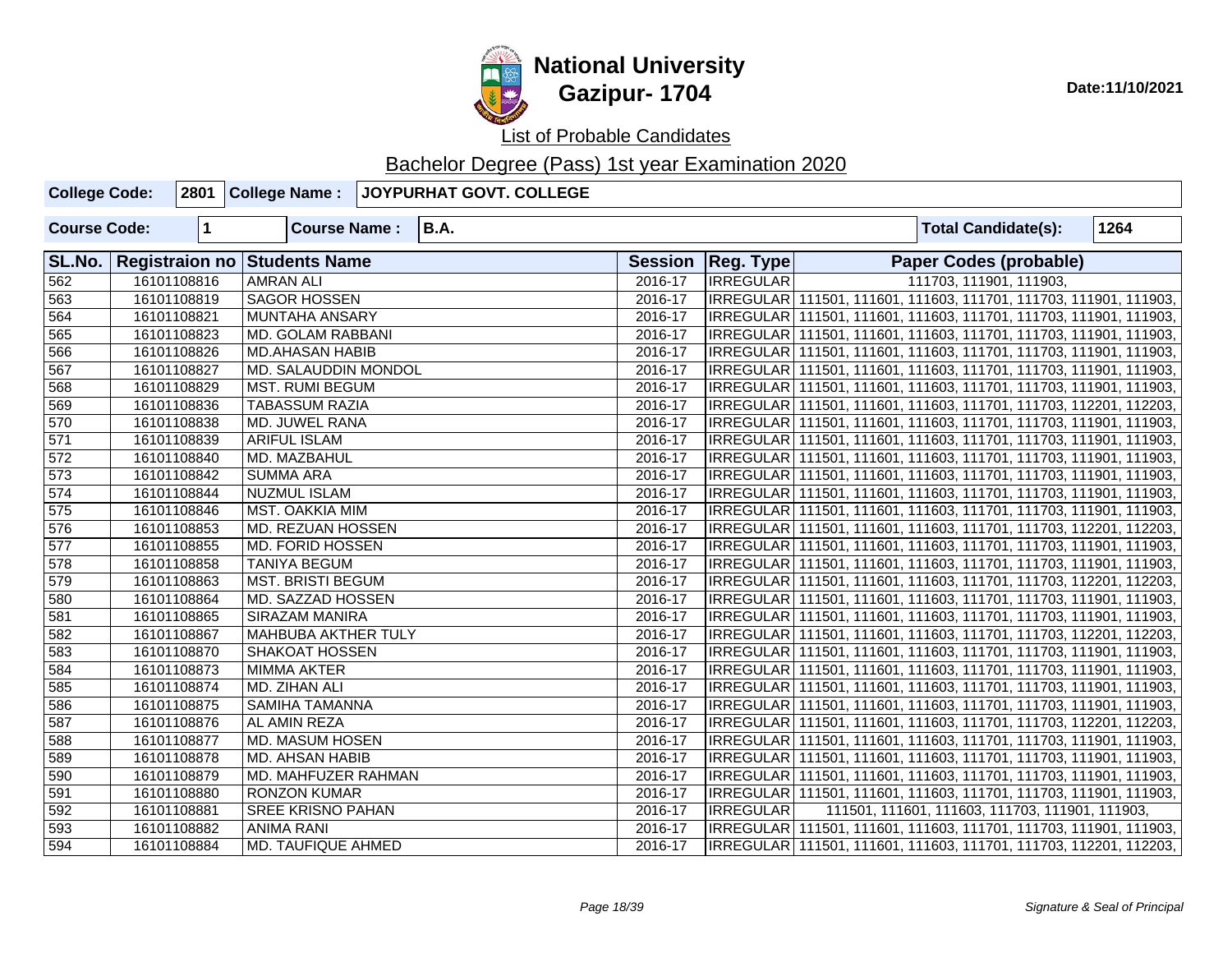

**National University Gazipur- 1704** Date:11/10/2021

List of Probable Candidates

| <b>College Code:</b> |             |                                  | 2801 College Name : JOYPURHAT GOVT. COLLEGE |         |                     |                                                                     |
|----------------------|-------------|----------------------------------|---------------------------------------------|---------|---------------------|---------------------------------------------------------------------|
| <b>Course Code:</b>  | $\vert$ 1   | <b>Course Name:</b>              | B.A.                                        |         |                     | 1264<br><b>Total Candidate(s):</b>                                  |
| SL.No.               |             | Registraion no Students Name     |                                             |         | Session   Reg. Type | <b>Paper Codes (probable)</b>                                       |
| 595                  | 16101108885 | <b>MD. ANISUR RAHMAN</b>         |                                             | 2016-17 |                     | IRREGULAR 111501, 111601, 111603, 111701, 111703, 112201, 112203,   |
| 596                  | 16101108888 | <b>SREE. PEJUS TOCKDER</b>       |                                             | 2016-17 |                     | IRREGULAR 111501, 111601, 111603, 111701, 111703, 111901, 111903,   |
| 597                  | 16101108891 | <b>MD. RAFIUL MONDOL</b>         |                                             | 2016-17 |                     | IRREGULAR 111501, 111601, 111603, 111701, 111703, 111901, 111903,   |
| 598                  | 16101108895 | MD. NAHID HASAN                  |                                             | 2016-17 |                     | IRREGULAR 111501, 111601, 111603, 111701, 111703, 111901, 111903,   |
| 599                  | 16101108900 | <b>SREE BAPPY KUMAR PRAMANIK</b> |                                             | 2016-17 |                     | IRREGULAR 111501, 111601, 111603, 111701, 111703, 111901, 111903,   |
| 600                  | 16101108901 | MD. KAWSAR HOSSAIN               |                                             | 2016-17 |                     | IRREGULAR   111501, 111601, 111603, 111701, 111703, 111901, 111903, |
| 601                  | 16101108902 | <b>MASUD RANA</b>                |                                             | 2016-17 |                     | IRREGULAR   111501, 111601, 111603, 111701, 111703, 111901, 111903, |
| 602                  | 17101078842 | MD. AL-AMIN HOSSAIN              |                                             | 2017-18 |                     | IRREGULAR   111501, 111601, 111603, 111701, 111703, 111901, 111903, |
| 603                  | 17101078846 | <b>MOST. ASA AKTER</b>           |                                             | 2017-18 |                     | IRREGULAR   111501, 111601, 111603, 111701, 111703, 111901, 111903, |
| 604                  | 17101078850 | <b>TOSLIM ISLAM</b>              |                                             | 2017-18 |                     | IRREGULAR   111501, 111601, 111603, 111701, 111703, 111901, 111903, |
| 605                  | 17101078854 | <b>MONZURUL ISLAM</b>            |                                             | 2017-18 |                     | IRREGULAR   111501, 111601, 111603, 111701, 111703, 112201, 112203, |
| 606                  | 17101078855 | ASHA BABY SULTANA                |                                             | 2017-18 |                     | IRREGULAR   111501, 111601, 111603, 111701, 111703, 111901, 111903, |
| 607                  | 17101078861 | <b>ABU SAIED</b>                 |                                             | 2017-18 |                     | IRREGULAR   111501, 111601, 111603, 111701, 111703, 111901, 111903, |
| 608                  | 17101078865 | MD. NAZMUS SAADAT                |                                             | 2017-18 |                     | IRREGULAR   111501, 111601, 111603, 111701, 111703, 111901, 111903, |
| 609                  | 17101078866 | <b>ANTOR KUMAR</b>               |                                             | 2017-18 | <b>IRREGULAR</b>    | 111601, 111703, 111901,                                             |
| 610                  | 17101078868 | <b>SIKALI KAZUR</b>              |                                             | 2017-18 |                     | IRREGULAR   111501, 111601, 111603, 111701, 111703, 111901, 111903, |
| 611                  | 17101078871 | <b>ABHIJIT ROY</b>               |                                             | 2017-18 |                     | IRREGULAR   111501, 111601, 111603, 111701, 111703, 111901, 111903, |
| 612                  | 17101078879 | MST. JAKIA BEGUM                 |                                             | 2017-18 |                     | IRREGULAR 111501, 111601, 111603, 111701, 111703, 111901, 111903,   |
| 613                  | 17101078880 | PRITI RANI                       |                                             | 2017-18 |                     | IRREGULAR   111501, 111601, 111603, 111701, 111703, 111901, 111903, |
| 614                  | 17101078882 | <b>ROBIN HOSSAIN</b>             |                                             | 2017-18 |                     | IRREGULAR   111501, 111601, 111603, 111701, 111703, 111901, 111903, |
| 615                  | 17101078885 | <b>MST. SARMIN AKTAR</b>         |                                             | 2017-18 |                     | IRREGULAR 111501, 111601, 111603, 111701, 111703, 111901, 111903,   |
| 616                  | 17101078886 | <b>AFRIN KHATUN</b>              |                                             | 2017-18 |                     | IRREGULAR   111501, 111601, 111603, 111701, 111703, 111901, 111903, |
| 617                  | 17101078887 | RABBINA KHATUN                   |                                             | 2017-18 |                     | IRREGULAR   111501, 111601, 111603, 111701, 111703, 111901, 111903, |
| 618                  | 17101078892 | <b>SWAPAN KUMAR</b>              |                                             | 2017-18 |                     | IRREGULAR   111501, 111601, 111603, 111701, 111703, 111901, 111903, |
| 619                  | 17101078894 | MD. ARMAN HOSSAIN                |                                             | 2017-18 |                     | IRREGULAR   111501, 111601, 111603, 111701, 111703, 111901, 111903, |
| 620                  | 17101078896 | <b>MST. ARIFA AKTER</b>          |                                             | 2017-18 |                     | IRREGULAR   111501, 111601, 111603, 111701, 111703, 111901, 111903, |
| 621                  | 17101078898 | <b>EITI AKTER</b>                |                                             | 2017-18 |                     | IRREGULAR   111501, 111601, 111603, 111701, 111703, 112201, 112203, |
| 622                  | 17101078901 | <b>SUFOL KUMAR DAS</b>           |                                             | 2017-18 |                     | IRREGULAR   111501, 111601, 111603, 111701, 111703, 111901, 111903, |
| 623                  | 17101078902 | <b>MEHRAB KABIR JOY</b>          |                                             | 2017-18 |                     | IRREGULAR   111501, 111601, 111603, 111701, 111703, 111901, 111903, |
| 624                  | 17101078906 | <b>MARZIA BINTE HABIB</b>        |                                             | 2017-18 | <b>IRREGULAR</b>    | 111501, 111601, 111603, 112201, 112203,                             |
| 625                  | 17101078913 | <b>TANIA PARVIN</b>              |                                             | 2017-18 |                     | IRREGULAR   111501, 111601, 111603, 111701, 111703, 111901, 111903, |
| 626                  | 17101078918 | <b>MD. RONY HOSSAIN</b>          |                                             | 2017-18 |                     | IRREGULAR   111501, 111601, 111603, 111701, 111703, 111901, 111903, |
| 627                  | 17101078923 | MD. SADUDDIN                     |                                             | 2017-18 |                     | IRREGULAR   111501, 111601, 111603, 111701, 111703, 111901, 111903, |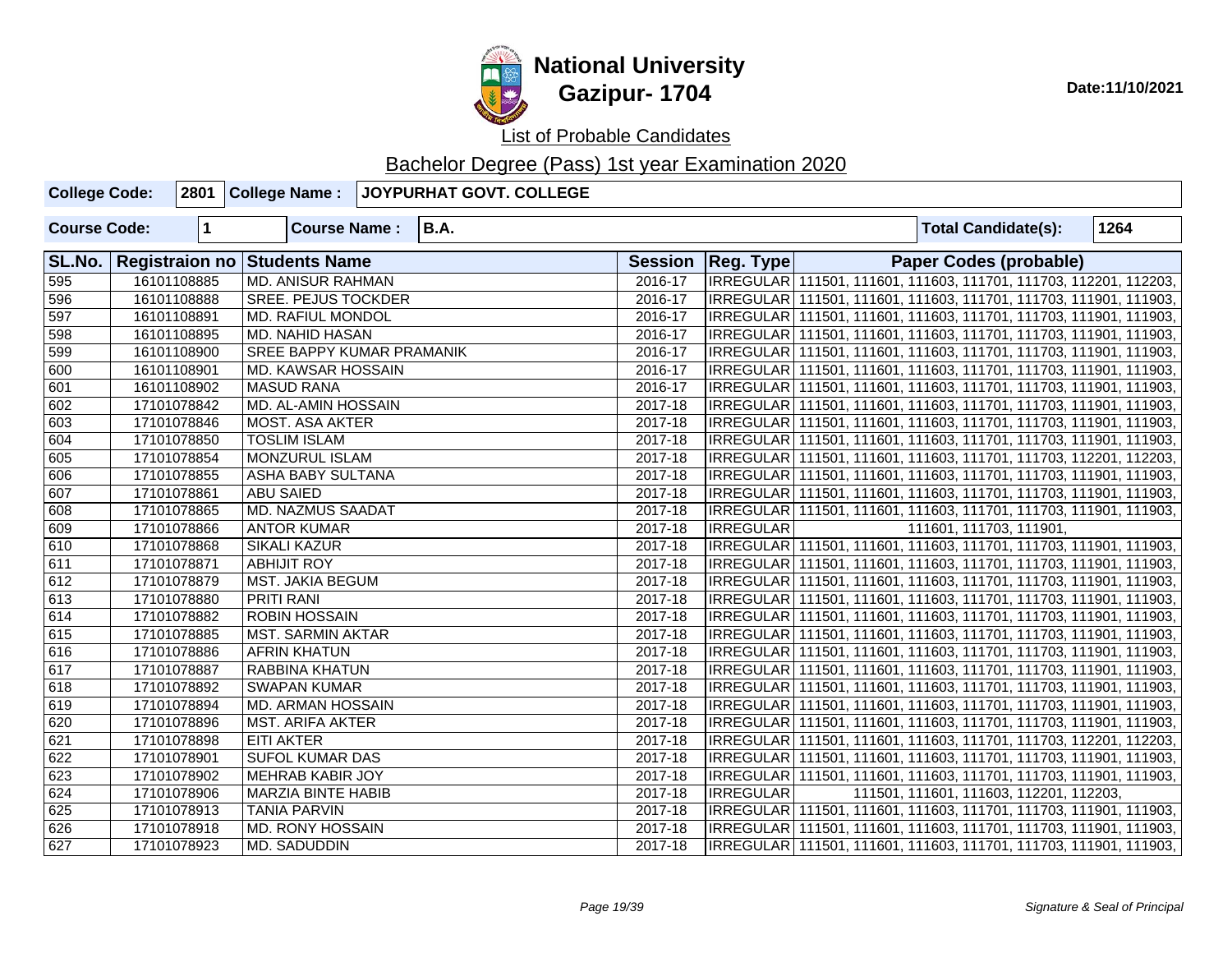

| <b>College Code:</b> |             | 2801 College Name:                  | <b>JOYPURHAT GOVT. COLLEGE</b> |         |                     |                                                                     |      |
|----------------------|-------------|-------------------------------------|--------------------------------|---------|---------------------|---------------------------------------------------------------------|------|
| <b>Course Code:</b>  | $\mathbf 1$ | <b>Course Name:</b>                 | <b>B.A.</b>                    |         |                     | <b>Total Candidate(s):</b>                                          | 1264 |
| SL.No.               |             | <b>Registraion no Students Name</b> |                                |         | Session   Reg. Type | <b>Paper Codes (probable)</b>                                       |      |
| 628                  | 17101078924 | <b>MD. RAHIKUL HOSSAIN</b>          |                                | 2017-18 | <b>IRREGULAR</b>    | 111603, 111701, 111703, 111901, 111903,                             |      |
| 629                  | 17101078925 | <b>MD.ABU HANIF</b>                 |                                | 2017-18 | <b>IRREGULAR</b>    | 111501, 111601, 111603, 111901, 111903,                             |      |
| 630                  | 17101078928 | <b>AMINA PARVIN</b>                 |                                | 2017-18 |                     | IRREGULAR 111501, 111601, 111603, 111701, 111703, 111901, 111903,   |      |
| 631                  | 17101078930 | MST. KHATIJA AKTAR                  |                                | 2017-18 | <b>IRREGULAR</b>    | 111501, 111603, 111701, 111901, 111903,                             |      |
| 632                  | 17101078934 | <b>ZAHID HASAN</b>                  |                                | 2017-18 |                     | IRREGULAR 111501, 111601, 111603, 111701, 111703, 111901, 111903,   |      |
| 633                  | 17101078935 | <b>JAINAB AKTAR</b>                 |                                | 2017-18 |                     | IRREGULAR 111501, 111601, 111603, 111701, 111703, 111901, 111903,   |      |
| 634                  | 17101078942 | <b>MST. ALISH AKHTER</b>            |                                | 2017-18 |                     | IRREGULAR 111501, 111601, 111603, 111701, 111703, 111901, 111903,   |      |
| 635                  | 17101078952 | <b>NIRUPA RANI</b>                  |                                | 2017-18 |                     | IRREGULAR 111501, 111601, 111603, 111701, 111703, 111901, 111903,   |      |
| 636                  | 17101078955 | RAJIA SULTANA                       |                                | 2017-18 |                     | IRREGULAR 111501, 111601, 111603, 111701, 111703, 111901, 111903,   |      |
| 637                  | 17101078960 | <b>MD. JHORUL ISLAM</b>             |                                | 2017-18 |                     | IRREGULAR 111501, 111601, 111603, 111701, 111703, 111901, 111903,   |      |
| 638                  | 17101078962 | MD. SHAHADAT HOSSAIN                |                                | 2017-18 |                     | IRREGULAR 111501, 111601, 111603, 111701, 111703, 111901, 111903,   |      |
| 639                  | 17101078965 | MD. SARWAR HOSSAIN                  |                                | 2017-18 |                     | IRREGULAR 111501, 111601, 111603, 111701, 111703, 111901, 111903,   |      |
| 640                  | 17101078974 | <b>SWEET SARKAR</b>                 |                                | 2017-18 |                     | IRREGULAR 111501, 111601, 111701, 111703, 111901, 111903, 111603    |      |
| 641                  | 17101078990 | MD. NAFAUR RAHMAN                   |                                | 2017-18 |                     | IRREGULAR   111501, 111601, 111603, 111701, 111703, 111901, 111903, |      |
| 642                  | 17101078994 | MD. SHAHIN HOSSAIN                  |                                | 2017-18 |                     | IRREGULAR 111501, 111601, 111603, 111701, 111703, 111901, 111903,   |      |
| 643                  | 17101078997 | MD. ALAMIN SARKAR                   |                                | 2017-18 |                     | IRREGULAR   111501, 111601, 111603, 111701, 111703, 111901, 111903, |      |
| 644                  | 17101079002 | <b>SAZAL CHANDRA</b>                |                                | 2017-18 |                     | IRREGULAR 111501, 111601, 111603, 111701, 111703, 111901, 111903,   |      |
| 645                  | 17101079003 | <b>MST. FATEMA BEGUM</b>            |                                | 2017-18 |                     | IRREGULAR 111501, 111601, 111603, 111701, 111703, 111901, 111903,   |      |
| 646                  | 17101079005 | ASIYA-KHATUN                        |                                | 2017-18 |                     | IRREGULAR   111501, 111601, 111603, 111701, 111703, 111901, 111903, |      |
| 647                  | 17101079006 | <b>SIFAT OHAID</b>                  |                                | 2017-18 |                     | IRREGULAR   111501, 111601, 111603, 111701, 111703, 111901, 111903, |      |
| 648                  | 17101079014 | MD. MABUD HOSSAIN                   |                                | 2017-18 |                     | IRREGULAR   111501, 111601, 111603, 111701, 111703, 111901, 111903, |      |
| 649                  | 17101079018 | <b>SAIM BISHWAS</b>                 |                                | 2017-18 |                     | IRREGULAR   111501, 111601, 111603, 111701, 111703, 111901, 111903, |      |
| 650                  | 17101079019 | <b>KRISHNA KUMAR</b>                |                                | 2017-18 |                     | IRREGULAR 111501, 111601, 111603, 111701, 111703, 111901, 111903,   |      |
| 651                  | 17101079020 | <b>SWOPNA PARVIN</b>                |                                | 2017-18 |                     | IRREGULAR   111501, 111601, 111603, 111701, 111703, 111901, 111903, |      |
| 652                  | 17101079021 | <b>SUMMA KHATUN</b>                 |                                | 2017-18 |                     | IRREGULAR 111501, 111601, 111603, 111701, 111703, 111901, 111903,   |      |
| 653                  | 17101079025 | <b>ABDUL NUR</b>                    |                                | 2017-18 |                     | IRREGULAR 111501, 111601, 111603, 111701, 111703, 111901, 111903,   |      |
| 654                  | 17101079028 | NAZMUN NAHER                        |                                | 2017-18 |                     | IRREGULAR   111501, 111601, 111603, 111701, 111703, 112201, 112203, |      |
| 655                  | 17101079029 | MD. SUMON HOSSAIN                   |                                | 2017-18 |                     | IRREGULAR   111501, 111601, 111603, 111701, 111703, 111901, 111903, |      |
| 656                  | 17101079032 | <b>AHSAN HABIB</b>                  |                                | 2017-18 |                     | IRREGULAR 111501, 111601, 111603, 111701, 111703, 112201, 112203,   |      |
| 657                  | 17101079033 | <b>BABU PAHAN</b>                   |                                | 2017-18 |                     | IRREGULAR 111501, 111601, 111603, 111701, 111703, 111901, 111903,   |      |
| 658                  | 17101079034 | <b>HARUNUR RASHID</b>               |                                | 2017-18 |                     | IRREGULAR 111501, 111601, 111603, 111701, 111703, 111901, 111903,   |      |
| 659                  | 17101079038 | <b>TANIYA KHATUN</b>                |                                | 2017-18 |                     | IRREGULAR 111501, 111601, 111603, 111701, 111703, 111901, 111903,   |      |
| 660                  | 17101079039 | <b>ABDUL BARI</b>                   |                                | 2017-18 |                     | IRREGULAR 111501, 111601, 111603, 111701, 111703, 111901, 111903,   |      |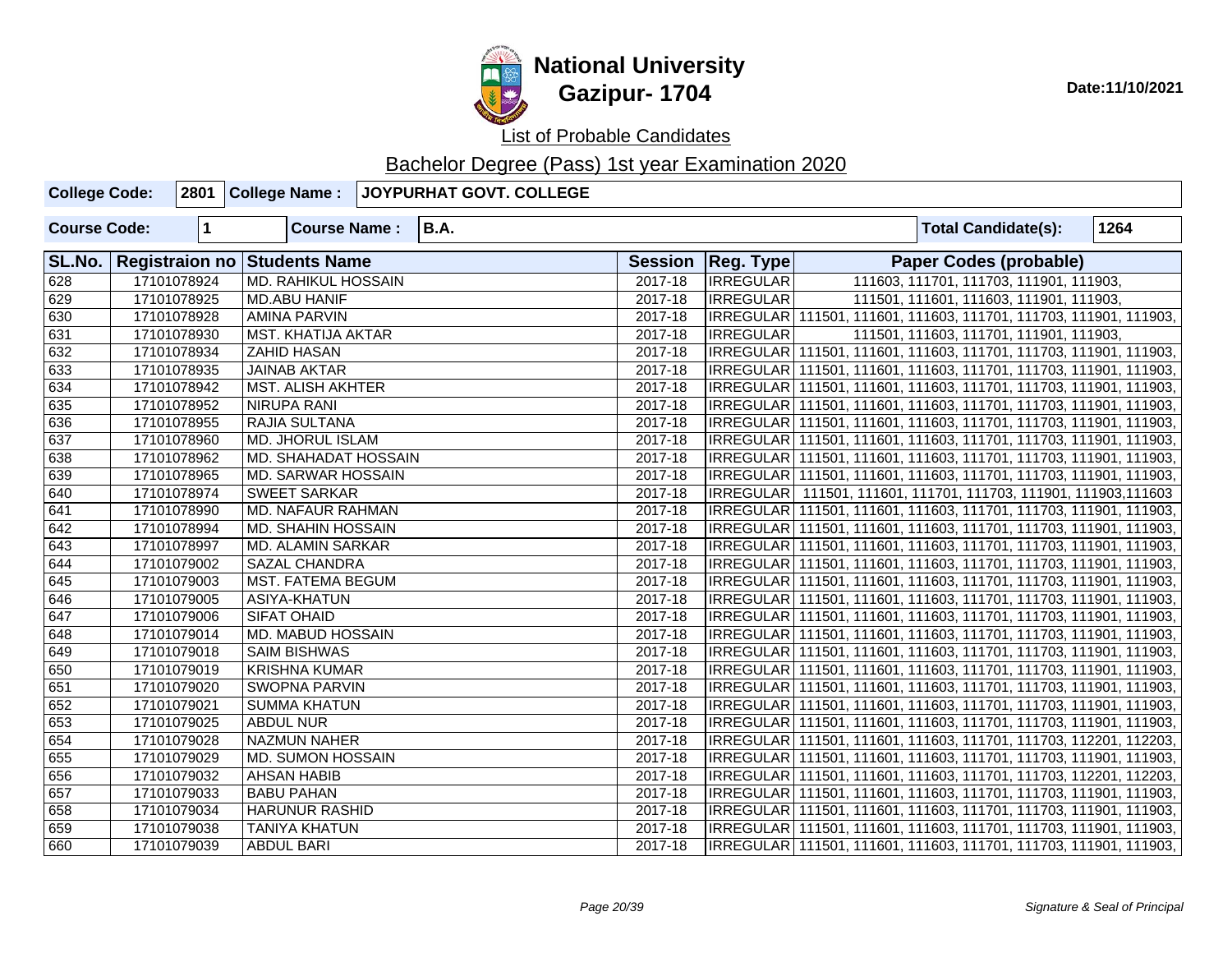

| <b>College Code:</b> |             | 2801 College Name:           | JOYPURHAT GOVT. COLLEGE |             |                                                                   |                                                                     |                                 |                                         |  |      |  |
|----------------------|-------------|------------------------------|-------------------------|-------------|-------------------------------------------------------------------|---------------------------------------------------------------------|---------------------------------|-----------------------------------------|--|------|--|
| <b>Course Code:</b>  | $\mathbf 1$ | <b>Course Name:</b>          | <b>B.A.</b>             |             |                                                                   |                                                                     |                                 | <b>Total Candidate(s):</b>              |  | 1264 |  |
| SL.No.               |             | Registraion no Students Name |                         |             | Session   Reg. Type                                               |                                                                     |                                 | <b>Paper Codes (probable)</b>           |  |      |  |
| 661                  | 17101079040 | <b>TUHIN AKTER</b>           |                         | $2017 - 18$ |                                                                   | IRREGULAR 111501, 111601, 111603, 111701, 111703, 111901, 111903,   |                                 |                                         |  |      |  |
| 662                  | 17101079046 | <b>SHEMA AKTER</b>           |                         | 2017-18     |                                                                   | IRREGULAR 111501, 111601, 111603, 111701, 111703, 111901, 111903,   |                                 |                                         |  |      |  |
| 663                  | 17101079047 | MD. BIDDUT HOSSAIN           |                         | 2017-18     |                                                                   | IRREGULAR 111501, 111601, 111603, 111701, 111703, 111901, 111903,   |                                 |                                         |  |      |  |
| 664                  | 17101079048 | <b>KRISHNA RANI GHOSH</b>    |                         | 2017-18     | IRREGULAR 111501, 111601, 111603, 111701, 111703, 111901, 111903, |                                                                     |                                 |                                         |  |      |  |
| 665                  | 17101079049 | <b>MST. MOMATA PARVIN</b>    |                         | 2017-18     |                                                                   | IRREGULAR   111501, 111601, 111603, 111701, 111703, 111901, 111903, |                                 |                                         |  |      |  |
| 666                  | 17101079050 | <b>MD.SHAHIN REZA</b>        |                         | 2017-18     |                                                                   | IRREGULAR   111501, 111601, 111603, 111701, 111703, 111901, 111903, |                                 |                                         |  |      |  |
| 667                  | 17101079056 | <b>MISS JASMIN AKTER</b>     |                         | 2017-18     | <b>IRREGULAR</b>                                                  |                                                                     |                                 | 111501, 111601, 111603, 111701, 111901, |  |      |  |
| 668                  | 17101079063 | <b>NOYAN ISLAM</b>           |                         | 2017-18     |                                                                   | IRREGULAR   111501, 111601, 111603, 111701, 111703, 111901, 111903, |                                 |                                         |  |      |  |
| 669                  | 17101079073 | KAJOL CHANDRA BARMAN         |                         | 2017-18     |                                                                   | IRREGULAR   111501, 111601, 111603, 111701, 111703, 111901, 111903, |                                 |                                         |  |      |  |
| 670                  | 17101079078 | <b>ARIF HOSSAIN</b>          |                         | 2017-18     |                                                                   | IRREGULAR   111501, 111601, 111603, 111701, 111703, 112201, 112203, |                                 |                                         |  |      |  |
| 671                  | 17101079079 | MD. GOLAM RABBANI            |                         | 2017-18     |                                                                   | IRREGULAR   111501, 111601, 111603, 111701, 111703, 111901, 111903, |                                 |                                         |  |      |  |
| 672                  | 17101079080 | NADID CHOWDHURY              |                         | 2017-18     |                                                                   | IRREGULAR   111501, 111601, 111603, 111701, 111703, 112201, 112203, |                                 |                                         |  |      |  |
| 673                  | 17101079081 | MST. SABRINA BEGUM           |                         | 2017-18     |                                                                   | IRREGULAR   111501, 111601, 111603, 111701, 111703, 111901, 111903, |                                 |                                         |  |      |  |
| 674                  | 17101079082 | <b>MD. RABIUL ISLAM</b>      |                         | 2017-18     | <b>IRREGULAR</b>                                                  |                                                                     | 111603, 111703, 111901, 111903, |                                         |  |      |  |
| 675                  | 17101079085 | <b>MANIRA AKTAR</b>          |                         | 2017-18     |                                                                   | IRREGULAR   111501, 111601, 111603, 111701, 111703, 111901, 111903, |                                 |                                         |  |      |  |
| 676                  | 17101079087 | SORONY AKTER                 |                         | 2017-18     | IRREGULAR                                                         |                                                                     |                                 | 111501, 111901,                         |  |      |  |
| 677                  | 17101079096 | <b>MASBAUL ALAMIN</b>        |                         | 2017-18     |                                                                   | IRREGULAR   111501, 111601, 111603, 111701, 111703, 111901, 111903, |                                 |                                         |  |      |  |
| 678                  | 17101079097 | MARZIYA SULTANA              |                         | 2017-18     |                                                                   | IRREGULAR 111501, 111601, 111603, 111701, 111703, 112201, 112203,   |                                 |                                         |  |      |  |
| 679                  | 17101079101 | <b>RITA PERVIN</b>           |                         | 2017-18     |                                                                   | IRREGULAR   111501, 111601, 111603, 111701, 111703, 111901, 111903, |                                 |                                         |  |      |  |
| 680                  | 17101079106 | AL AMIN HOSSAIN              |                         | 2017-18     |                                                                   | IRREGULAR   111501, 111601, 111603, 111701, 111703, 111901, 111903, |                                 |                                         |  |      |  |
| 681                  | 17101079108 | PAPPU HOSSAIN                |                         | 2017-18     |                                                                   | IRREGULAR   111501, 111601, 111603, 111701, 111703, 111901, 111903, |                                 |                                         |  |      |  |
| 682                  | 17101079112 | <b>SHIMU AKTAR</b>           |                         | 2017-18     |                                                                   | IRREGULAR   111501, 111601, 111603, 111701, 111703, 111901, 111903, |                                 |                                         |  |      |  |
| 683                  | 17101079115 | <b>MST. RIMA PARVIN</b>      |                         | 2017-18     |                                                                   | IRREGULAR   111501, 111601, 111603, 111701, 111703, 111901, 111903, |                                 |                                         |  |      |  |
| 684                  | 17101079119 | <b>RIVA AKTER</b>            |                         | 2017-18     |                                                                   | IRREGULAR   111501, 111601, 111603, 111701, 111703, 111901, 111903, |                                 |                                         |  |      |  |
| 685                  | 17101079126 | <b>NARGIS KHANAM</b>         |                         | 2017-18     |                                                                   | IRREGULAR   111501, 111601, 111603, 111701, 111703, 111901, 111903, |                                 |                                         |  |      |  |
| 686                  | 17101079129 | <b>TASLIMA AKTER</b>         |                         | 2017-18     |                                                                   | IRREGULAR   111501, 111601, 111603, 111701, 111703, 111901, 111903, |                                 |                                         |  |      |  |
| 687                  | 17101079131 | <b>NOYON DAS</b>             |                         | 2017-18     |                                                                   | IRREGULAR   111501, 111601, 111603, 111701, 111703, 111901, 111903, |                                 |                                         |  |      |  |
| 688                  | 17101079133 | <b>MD. RONY HOSSAIN</b>      |                         | 2017-18     |                                                                   | IRREGULAR   111501, 111601, 111603, 111701, 111703, 111901, 111903, |                                 |                                         |  |      |  |
| 689                  | 17101079139 | MISS. NOORSHAVA              |                         | 2017-18     |                                                                   | IRREGULAR 111501, 111601, 111603, 111701, 111703, 111901, 111903,   |                                 |                                         |  |      |  |
| 690                  | 17101079140 | <b>TANIA KHATUN</b>          |                         | 2017-18     |                                                                   | IRREGULAR   111501, 111601, 111603, 111701, 111703, 111901, 111903, |                                 |                                         |  |      |  |
| 691                  | 17101079141 | <b>RATON KUMAR SHING</b>     |                         | 2017-18     |                                                                   | IRREGULAR   111501, 111601, 111603, 111701, 111703, 111901, 111903, |                                 |                                         |  |      |  |
| 692                  | 17101079145 | <b>MD. SHAKIL ISLAM</b>      |                         | 2017-18     |                                                                   | IRREGULAR   111501, 111601, 111603, 111701, 111703, 111901, 111903, |                                 |                                         |  |      |  |
| 693                  | 17101079146 | <b>MD. TAUFIQ ALAM</b>       |                         | 2017-18     |                                                                   | IRREGULAR   111501, 111601, 111603, 111701, 111703, 111901, 111903, |                                 |                                         |  |      |  |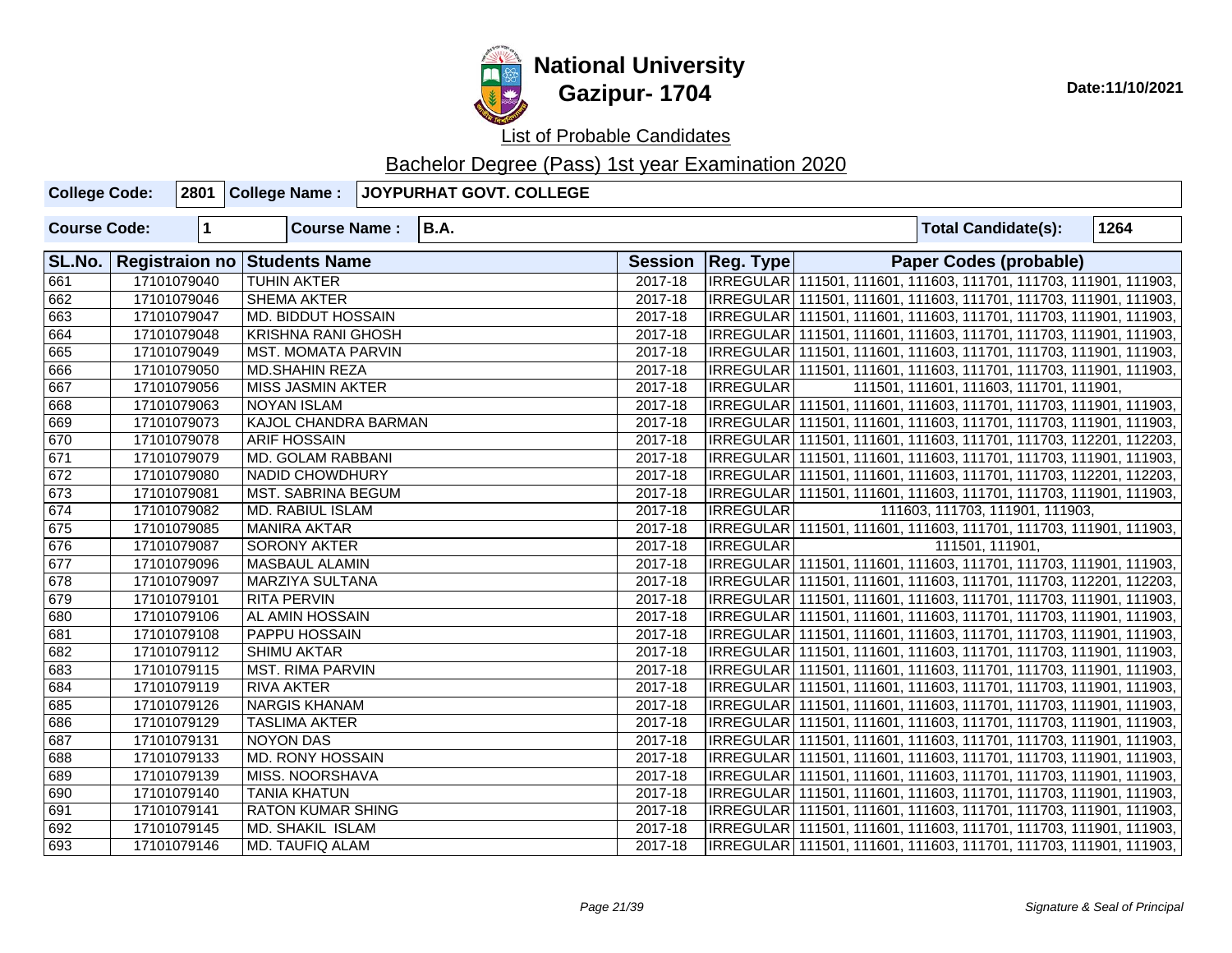

## **National University Gazipur- 1704** Date:11/10/2021

List of Probable Candidates

| <b>College Code:</b> |             | 2801 College Name:                  | JOYPURHAT GOVT. COLLEGE |         |                     |                                                                     |
|----------------------|-------------|-------------------------------------|-------------------------|---------|---------------------|---------------------------------------------------------------------|
| <b>Course Code:</b>  | $\mathbf 1$ | <b>Course Name:</b>                 | <b>B.A.</b>             |         |                     | 1264<br><b>Total Candidate(s):</b>                                  |
| SL.No.               |             | <b>Registraion no Students Name</b> |                         |         | Session   Reg. Type | <b>Paper Codes (probable)</b>                                       |
| 694                  | 17101079160 | <b>MD. ABU HASAN RIJU</b>           |                         | 2017-18 |                     | IRREGULAR 111501, 111601, 111603, 111701, 111703, 111901, 111903,   |
| 695                  | 17101079163 | <b>SUMAYA SHAHID</b>                |                         | 2017-18 |                     | IRREGULAR   111501, 111601, 111603, 111701, 111703, 111901, 111903, |
| 696                  | 17101079165 | <b>MD. MEHEDI HASAN</b>             |                         | 2017-18 |                     | IRREGULAR 111501, 111601, 111603, 111701, 111703, 111901, 111903,   |
| 697                  | 17101079167 | <b>TAMIM REZA</b>                   |                         | 2017-18 |                     | IRREGULAR 111501, 111601, 111603, 111701, 111703, 111901, 111903,   |
| 698                  | 17101079170 | <b>JANNATUN TAJREE</b>              |                         | 2017-18 |                     | IRREGULAR   111501, 111601, 111603, 111701, 111703, 111901, 111903, |
| 699                  | 17101079174 | MD. OLIUZ ZAMAN                     |                         | 2017-18 |                     | IRREGULAR   111501, 111601, 111603, 111701, 111703, 111901, 111903, |
| 700                  | 17101079175 | <b>SHIBA HARIJON</b>                |                         | 2017-18 |                     | IRREGULAR   111501, 111601, 111603, 111701, 111703, 111901, 111903, |
| 701                  | 17101079176 | <b>RABBANI HOSSAIN</b>              |                         | 2017-18 |                     | IRREGULAR 111501, 111601, 111603, 111701, 111703, 111901, 111903,   |
| 702                  | 18101070019 | <b>MD. SHAHAR ALAM</b>              |                         | 2018-19 |                     | IRREGULAR 111501, 111601, 111603, 111701, 111703, 111901, 111903,   |
| 703                  | 18101070021 | <b>MD. MURAD HOSSAIN</b>            |                         | 2018-19 |                     | IRREGULAR 111501, 111601, 111603, 111701, 111703, 111901, 111903,   |
| 704                  | 18101070022 | MD. ABEER AHMED BADHON              |                         | 2018-19 |                     | IRREGULAR   111501, 111601, 111603, 111701, 111703, 111901, 111903, |
| 705                  | 18101070028 | MD. MONOWER HOSSAIN                 |                         | 2018-19 | <b>IRREGULAR</b>    | 111701, 111703, 111903,                                             |
| 706                  | 18101070029 | <b>TAPOSH CHANDRA</b>               |                         | 2018-19 |                     | IRREGULAR   111501, 111601, 111603, 111701, 111703, 111901, 111903, |
| 707                  | 18101070032 | <b>MD. MASUD RANA</b>               |                         | 2018-19 |                     | IRREGULAR 111501, 111601, 111603, 111701, 111703, 111901, 111903,   |
| 708                  | 18101070037 | MD. ABU NAIM                        |                         | 2018-19 |                     | IRREGULAR   111501, 111601, 111603, 111701, 111703, 111901, 111903, |
| 709                  | 18101070038 | <b>AKASH CHANDRA SARKAR</b>         |                         | 2018-19 |                     | IRREGULAR   111501, 111601, 111603, 111701, 111703, 111901, 111903, |
| 710                  | 18101070040 | MD. SHAMIM HOSSAIN                  |                         | 2018-19 |                     | IRREGULAR 111501, 111601, 111603, 111701, 111703, 111901, 111903,   |
| 711                  | 18101070042 | NITTANANDA KUMAR                    |                         | 2018-19 |                     | IRREGULAR   111501, 111601, 111603, 111701, 111703, 111901, 111903, |
| $\overline{712}$     | 18101070043 | <b>PINTU KUMAR</b>                  |                         | 2018-19 |                     | IRREGULAR   111501, 111601, 111603, 111701, 111703, 111901, 111903, |
| 713                  | 18101070044 | MD. TANJIL ISLAM                    |                         | 2018-19 |                     | IRREGULAR   111501, 111601, 111603, 111701, 111703, 111901, 111903, |
| 714                  | 18101070051 | MD. RAKIB ALI PROTHEN               |                         | 2018-19 |                     | IRREGULAR 111501, 111601, 111603, 111701, 111703, 111901, 111903,   |
| 715                  | 18101070053 | MD. MOSTAKIM HOSSAIN                |                         | 2018-19 |                     | IRREGULAR   111501, 111601, 111603, 111701, 111703, 111901, 111903, |
| 716                  | 18101070054 | <b>LOLITA RANI</b>                  |                         | 2018-19 |                     | IRREGULAR   111501, 111601, 111603, 111701, 111703, 111901, 111903, |
| 717                  | 18101070055 | RASHEDUL ISLAM                      |                         | 2018-19 |                     | IRREGULAR 111501, 111601, 111603, 111701, 111703, 111901, 111903,   |
| $\overline{718}$     | 18101070056 | <b>MD. ATIKUL ISLAM</b>             |                         | 2018-19 |                     | IRREGULAR 111501, 111601, 111603, 111701, 111703, 111901, 111903,   |
| 719                  | 18101070061 | AL-IMRAN                            |                         | 2018-19 |                     | IRREGULAR 111501, 111601, 111603, 111701, 111703, 111901, 111903,   |
| 720                  | 18101070066 | MD. MUNIRUJJAMAN                    |                         | 2018-19 |                     | IRREGULAR 111501, 111601, 111603, 111701, 111703, 111901, 111903,   |
| 721                  | 18101070068 | <b>SUMI AKTER</b>                   |                         | 2018-19 |                     | IRREGULAR   111501, 111601, 111603, 111701, 111703, 111901, 111903, |
| $\overline{722}$     | 18101070069 | RONY CHANDRA MOHANTA                |                         | 2018-19 |                     | IRREGULAR 111501, 111601, 111603, 111701, 111703, 111901, 111903,   |
| 723                  | 18101070070 | <b>SMRITY RANI</b>                  |                         | 2018-19 | <b>IRREGULAR</b>    | 111501, 111701, 111703, 111903, 111601                              |
| 724                  | 18101070071 | MD. AL AMIN                         |                         | 2018-19 |                     | IRREGULAR 111501, 111601, 111603, 111701, 111703, 111901, 111903,   |
| 725                  | 18101070083 | MD. NAYEM HOSSAIN                   |                         | 2018-19 |                     | IRREGULAR   111501, 111601, 111603, 111701, 111703, 111901, 111903, |
| 726                  | 18101070087 | <b>RONI KUMAR MOHANTO</b>           |                         | 2018-19 |                     | IRREGULAR 111501, 111601, 111603, 111701, 111703, 111901, 111903,   |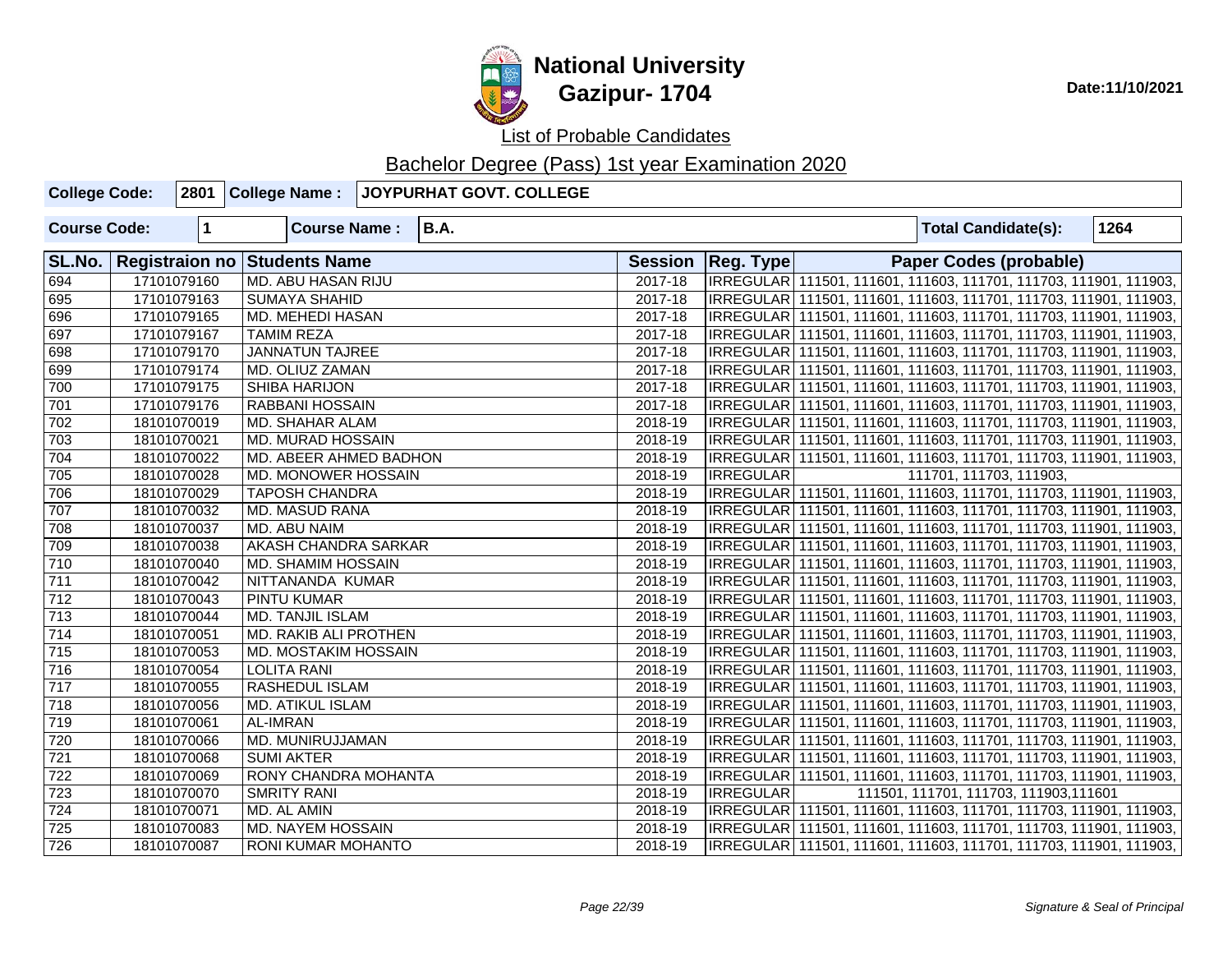

**National University Gazipur- 1704** Date:11/10/2021

List of Probable Candidates

| <b>College Code:</b> |             | 2801 College Name:                  | JOYPURHAT GOVT. COLLEGE |         |                     |                                                                     |      |
|----------------------|-------------|-------------------------------------|-------------------------|---------|---------------------|---------------------------------------------------------------------|------|
| <b>Course Code:</b>  | $\mathbf 1$ | <b>Course Name:</b>                 | <b>B.A.</b>             |         |                     | <b>Total Candidate(s):</b>                                          | 1264 |
| SL.No.               |             | <b>Registraion no Students Name</b> |                         |         | Session   Reg. Type | <b>Paper Codes (probable)</b>                                       |      |
| $\frac{1}{727}$      | 18101070090 | <b>SREE RANJAN KUMER</b>            |                         | 2018-19 |                     | IRREGULAR 111501, 111601, 111603, 111701, 111703, 111901, 111903,   |      |
| $\overline{728}$     | 18101070093 | <b>ASHIM SHING</b>                  |                         | 2018-19 |                     | IRREGULAR   111501, 111601, 111603, 111701, 111703, 111901, 111903, |      |
| 729                  | 18101070097 | <b>BONITA RANI GHOSH</b>            |                         | 2018-19 |                     | IRREGULAR 111501, 111601, 111603, 111701, 111703, 111901, 111903,   |      |
| 730                  | 18101070098 | MD. MIRSHAHID HOSEN                 |                         | 2018-19 |                     | IRREGULAR 111501, 111601, 111603, 111701, 111703, 111901, 111903,   |      |
| 731                  | 18101070101 | <b>MD.RAIHAN RABBI</b>              |                         | 2018-19 |                     | IRREGULAR 111501, 111601, 111603, 111701, 111703, 111901, 111903,   |      |
| 732                  | 18101070102 | <b>OMAR FARUK</b>                   |                         | 2018-19 | <b>IRREGULAR</b>    | 111501, 111901, 111601, 111603                                      |      |
| 733                  | 18101070106 | <b>ND. ABDUL LATIF</b>              |                         | 2018-19 |                     | IRREGULAR 111501, 111601, 111603, 111701, 111703, 111901, 111903,   |      |
| $\sqrt{734}$         | 18101070108 | MD. NURALAM                         |                         | 2018-19 |                     | IRREGULAR 111501, 111601, 111603, 111701, 111703, 111901, 111903,   |      |
| 735                  | 18101070111 | <b>ABDULLAH HOSSAIN SHUVO</b>       |                         | 2018-19 |                     | IRREGULAR 111501, 111601, 111603, 111701, 111703, 111901, 111903,   |      |
| 736                  | 18101070114 | <b>MAMUN RASHID</b>                 |                         | 2018-19 |                     | IRREGULAR 111501, 111601, 111603, 111701, 111703, 111901, 111903,   |      |
| 737                  | 18101070115 | l MD. AL-AMIN                       |                         | 2018-19 |                     | IRREGULAR 111501, 111601, 111603, 111701, 111703, 111901, 111903,   |      |
| $\frac{1}{738}$      | 18101070116 | <b>MD. SHAHID HOSSAIN</b>           |                         | 2018-19 |                     | IRREGULAR 111501, 111601, 111603, 111701, 111703, 111901, 111903,   |      |
| 739                  | 18101070117 | <b>MD. BAYEZID HOSSAIN</b>          |                         | 2018-19 |                     | IRREGULAR 111603, 111701, 111703, 111901, 111903, 111501, 111601    |      |
| $\sqrt{740}$         | 18101070120 | <b>PROMIT CHANDRA DAS</b>           |                         | 2018-19 |                     | IRREGULAR 111501, 111601, 111603, 111701, 111703, 111901, 111903,   |      |
| $\boxed{741}$        | 18101070123 | <b>MD. ANISUR RAHMAN</b>            |                         | 2018-19 |                     | IRREGULAR 111501, 111601, 111603, 111701, 111703, 111901, 111903,   |      |
| 742                  | 18101070129 | <b>DOLA PARVIN</b>                  |                         | 2018-19 |                     | IRREGULAR 111501, 111601, 111603, 111701, 111703, 111901, 111903,   |      |
| $\sqrt{743}$         | 18101070132 | <b>MD. RASHIDUL ISLAM</b>           |                         | 2018-19 |                     | IRREGULAR 111501, 111601, 111603, 111701, 111703, 111901, 111903,   |      |
| $\overline{744}$     | 18101070134 | <b>MAHAFUZA KHATUN</b>              |                         | 2018-19 |                     | IRREGULAR 111501, 111601, 111603, 111701, 111703, 111901, 111903,   |      |
| 745                  | 18101070136 | MD. RAKIBUL HASAN POLASH            |                         | 2018-19 |                     | IRREGULAR 111501, 111601, 111603, 111701, 111703, 111901, 111903,   |      |
| 746                  | 18101070139 | <b>MURSHIDA KHATUN</b>              |                         | 2018-19 |                     | IRREGULAR 111501, 111601, 111603, 111701, 111703, 111901, 111903,   |      |
| $\overline{747}$     | 18101070141 | <b>LABONI KHATUN</b>                |                         | 2018-19 |                     | IRREGULAR 111501, 111601, 111603, 111701, 111703, 111901, 111903,   |      |
| 748                  | 18101070148 | <b>MD. RASHED IQBAL</b>             |                         | 2018-19 |                     | IRREGULAR 111501, 111601, 111603, 111701, 111703, 111901, 111903,   |      |
| 749                  | 18101070150 | <b>SWEETY PARVIN</b>                |                         | 2018-19 |                     | IRREGULAR 111501, 111601, 111603, 111701, 111703, 111901, 111903,   |      |
| 750                  | 18101070153 | SHOVO CHANDRA                       |                         | 2018-19 |                     | IRREGULAR 111501, 111601, 111603, 111701, 111703, 111901, 111903,   |      |
| $\overline{751}$     | 18101070155 | <b>KANOK KUMAR MAHANTO</b>          |                         | 2018-19 |                     | IRREGULAR 111501, 111601, 111603, 111701, 111703, 111901, 111903,   |      |
| $\overline{752}$     | 18101070158 | <b>MONNY AKTER</b>                  |                         | 2018-19 |                     | IRREGULAR 111501, 111601, 111603, 111701, 111703, 111901, 111903,   |      |
| 753                  | 18101070159 | <b>MOST. SARMIN SULTANA</b>         |                         | 2018-19 |                     | IRREGULAR 111501, 111601, 111603, 111701, 111703, 111901, 111903,   |      |
| 754                  | 18101070161 | <b>EKHLAS HOSSEN</b>                |                         | 2018-19 |                     | IRREGULAR  111501, 111601, 111603, 111703, 111903,111701, 111901    |      |
| 755                  | 18101070164 | MD. NAFIZUR RAHMAN NAHID            |                         | 2018-19 |                     | IRREGULAR 111501, 111601, 111603, 111701, 111703, 111901, 111903,   |      |
| 756                  | 18101070165 | <b>MOMITA RANI</b>                  |                         | 2018-19 |                     | IRREGULAR 111501, 111601, 111603, 111701, 111703, 111901, 111903,   |      |
| 757                  | 18101070168 | <b>HALIMA KHATUN</b>                |                         | 2018-19 |                     | IRREGULAR 111501, 111601, 111603, 111701, 111703, 111901, 111903,   |      |
| 758                  | 18101070170 | <b>ARJANA AKTAR</b>                 |                         | 2018-19 |                     | IRREGULAR 111501, 111601, 111603, 111701, 111703, 111901, 111903,   |      |
| 759                  | 18101070171 | <b>MD. SHAKIL HOSSAIN</b>           |                         | 2018-19 |                     | IRREGULAR 111501, 111601, 111603, 111701, 111703, 111903,111901     |      |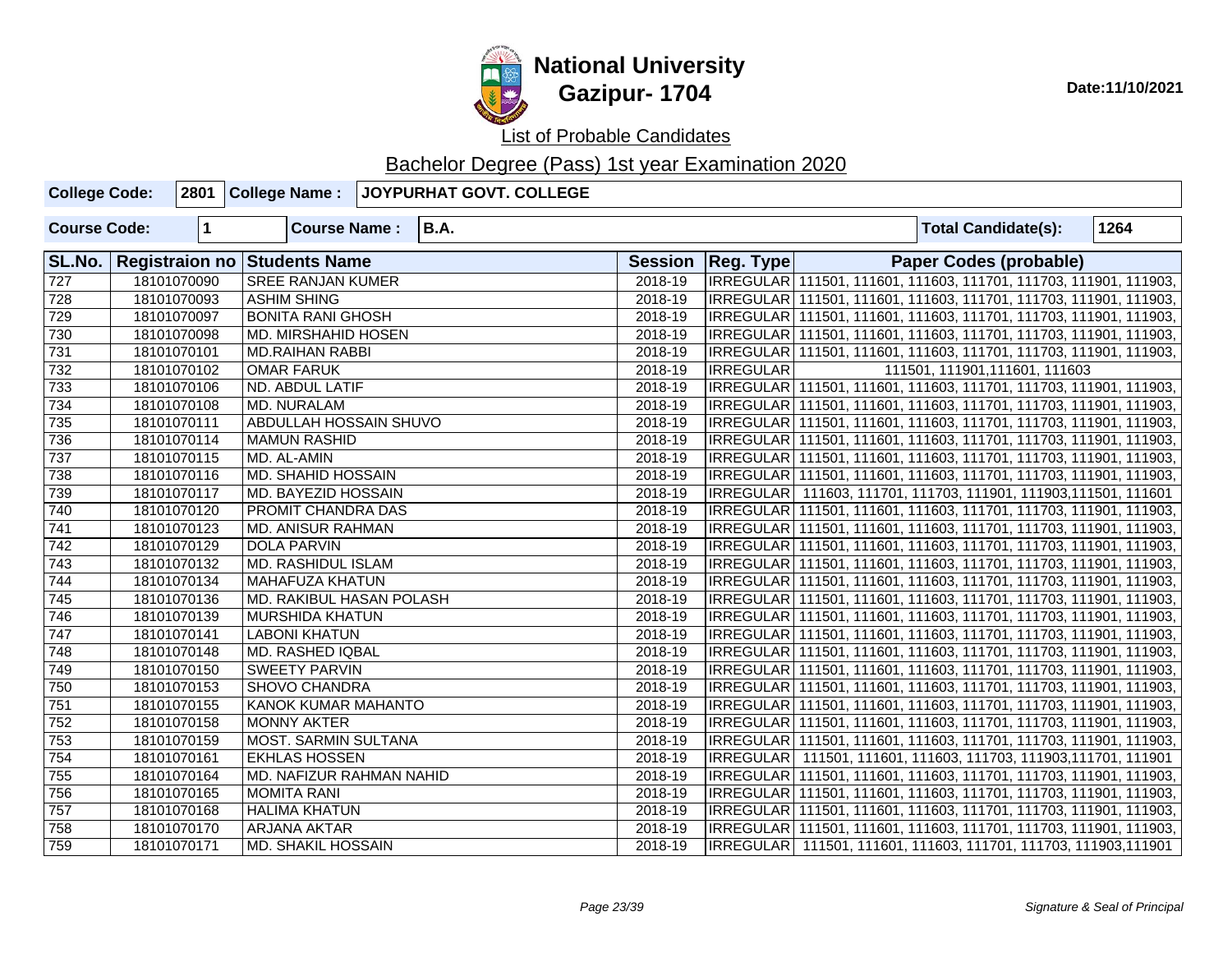

| <b>College Code:</b> |                      | 2801 College Name:           | JOYPURHAT GOVT. COLLEGE |         |                                                                     |  |                                                |      |
|----------------------|----------------------|------------------------------|-------------------------|---------|---------------------------------------------------------------------|--|------------------------------------------------|------|
| <b>Course Code:</b>  | $\blacktriangleleft$ | <b>Course Name:</b>          | <b>B.A.</b>             |         |                                                                     |  | <b>Total Candidate(s):</b>                     | 1264 |
| SL.No.               |                      | Registraion no Students Name |                         |         | Session   Reg. Type                                                 |  | <b>Paper Codes (probable)</b>                  |      |
| 760                  | 18101070174          | <b>MD. NAIM HOSEN</b>        |                         | 2018-19 | IRREGULAR 111501, 111601, 111603, 111701, 111703, 111901, 111903,   |  |                                                |      |
| 761                  | 18101070176          | <b>MOUSUMI LAKRA</b>         |                         | 2018-19 | IRREGULAR   111501, 111603, 111701, 111901, 111903,111601, 111703   |  |                                                |      |
| 762                  | 18101070179          | <b>SHAKIL HOSSAIN</b>        |                         | 2018-19 | IRREGULAR   111501, 111601, 111603, 111701, 111703, 111901, 111903, |  |                                                |      |
| 763                  | 18101070181          | <b>FERDOUS HOSSAIN</b>       |                         | 2018-19 | IRREGULAR 111501, 111601, 111603, 111701, 111703, 111901, 111903,   |  |                                                |      |
| 764                  | 18101070182          | <b>SHANTONA AKTER</b>        |                         | 2018-19 | IRREGULAR 111501, 111601, 111603, 111701, 111703, 111901, 111903,   |  |                                                |      |
| 765                  | 18101070185          | MD. SOHAG HOSSAIN            |                         | 2018-19 | IRREGULAR   111501, 111601, 111603, 111701, 111703, 111901, 111903, |  |                                                |      |
| 766                  | 18101070187          | <b>SHUKHI AKTAR</b>          |                         | 2018-19 | IRREGULAR   111501, 111601, 111603, 111701, 111703, 111901, 111903, |  |                                                |      |
| 767                  | 18101070188          | SIHAB UDDIN                  |                         | 2018-19 | IRREGULAR 111601, 111603, 111701, 111703, 111903, 111501, 111901    |  |                                                |      |
| 768                  | 18101070193          | <b>SHAGOR BHATTACHAJEE</b>   |                         | 2018-19 | IRREGULAR 111501, 111601, 111603, 111701, 111703, 111901, 111903,   |  |                                                |      |
| 769                  | 18101070197          | MD. AL AMIN                  |                         | 2018-19 | IRREGULAR 111501, 111601, 111603, 111701, 111703, 111901, 111903,   |  |                                                |      |
| 770                  | 18101070203          | MD. MINHAJUL ISLAM           |                         | 2018-19 | IRREGULAR   111501, 111601, 111603, 111701, 111703, 111901, 111903, |  |                                                |      |
| 771                  | 18101070209          | <b>ABDUL AZIZ</b>            |                         | 2018-19 | IRREGULAR 111501, 111601, 111603, 111701, 111703, 111901, 111903,   |  |                                                |      |
| $\overline{772}$     | 18101070213          | <b>SUMMA AKTAR</b>           |                         | 2018-19 | IRREGULAR 111501, 111601, 111603, 111701, 111703, 111901, 111903,   |  |                                                |      |
| 773                  | 18101070217          | MD. ATAUR RAHAMAN            |                         | 2018-19 | IRREGULAR   111501, 111601, 111603, 111701, 111703, 111901, 111903, |  |                                                |      |
| 774                  | 18101070224          | <b>MONISHA AKTER</b>         |                         | 2018-19 | IRREGULAR   111501, 111601, 111603, 111701, 111703, 111901, 111903, |  |                                                |      |
| 775                  | 18101070227          | MD. ROMJAN HOSSAIN           |                         | 2018-19 | IRREGULAR   111501, 111601, 111603, 111701, 111703, 111901, 111903, |  |                                                |      |
| 776                  | 18101070228          | <b>MD. YEASIR ARAFATH</b>    |                         | 2018-19 | IRREGULAR 111501, 111601, 111603, 111701, 111703, 112201, 112203,   |  |                                                |      |
| 777                  | 18101070229          | <b>ANIMA RANI</b>            |                         | 2018-19 | IRREGULAR 111501, 111601, 111603, 111701, 111703, 111901, 111903,   |  |                                                |      |
| 778                  | 18101070233          | <b>JESMIN KHATUN</b>         |                         | 2018-19 | IRREGULAR   111501, 111601, 111603, 111701, 111703, 111901, 111903, |  |                                                |      |
| 779                  | 18101070236          | <b>SHIULY RANI</b>           |                         | 2018-19 | IRREGULAR                                                           |  | 111603, 111703, 111901, 111903, 111501, 111701 |      |
| 780                  | 18101070239          | MD MAHMUDUL HASAN            |                         | 2018-19 | IRREGULAR 111501, 111601, 111603, 111701, 111703, 111901, 111903,   |  |                                                |      |
| 781                  | 18101070240          | MD. SONY HOSSAIN             |                         | 2018-19 | IRREGULAR   111501, 111601, 111603, 111701, 111703, 111901, 111903, |  |                                                |      |
| 782                  | 18101070242          | NURUZZAMAN MONDAL            |                         | 2018-19 | IRREGULAR 111501, 111601, 111603, 111701, 111703, 111901, 111903,   |  |                                                |      |
| 783                  | 18101070244          | PARBATI MAHATO               |                         | 2018-19 | IRREGULAR   111501, 111601, 111603, 111701, 111703, 111901, 111903, |  |                                                |      |
| 784                  | 18101070247          | <b>FARJANA AKTAR</b>         |                         | 2018-19 | IRREGULAR 111501, 111601, 111603, 111701, 111703, 111901, 111903,   |  |                                                |      |
| 785                  | 18101070248          | <b>BAISHAHKI KUJUR</b>       |                         | 2018-19 | IRREGULAR 111501, 111601, 111603, 111701, 111703, 111901, 111903,   |  |                                                |      |
| 786                  | 18101070259          | MD. MARUF PARVEZ             |                         | 2018-19 | IRREGULAR   111501, 111601, 111603, 111701, 111703, 111901, 111903, |  |                                                |      |
| 787                  | 18101070260          | MD. NAEEM HOSSAIN            |                         | 2018-19 | IRREGULAR   111501, 111601, 111603, 111701, 111703, 111901, 111903, |  |                                                |      |
| 788                  | 18101070262          | TANZILA AKTER                |                         | 2018-19 | IRREGULAR   111501, 111601, 111603, 111701, 111703, 111901, 111903, |  |                                                |      |
| 789                  | 18101070263          | <b>SHIPON HOSEN</b>          |                         | 2018-19 | IRREGULAR 111501, 111601, 111603, 111701, 111703, 111901, 111903,   |  |                                                |      |
| 790                  | 18101070265          | <b>SUMAYA YEASMIN</b>        |                         | 2018-19 | IRREGULAR 111501, 111601, 111603, 111701, 111703, 111901, 111903,   |  |                                                |      |
| 791                  | 18101070278          | <b>MD. RONY HOSSAIN</b>      |                         | 2018-19 | IRREGULAR   111501, 111601, 111603, 111701, 111703, 111901, 111903, |  |                                                |      |
| 792                  | 18101070282          | <b>KHIRUL ANAM</b>           |                         | 2018-19 | IRREGULAR 111501, 111601, 111603, 111701, 111703, 111901, 111903,   |  |                                                |      |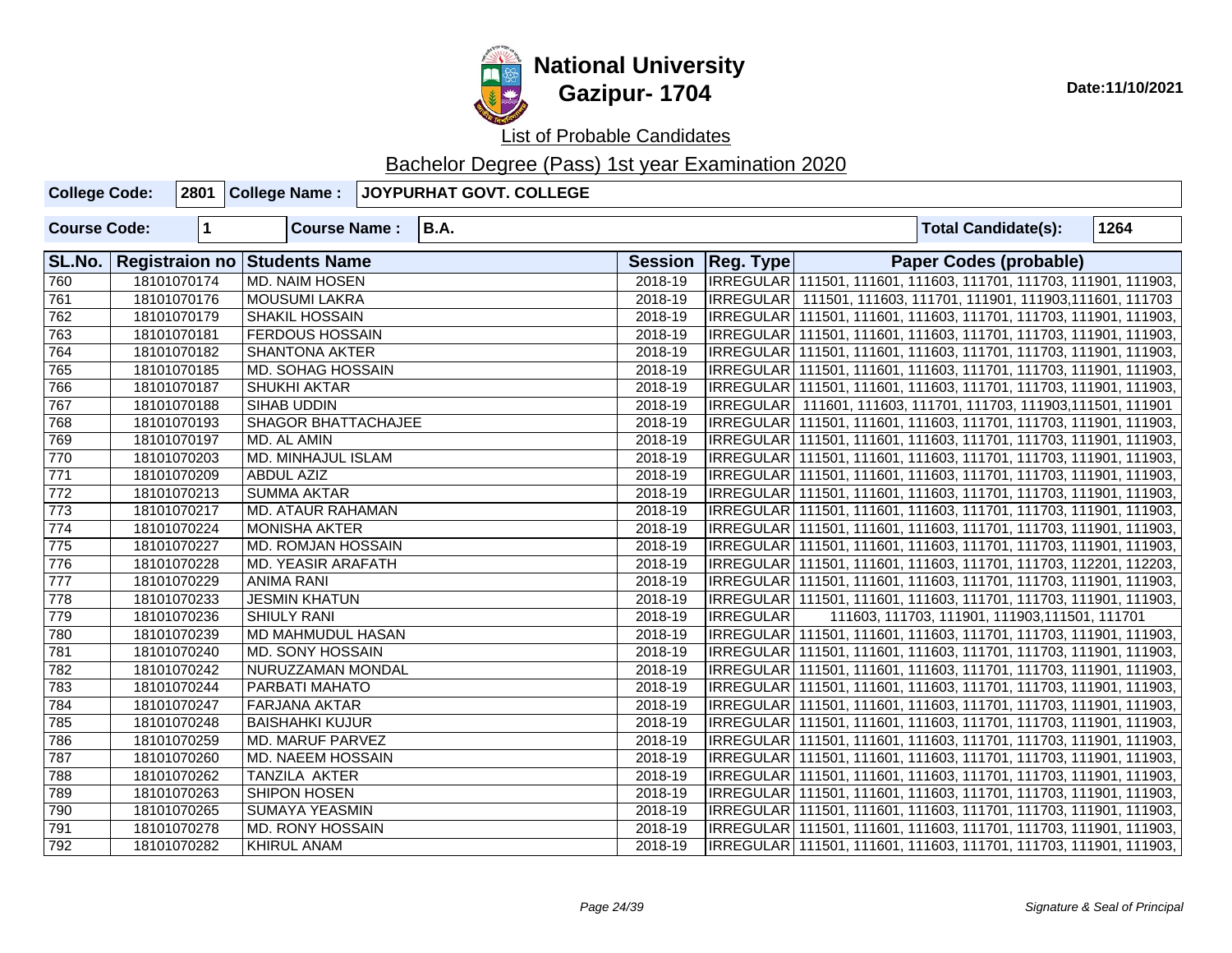

| <b>College Code:</b> |             | 2801 College Name:           | <b>JOYPURHAT GOVT. COLLEGE</b> |         |                     |                                                                     |      |
|----------------------|-------------|------------------------------|--------------------------------|---------|---------------------|---------------------------------------------------------------------|------|
| <b>Course Code:</b>  | 1           | <b>Course Name:</b>          | <b>B.A.</b>                    |         |                     | <b>Total Candidate(s):</b>                                          | 1264 |
| SL.No.               |             | Registraion no Students Name |                                |         | Session   Reg. Type | Paper Codes (probable)                                              |      |
| 793                  | 18101070293 | <b>MD. NAHID HASAN</b>       |                                | 2018-19 |                     | IRREGULAR 111603, 111701, 111703, 112201, 112203, 111501, 111601    |      |
| 794                  | 18101070297 | MD. SELIM REJA               |                                | 2018-19 |                     | IRREGULAR 111501, 111601, 111603, 111701, 111703, 111901, 111903,   |      |
| 795                  | 18101070298 | <b>MD. SAMIUL ISLAM</b>      |                                | 2018-19 |                     | IRREGULAR 111501, 111601, 111603, 111701, 111703, 111901, 111903,   |      |
| 796                  | 18101070300 | <b>SHAKIB MONDAL</b>         |                                | 2018-19 | <b>IRREGULAR</b>    | 111601, 111603, 111701, 111703, 111901, 111903,                     |      |
| 797                  | 18101070301 | MD. ZAKARIA RAHMAN           |                                | 2018-19 |                     | IRREGULAR 111501, 111601, 111603, 111701, 111703, 111901, 111903,   |      |
| 798                  | 18101070315 | <b>MST. SIMU AKTER</b>       |                                | 2018-19 |                     | IRREGULAR 111501, 111601, 111603, 111701, 111703, 111901, 111903,   |      |
| 799                  | 18101070325 | <b>SHIME PARVIN</b>          |                                | 2018-19 |                     | IRREGULAR   111501, 111601, 111603, 111701, 111703, 111901, 111903, |      |
| 800                  | 18101070326 | MD. AL AMIN                  |                                | 2018-19 |                     | IRREGULAR   111501, 111601, 111603, 111701, 111703, 111901, 111903, |      |
| 801                  | 18101070328 | MD. MAHFUZUL ISLAM           |                                | 2018-19 |                     | IRREGULAR 111501, 111601, 111603, 111701, 111703, 111901, 111903,   |      |
| 802                  | 18101070329 | <b>RUMAYA RASHID</b>         |                                | 2018-19 |                     | IRREGULAR 111501, 111601, 111603, 111701, 111703, 111901, 111903,   |      |
| 803                  | 18101070331 | <b>SHARMIN AKTER</b>         |                                | 2018-19 |                     | IRREGULAR 111501, 111601, 111603, 111701, 111703, 112201, 112203,   |      |
| 804                  | 15101098148 | <b>HABIBA KHATUN</b>         |                                |         | 2015-16 IMPROVEMENT | 111501,                                                             |      |
| 805                  | 15101098156 | RAJU AHMED                   |                                |         | 2015-16 IMPROVEMENT | 111701,                                                             |      |
| 806                  | 15101098159 | <b>MD. LUTFOR RAHMAN</b>     |                                |         | 2015-16 IMPROVEMENT | 111501, 111601, 111701, 111903,                                     |      |
| 807                  | 15101098162 | <b>RASEL HASAN</b>           |                                |         | 2015-16 IMPROVEMENT | 111603, 111703, 111903,                                             |      |
| 808                  | 15101098182 | MOST. SADIA                  |                                |         | 2015-16 IMPROVEMENT | 111501, 111601, 111603,                                             |      |
| 809                  | 15101098187 | <b>MD. RIFAT HOSSAIN</b>     |                                |         | 2015-16 IMPROVEMENT | 111903,                                                             |      |
| 810                  | 15101098193 | <b>MD. TALIM MAHMUD</b>      |                                |         | 2015-16 IMPROVEMENT | 111601,                                                             |      |
| 811                  | 15101098197 | <b>MD. YOUSUF JAMIL</b>      |                                |         | 2015-16 IMPROVEMENT | 111501, 111701, 111903,                                             |      |
| 812                  | 15101098219 | <b>SANJIT MARANDI</b>        |                                |         | 2015-16 IMPROVEMENT | 111603,                                                             |      |
| $\sqrt{813}$         | 15101098223 | <b>SREE. SONJIT SHING</b>    |                                |         | 2015-16 IMPROVEMENT | 111603, 111703,                                                     |      |
| 814                  | 15101098233 | MD. SAZZADUL ISLAM           |                                |         | 2015-16 IMPROVEMENT | 111603, 111701, 111901, 111903,                                     |      |
| 815                  | 15101098242 | <b>MD. TAREQ HASAN</b>       |                                |         | 2015-16 IMPROVEMENT | 111601, 111603, 111701, 111703,                                     |      |
| 816                  | 15101098258 | MD. JWEEL RANA               |                                |         | 2015-16 IMPROVEMENT | 111903,                                                             |      |
| 817                  | 15101098263 | MD. KAIUM HOSSAIN            |                                |         | 2015-16 IMPROVEMENT | 111603, 111701,                                                     |      |
| 818                  | 15101098273 | <b>MST. ISRAT JAHAN</b>      |                                |         | 2015-16 IMPROVEMENT | 111701,                                                             |      |
| 819                  | 15101098274 | <b>MARIOM BEGUM</b>          |                                |         | 2015-16 IMPROVEMENT | 111601,                                                             |      |
| 820                  | 15101098281 | <b>MD. ABIR HOSSAIN</b>      |                                |         | 2015-16 IMPROVEMENT | 111701, 111703,                                                     |      |
| 821                  | 15101098283 | MD. NAHID ISLAM              |                                |         | 2015-16 IMPROVEMENT | 111601,                                                             |      |
| 822                  | 15101098284 | SHOMPA MOHONTO MISHTI        |                                |         | 2015-16 IMPROVEMENT | 111903,                                                             |      |
| 823                  | 15101098286 | <b>TASLIMA AKTAR</b>         |                                |         | 2015-16 IMPROVEMENT | 111601,                                                             |      |
| 824                  | 15101098289 | NAZMA AKHTER                 |                                |         | 2015-16 IMPROVEMENT | 111703,                                                             |      |
| 825                  | 15101098290 | <b>MD. IMAM HASAN</b>        |                                |         | 2015-16 IMPROVEMENT | 111701, 111703, 111903,                                             |      |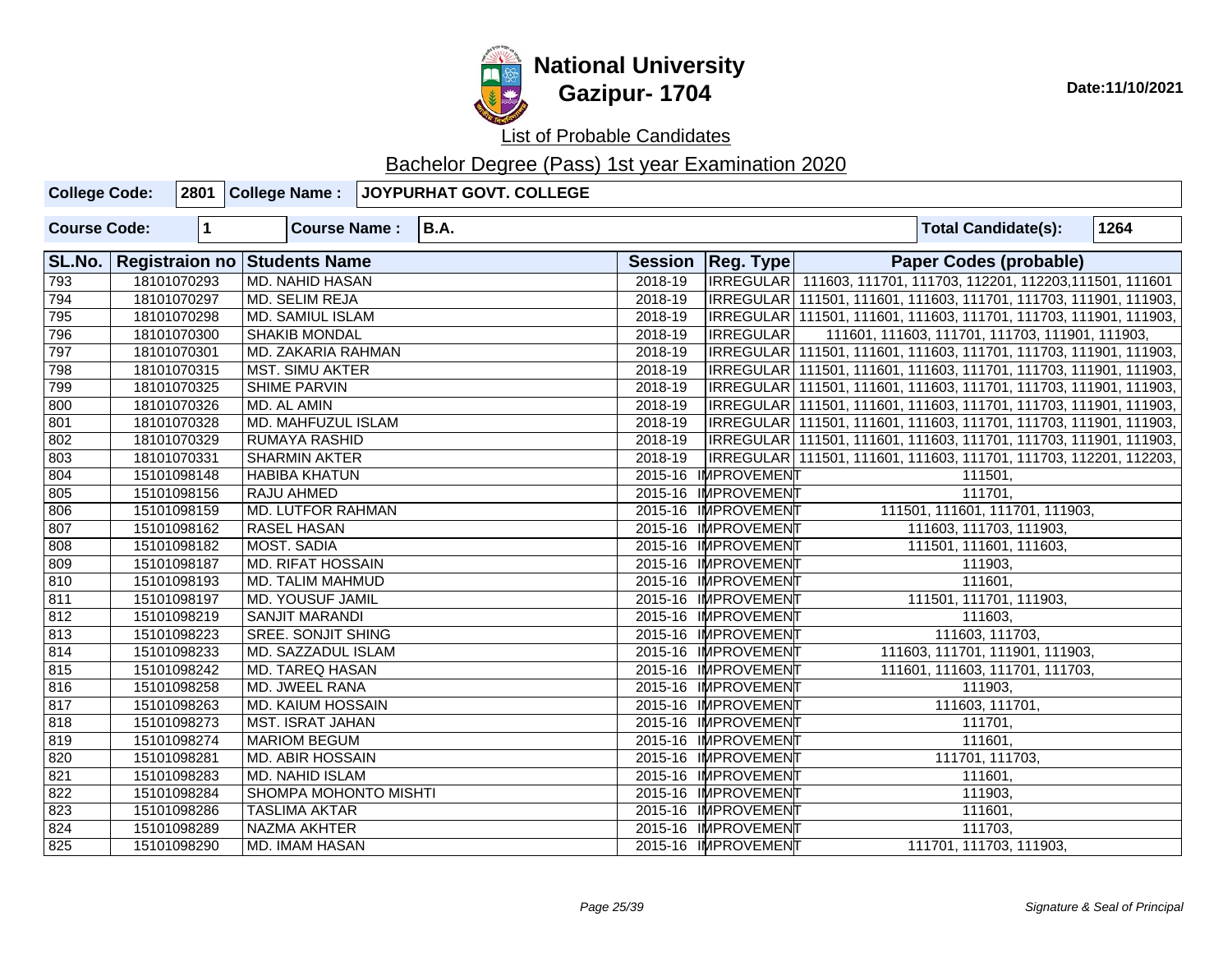

# **National University Gazipur- 1704** Date:11/10/2021

List of Probable Candidates

| <b>College Code:</b> |             | 2801 College Name:               | JOYPURHAT GOVT. COLLEGE |                     |                                    |
|----------------------|-------------|----------------------------------|-------------------------|---------------------|------------------------------------|
| <b>Course Code:</b>  | 1           | <b>Course Name:</b>              | <b>B.A.</b>             |                     | 1264<br><b>Total Candidate(s):</b> |
| SL.No.               |             | Registraion no Students Name     |                         | Session   Reg. Type | <b>Paper Codes (probable)</b>      |
| 826                  | 15101098294 | <b>MD. SHAHDUT HOSSAIN</b>       |                         | 2015-16 IMPROVEMENT | 111703, 111903,                    |
| 827                  | 15101098300 | <b>MST. URMI AKTER</b>           |                         | 2015-16 IMPROVEMENT | 111703,                            |
| 828                  | 15101098334 | MD SAZU HOSEN                    |                         | 2015-16 IMPROVEMENT | 111701, 111703,                    |
| 829                  | 15101098336 | <b>RIPON SARKAR</b>              |                         | 2015-16 IMPROVEMENT | 111701,                            |
| 830                  | 15101098337 | <b>MD. AMANULLAH SARKAR</b>      |                         | 2015-16 IMPROVEMENT | 111701, 111903,                    |
| 831                  | 15101098338 | MD. RAHEDUL                      |                         | 2015-16 IMPROVEMENT | 111703,                            |
| 832                  | 15101098351 | <b>MOST. NAHEDA AKTER RAHE</b>   |                         | 2015-16 IMPROVEMENT | 111703,                            |
| 833                  | 15101098358 | <b>MST. JESMIN AKTER MOUSUMI</b> |                         | 2015-16 IMPROVEMENT | 111501, 111601, 111901,            |
| 834                  | 15101098366 | <b>SREE. KOMAL KRISNA DASH</b>   |                         | 2015-16 IMPROVEMENT | 112201,                            |
| 835                  | 15101098372 | MD. DELOWAR HOSSAIN              |                         | 2015-16 IMPROVEMENT | 111701,                            |
| 836                  | 15101098378 | <b>SHAEDATUN SUMONA</b>          |                         | 2015-16 IMPROVEMENT | 111703,                            |
| 837                  | 15101098380 | MD. RUBEL HOSSEN                 |                         | 2015-16 IMPROVEMENT | 111601,                            |
| 838                  | 15101098402 | <b>RIKTA BANU</b>                |                         | 2015-16 IMPROVEMENT | 111501,                            |
| 839                  | 15101098410 | <b>MOST. FALAIN KHANAM</b>       |                         | 2015-16 IMPROVEMENT | 111703,                            |
| 840                  | 15101098444 | MD. NAZMUL HAQUE                 |                         | 2015-16 IMPROVEMENT | 111501,                            |
| 841                  | 15101098451 | <b>RIPA RANI</b>                 |                         | 2015-16 IMPROVEMENT | 111903,                            |
| 842                  | 15101098453 | <b>MD. MEHEDI HASAN</b>          |                         | 2015-16 IMPROVEMENT | 111601,                            |
| 843                  | 15101098464 | <b>MD. ARAFAT HOSSAIN</b>        |                         | 2015-16 IMPROVEMENT | 111601,                            |
| 844                  | 16101108557 | SOUROV CHOKROBORTY               |                         | 2016-17 IMPROVEMENT | 111603,                            |
| 845                  | 16101108561 | <b>MD. RAJU SARKAR</b>           |                         | 2016-17 IMPROVEMENT | 111601,                            |
| 846                  | 16101108563 | <b>SUNITA RANI</b>               |                         | 2016-17 IMPROVEMENT | 111603, 111701, 111703, 112201,    |
| 847                  | 16101108568 | <b>SHOMA DAS</b>                 |                         | 2016-17 IMPROVEMENT | 111703,                            |
| 848                  | 16101108571 | <b>BIMAL CHANDRA</b>             |                         | 2016-17 IMPROVEMENT | 111603,                            |
| 849                  | 16101108572 | MD. YOUNUS ALI                   |                         | 2016-17 IMPROVEMENT | 111701, 111703,                    |
| 850                  | 16101108576 | MD. ABU SUFIAN MIAH              |                         | 2016-17 IMPROVEMENT | 111703,                            |
| 851                  | 16101108580 | <b>ZAHID HASAN</b>               |                         | 2016-17 IMPROVEMENT | 112201,                            |
| 852                  | 16101108583 | <b>MEHEDI HASAN</b>              |                         | 2016-17 IMPROVEMENT | 111601, 111603, 111701, 111903,    |
| 853                  | 16101108584 | MD. SOHEL AHMMAD                 |                         | 2016-17 IMPROVEMENT | 111603,                            |
| 854                  | 16101108587 | MD. ALAMGIR HOSSAIN              |                         | 2016-17 IMPROVEMENT | 111703,                            |
| 855                  | 16101108588 | <b>MD. MASNUN MUNAF SAJIB</b>    |                         | 2016-17 IMPROVEMENT | 111603, 111703, 112201,            |
| 856                  | 16101108590 | <b>MOSTAKIN RAHMAN</b>           |                         | 2016-17 IMPROVEMENT | 111603,                            |
| 857                  | 16101108592 | <b>MD. ALMAS HOSSAIN</b>         |                         | 2016-17 IMPROVEMENT | 111703, 112201,                    |
| 858                  | 16101108597 | MD. RAIHAN KABIR                 |                         | 2016-17 IMPROVEMENT | 111603, 111701, 111703,            |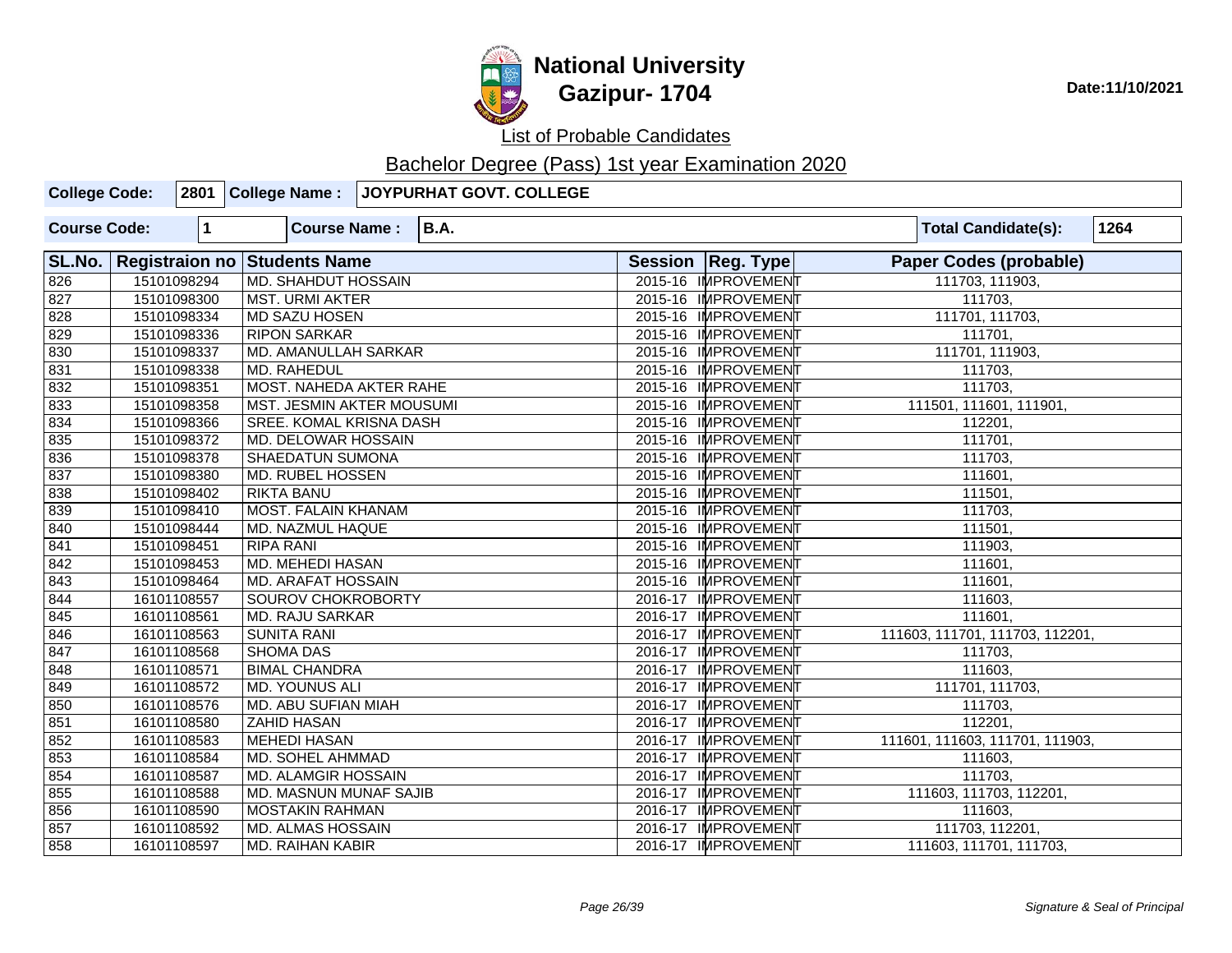

List of Probable Candidates

| <b>College Code:</b> |             | 2801 College Name:                  | JOYPURHAT GOVT. COLLEGE |                     |                                 |      |
|----------------------|-------------|-------------------------------------|-------------------------|---------------------|---------------------------------|------|
| <b>Course Code:</b>  | 1           | <b>Course Name:</b>                 | <b>B.A.</b>             |                     | <b>Total Candidate(s):</b>      | 1264 |
| SL.No.               |             | <b>Registraion no Students Name</b> |                         | Session Reg. Type   | <b>Paper Codes (probable)</b>   |      |
| 859                  | 16101108598 | MD. ASHIKUZZAMAN                    |                         | 2016-17 IMPROVEMENT | 111501, 111703,                 |      |
| 860                  | 16101108600 | <b>MONOWAR HOSSAIN</b>              |                         | 2016-17 IMPROVEMENT | 111703,                         |      |
| 861                  | 16101108611 | <b>MD. NASIM SARKAR</b>             |                         | 2016-17 IMPROVEMENT | 111603, 111703,                 |      |
| 862                  | 16101108613 | <b>LAXMI RANI SARKER</b>            |                         | 2016-17 IMPROVEMENT | 111603, 111703,                 |      |
| 863                  | 16101108615 | <b>RONJID MARDI</b>                 |                         | 2016-17 IMPROVEMENT | 111603.                         |      |
| 864                  | 16101108617 | <b>MD. MONOWAR HOSSEN</b>           |                         | 2016-17 IMPROVEMENT | 111601, 111701, 111703, 111903, |      |
| 865                  | 16101108618 | MD. MEZBAHUL ISLAM                  |                         | 2016-17 IMPROVEMENT | 111701, 111703, 111903,         |      |
| 866                  | 16101108620 | <b>BYAZID BOSTAMI</b>               |                         | 2016-17 IMPROVEMENT | 111701, 111703,                 |      |
| 867                  | 16101108623 | <b>MD. RUBEL HOSSAIN</b>            |                         | 2016-17 IMPROVEMENT | 112201,                         |      |
| 868                  | 16101108624 | <b>KAZI SWRITI</b>                  |                         | 2016-17 IMPROVEMENT | 111603, 111703,                 |      |
| 869                  | 16101108626 | <b>SUZAN KUMAR</b>                  |                         | 2016-17 IMPROVEMENT | 111603,                         |      |
| 870                  | 16101108628 | MD. RAYHAN ALI                      |                         | 2016-17 IMPROVEMENT | 111603, 111701, 111703, 111903, |      |
| 871                  | 16101108634 | MD. NANINE KAZI                     |                         | 2016-17 IMPROVEMENT | 111603, 111701, 111703, 111901, |      |
| 872                  | 16101108642 | <b>MUNNI PARVIN</b>                 |                         | 2016-17 IMPROVEMENT | 112201,                         |      |
| 873                  | 16101108646 | <b>MD. SAHADUL ISLAM</b>            |                         | 2016-17 IMPROVEMENT | 111703,                         |      |
| 874                  | 16101108651 | MD. SHAHADOT HOSSAIN SHUVO          |                         | 2016-17 IMPROVEMENT | 111703, 112201,                 |      |
| 875                  | 16101108655 | MD. HOSSAIN ALI                     |                         | 2016-17 IMPROVEMENT | 111603, 111703, 111903,         |      |
| 876                  | 16101108660 | <b>SAMIMA AKTAR</b>                 |                         | 2016-17 IMPROVEMENT | 111603,                         |      |
| 877                  | 16101108666 | MD. SWAPON HOSAN                    |                         | 2016-17 IMPROVEMENT | 111603, 111701, 111901,         |      |
| 878                  | 16101108671 | <b>ROKEA KHANAM</b>                 |                         | 2016-17 IMPROVEMENT | 111703,                         |      |
| 879                  | 16101108672 | MD. ASHIK HOSSAIN                   |                         | 2016-17 IMPROVEMENT | 112201,                         |      |
| 880                  | 16101108680 | SHOHEL RANA                         |                         | 2016-17 IMPROVEMENT | 111501, 111701, 111703, 111903, |      |
| 881                  | 16101108687 | <b>MD. SIFAT ISLAM</b>              |                         | 2016-17 IMPROVEMENT | 111701,                         |      |
| 882                  | 16101108691 | <b>MD. KHADEMUL ISLAM</b>           |                         | 2016-17 IMPROVEMENT | 111701,                         |      |
| 883                  | 16101108692 | <b>SUMONA PARVIN</b>                |                         | 2016-17 IMPROVEMENT | 111701,                         |      |
| 884                  | 16101108693 | MOST.SHUROVI.AKTER                  |                         | 2016-17 IMPROVEMENT | 111701,                         |      |
| 885                  | 16101108694 | <b>BIPLOB KUMAR SHING</b>           |                         | 2016-17 IMPROVEMENT | 111903,                         |      |
| 886                  | 16101108697 | <b>RAKIB HASAN</b>                  |                         | 2016-17 IMPROVEMENT | 111903,                         |      |
| 887                  | 16101108698 | MD. KHOKON HOSSAIN                  |                         | 2016-17 IMPROVEMENT | 111501, 111701,                 |      |
| 888                  | 16101108704 | <b>MD. RABIUL ISLAM</b>             |                         | 2016-17 IMPROVEMENT | 111603, 111701, 111901, 111903, |      |
| 889                  | 16101108705 | <b>MD. SHAKHAOAT HOSSEN</b>         |                         | 2016-17 IMPROVEMENT | 111901,                         |      |
| 890                  | 16101108708 | MD. SWIT MIA                        |                         | 2016-17 IMPROVEMENT | 111501,                         |      |
| 891                  | 16101108711 | <b>BIPUL CHANDRA BORMON</b>         |                         | 2016-17 IMPROVEMENT | 111701,                         |      |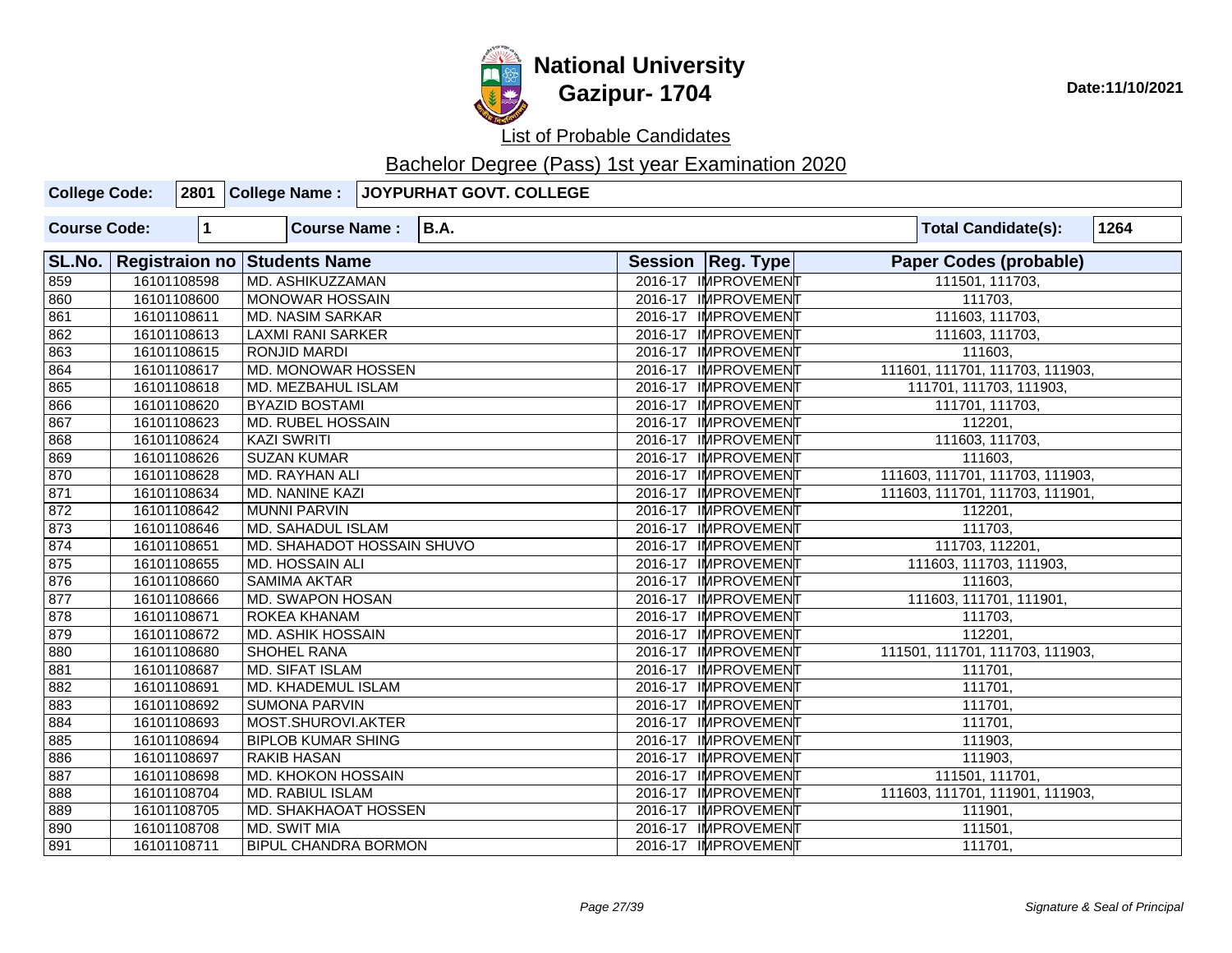

| <b>College Code:</b> |              | 2801 College Name:           | JOYPURHAT GOVT. COLLEGE |                     |                                    |
|----------------------|--------------|------------------------------|-------------------------|---------------------|------------------------------------|
| <b>Course Code:</b>  | $\mathbf{1}$ | <b>Course Name:</b>          | <b>B.A.</b>             |                     | 1264<br><b>Total Candidate(s):</b> |
| SL.No.               |              | Registraion no Students Name |                         | Session   Reg. Type | <b>Paper Codes (probable)</b>      |
| 892                  | 16101108714  | <b>MD. ATIKUR RAHMAN</b>     |                         | 2016-17 IMPROVEMENT | 111501.                            |
| 893                  | 16101108719  | <b>DEVDAS KUMAR</b>          |                         | 2016-17 IMPROVEMENT | 111501, 111603, 111701,            |
| 894                  | 16101108722  | <b>RATNA AKTER</b>           |                         | 2016-17 IMPROVEMENT | 111501, 111903,                    |
| 895                  | 16101108725  | <b>MD. TARIKUL ISLAM</b>     |                         | 2016-17 IMPROVEMENT | 111501, 111603,                    |
| 896                  | 16101108726  | <b>MD. MONIRUL ISLAM</b>     |                         | 2016-17 IMPROVEMENT | 111501, 111701, 112201,            |
| 897                  | 16101108729  | <b>SAYF AKBAR CHOWDHURY</b>  |                         | 2016-17 IMPROVEMENT | 111501, 111701,                    |
| 898                  | 16101108731  | <b>MD. SHAGOR ISLAM</b>      |                         | 2016-17 IMPROVEMENT | 111701, 112201,                    |
| 899                  | 16101108734  | <b>CHANCAL MAHATO</b>        |                         | 2016-17 IMPROVEMENT | 111501, 111601, 111603, 111701,    |
| 900                  | 16101108739  | MD. KHAIRUL ISLAM            |                         | 2016-17 IMPROVEMENT | 111701,                            |
| 901                  | 16101108757  | <b>REJUYAN ALI</b>           |                         | 2016-17 IMPROVEMENT | 111701, 111703, 111901, 111903,    |
| 902                  | 16101108774  | <b>MD. IYANUR ISLAM</b>      |                         | 2016-17 IMPROVEMENT | 111703,                            |
| 903                  | 16101108781  | <b>AZIM UDDIN</b>            |                         | 2016-17 IMPROVEMENT | 111703,                            |
| 904                  | 16101108785  | <b>MD. ARIFUL ISLAM</b>      |                         | 2016-17 IMPROVEMENT | 111701, 111703, 112201,            |
| 905                  | 16101108787  | <b>MD. EMRAN HOSSAIN</b>     |                         | 2016-17 IMPROVEMENT | 111901,                            |
| 906                  | 16101108791  | <b>MD. MONIRUL ISLAM</b>     |                         | 2016-17 IMPROVEMENT | 111603,                            |
| 907                  | 16101108796  | MD. KAOSER ALI               |                         | 2016-17 IMPROVEMENT | 111703, 112201,                    |
| 908                  | 16101108797  | <b>MOU RANI</b>              |                         | 2016-17 IMPROVEMENT | 112201,                            |
| 909                  | 16101108805  | <b>MD. SALMAN SHAH</b>       |                         | 2016-17 IMPROVEMENT | 111603, 111703, 112201, 112203,    |
| 910                  | 16101108818  | MD. SOHEL RANA               |                         | 2016-17 IMPROVEMENT | 111501,                            |
| 911                  | 16101108820  | <b>MD. ABU USUF</b>          |                         | 2016-17 IMPROVEMENT | 111703,                            |
| 912                  | 16101108825  | MD. MESBAUL ULUM             |                         | 2016-17 IMPROVEMENT | 111603, 111903,                    |
| $\overline{913}$     | 16101108831  | <b>MD. RASEL SARKAR</b>      |                         | 2016-17 IMPROVEMENT | 111703, 111903,                    |
| 914                  | 16101108833  | <b>RAHEDUL ISLAM</b>         |                         | 2016-17 IMPROVEMENT | 111603, 111703,                    |
| 915                  | 16101108841  | <b>NOYON PAHAN</b>           |                         | 2016-17 IMPROVEMENT | 112201,                            |
| 916                  | 16101108847  | <b>KAMRUZZAMAN</b>           |                         | 2016-17 IMPROVEMENT | 111903,                            |
| $\overline{917}$     | 16101108851  | <b>MD. TARAJUL ISLAM</b>     |                         | 2016-17 IMPROVEMENT | 111501, 111603, 111901, 111903,    |
| 918                  | 16101108856  | <b>ABUL BASAR</b>            |                         | 2016-17 IMPROVEMENT | 111703,                            |
| 919                  | 16101108857  | <b>MD. RAIHAN HOSSAIN</b>    |                         | 2016-17 IMPROVEMENT | 111901,                            |
| 920                  | 16101108868  | MD. SAJU AHAMMED             |                         | 2016-17 IMPROVEMENT | 111501, 111603, 111703,            |
| 921                  | 16101108869  | <b>MD. IMRAN HOSSAIN</b>     |                         | 2016-17 IMPROVEMENT | 111603,                            |
| 922                  | 16101108871  | <b>MIMMA KHATUN</b>          |                         | 2016-17 IMPROVEMENT | 111903,                            |
| 923                  | 16101108896  | MD. RAIHAN ALI               |                         | 2016-17 IMPROVEMENT | 111903,                            |
| 924                  | 16101108897  | <b>AL AMIN</b>               |                         | 2016-17 IMPROVEMENT | 111603, 111703, 111903,            |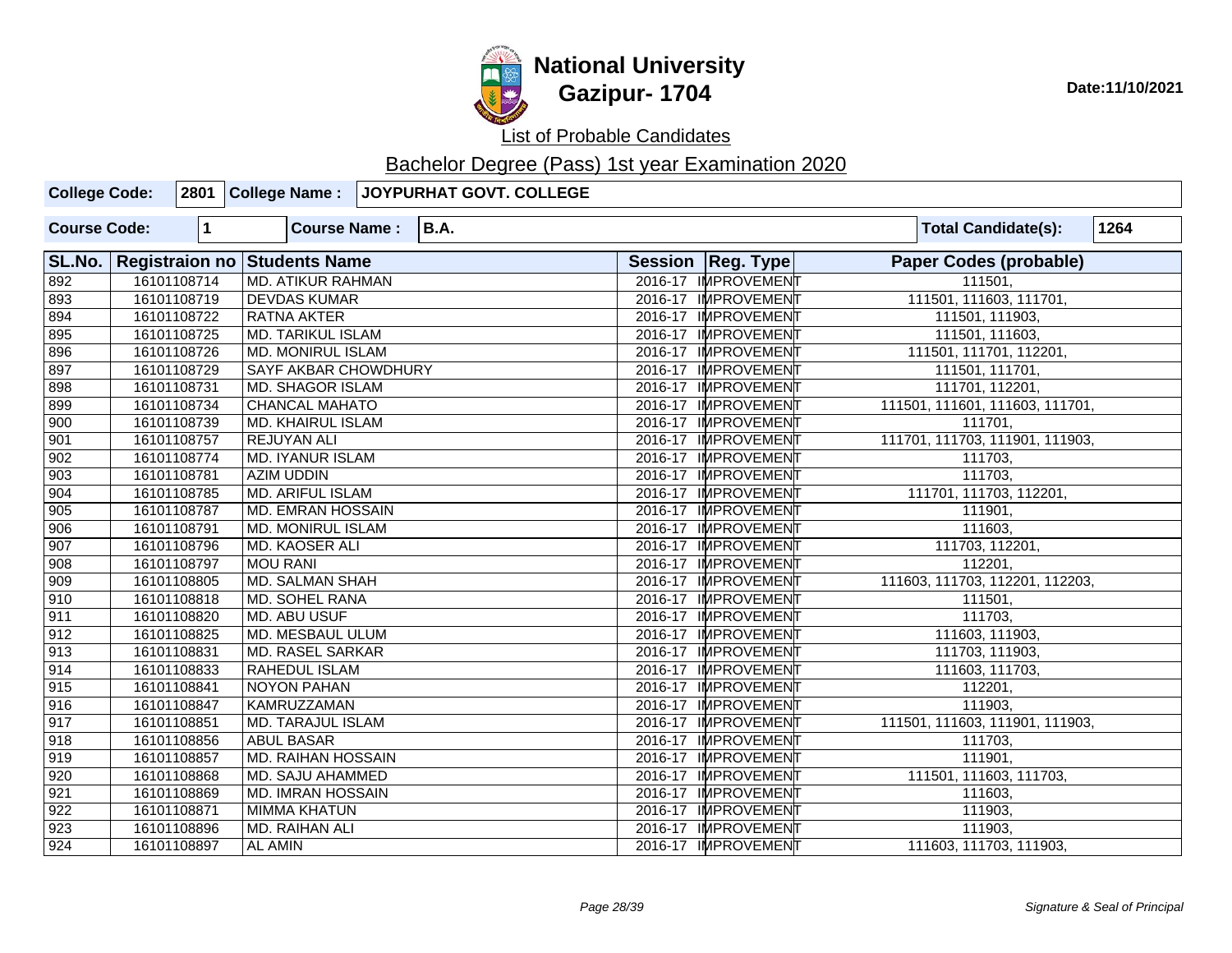

| <b>College Code:</b> |             | 2801 College Name:                  | JOYPURHAT GOVT. COLLEGE |                     |                                 |      |
|----------------------|-------------|-------------------------------------|-------------------------|---------------------|---------------------------------|------|
| <b>Course Code:</b>  | $\mathbf 1$ | <b>Course Name:</b>                 | <b>B.A.</b>             |                     | <b>Total Candidate(s):</b>      | 1264 |
| SL.No.               |             | <b>Registraion no Students Name</b> |                         | Session   Reg. Type | <b>Paper Codes (probable)</b>   |      |
| 925                  | 16101108904 | MD. AL AMIN                         |                         | 2016-17 IMPROVEMENT | 111603.                         |      |
| 926                  | 17101078848 | <b>ABDUL KARIM</b>                  |                         | 2017-18 IMPROVEMENT | 111901,                         |      |
| 927                  | 17101078858 | <b>AHSAN HABIB</b>                  |                         | 2017-18 IMPROVEMENT | 111501, 111903, 111701          |      |
| $\sqrt{928}$         | 17101078860 | <b>RAKIB HASAN</b>                  |                         | 2017-18 IMPROVEMENT | 111601, 111701,                 |      |
| $\overline{929}$     | 17101078862 | <b>MD AL AMIN</b>                   |                         | 2017-18 IMPROVEMENT | 111601, 111701, 111901,         |      |
| 930                  | 17101078872 | <b>NAKUL CHANDRA</b>                |                         | 2017-18 IMPROVEMENT | 111701,                         |      |
| 931                  | 17101078873 | <b>MOST. FATEMA AKTAR</b>           |                         | 2017-18 IMPROVEMENT | 111701,                         |      |
| $\sqrt{932}$         | 17101078874 | <b>CHANDONA RANI MAHATO</b>         |                         | 2017-18 IMPROVEMENT | 111701,                         |      |
| $\sqrt{933}$         | 17101078875 | SOURAV CHANDRA MONDAL               |                         | 2017-18 IMPROVEMENT | 111701,                         |      |
| $\sqrt{934}$         | 17101078876 | <b>MD. SAKIB HOSSAIN</b>            |                         | 2017-18 IMPROVEMENT | 111701,                         |      |
| 935                  | 17101078877 | <b>MD. SHUMON HOSSAIN</b>           |                         | 2017-18 IMPROVEMENT | 111701,                         |      |
| 936                  | 17101078888 | <b>SHIMUL KUMAR</b>                 |                         | 2017-18 IMPROVEMENT | 111701,                         |      |
| $\sqrt{937}$         | 17101078900 | <b>MD.RAKIB HASAN</b>               |                         | 2017-18 IMPROVEMENT | 111501, 111603,                 |      |
| 938                  | 17101078903 | MD. JUYEL RANA                      |                         | 2017-18 IMPROVEMENT | 111603,                         |      |
| 939                  | 17101078905 | <b>MD. AHSAN HABIB</b>              |                         | 2017-18 IMPROVEMENT | 111603,                         |      |
| 940                  | 17101078911 | <b>MD. NAHID HOSSAIN</b>            |                         | 2017-18 IMPROVEMENT | 111701,                         |      |
| $\sqrt{941}$         | 17101078912 | MST. SABRIN AKTER BRISTY            |                         | 2017-18 IMPROVEMENT | 111603,                         |      |
| 942                  | 17101078917 | <b>RAIHAN ISLAM</b>                 |                         | 2017-18 IMPROVEMENT | 111501,                         |      |
| $\sqrt{943}$         | 17101078919 | <b>MD. BELAYET HOSSAIN</b>          |                         | 2017-18 IMPROVEMENT | 111501,                         |      |
| 944                  | 17101078922 | <b>MD. SABBIR HOSSAIN</b>           |                         | 2017-18 IMPROVEMENT | 111501,                         |      |
| 945                  | 17101078933 | MD. FAJEL HOSSAIN                   |                         | 2017-18 IMPROVEMENT | 111701,                         |      |
| 946                  | 17101078936 | <b>KRISHNA CHANDRA MONDAL</b>       |                         | 2017-18 IMPROVEMENT | 111501, 111601, 111603, 111701, |      |
| 947                  | 17101078939 | NUR-A-AFROJ                         |                         | 2017-18 IMPROVEMENT | 111601,                         |      |
| 948                  | 17101078941 | <b>MD. SABERUL ISLAM</b>            |                         | 2017-18 IMPROVEMENT | 111603,111501, 111701, 111903   |      |
| 949                  | 17101078944 | <b>TANJILA AKTER</b>                |                         | 2017-18 IMPROVEMENT | 111701,                         |      |
| 950                  | 17101078945 | PARIMAL CHANDRA MALI                |                         | 2017-18 IMPROVEMENT | 111701,                         |      |
| 951                  | 17101078946 | MD. NAZMUL ISLAM                    |                         | 2017-18 IMPROVEMENT | 111501, 111603, 111701,         |      |
| $\overline{952}$     | 17101078950 | <b>ASHRAFUN NAHAR</b>               |                         | 2017-18 IMPROVEMENT | 111603, 112201,                 |      |
| 953                  | 17101078953 | <b>MD. ABU BAKKAR SIDDIQUE</b>      |                         | 2017-18 IMPROVEMENT | 111501, 111701,                 |      |
| 954                  | 17101078954 | MD. MONOWAR HOSSEN                  |                         | 2017-18 IMPROVEMENT | 111701,                         |      |
| 955                  | 17101078956 | MD. ABDUL MAZID                     |                         | 2017-18 IMPROVEMENT | 111501, 111901,                 |      |
| 956                  | 17101078961 | <b>TAUHIDA</b>                      |                         | 2017-18 IMPROVEMENT | ,111501, 111603, 111701         |      |
| 957                  | 17101078963 | MD. BAPPI HOSSAIN                   |                         | 2017-18 IMPROVEMENT | 111501, 111901, 111903,         |      |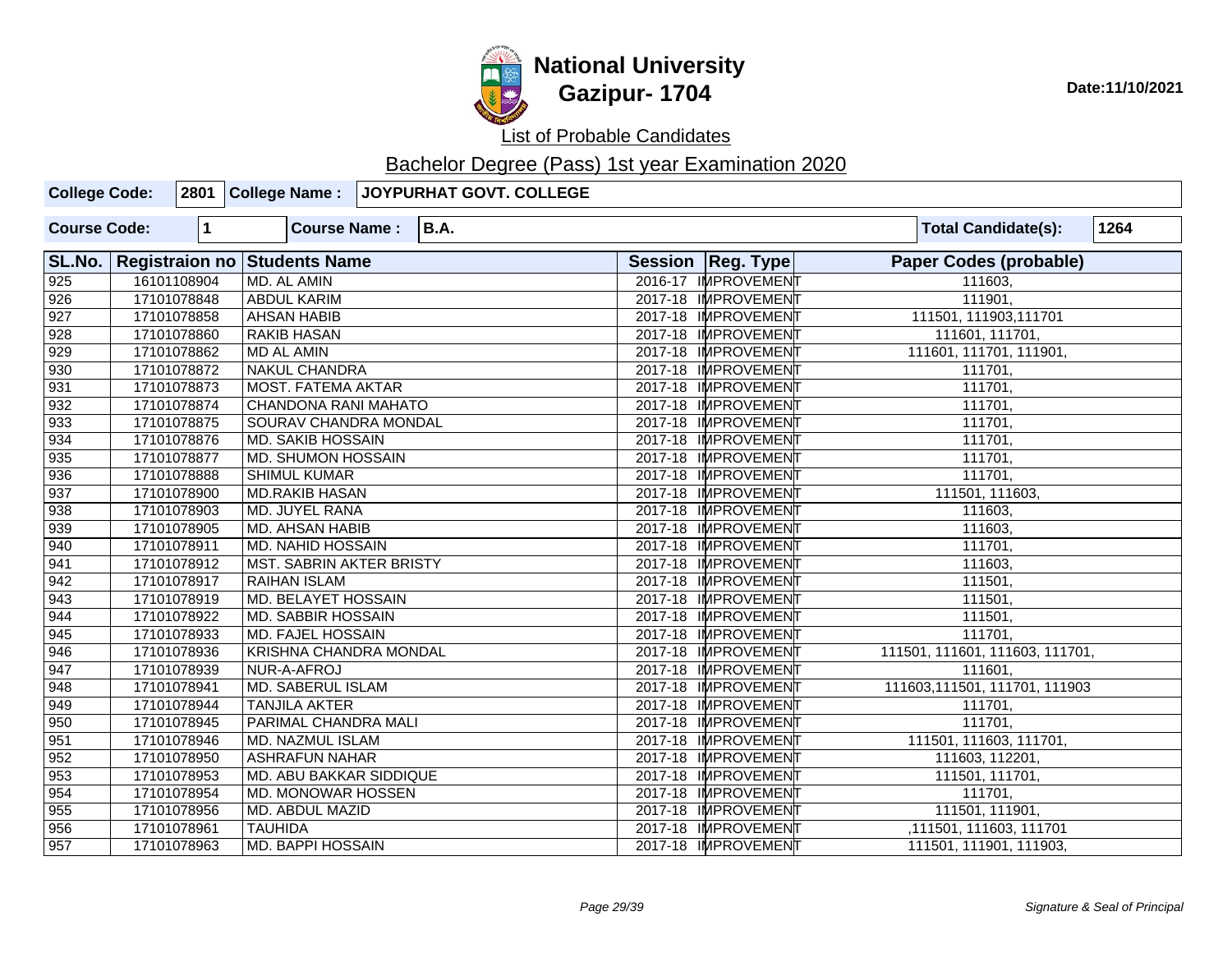

| <b>College Code:</b> |                       |              | 2801 College Name:        | <b>JOYPURHAT GOVT. COLLEGE</b>   |                     |                     |                                                |      |
|----------------------|-----------------------|--------------|---------------------------|----------------------------------|---------------------|---------------------|------------------------------------------------|------|
| <b>Course Code:</b>  |                       | $\mathbf{1}$ | <b>Course Name:</b>       | <b>B.A.</b>                      |                     |                     | <b>Total Candidate(s):</b>                     | 1264 |
| SL.No.               | <b>Registraion no</b> |              | <b>Students Name</b>      |                                  | Session   Reg. Type |                     | <b>Paper Codes (probable)</b>                  |      |
| 958                  |                       | 17101078966  | <b>ATIKUL ISLAM</b>       |                                  |                     | 2017-18 IMPROVEMENT | 111501, 112201,                                |      |
| 959                  |                       | 17101078970  | <b>MD. MEHEDI HASAN</b>   |                                  |                     | 2017-18 IMPROVEMENT | 111701,                                        |      |
| 960                  |                       | 17101078972  | <b>MD. ASADUL ISLAM</b>   |                                  |                     | 2017-18 IMPROVEMEN  | 111501, 111701,                                |      |
| 961                  |                       | 17101078973  | <b>SHARMIN NAHER</b>      |                                  |                     | 2017-18 IMPROVEMENT | 111903,                                        |      |
| 962                  |                       | 17101078978  | <b>RAFIKUL ISLAM</b>      |                                  |                     | 2017-18 IMPROVEMENT | 111603, 111901, 111501, 111703, 111903         |      |
| 963                  |                       | 17101078981  | <b>MD. FARHAD KHAN</b>    |                                  |                     | 2017-18 IMPROVEMENT | 111501, 111701, 111903,                        |      |
| 964                  |                       | 17101078982  | <b>SHARMIN AKTER</b>      |                                  |                     | 2017-18 IMPROVEMEN  | 111501, 111701, 111901,                        |      |
| 965                  |                       | 17101078983  | PABITTRA CHANDRA          |                                  |                     | 2017-18 IMPROVEMENT | 111701,                                        |      |
| 966                  |                       | 17101078985  | <b>MD. HADIS ISLAM</b>    |                                  |                     | 2017-18 IMPROVEMENT | 111501, 111601, 111903,                        |      |
| 967                  |                       | 17101078993  | <b>TANJILA AKTER</b>      |                                  |                     | 2017-18 IMPROVEMENT | 111701,                                        |      |
| 968                  |                       | 17101078995  | <b>MD. SUJAUL ISLAM</b>   |                                  |                     | 2017-18 IMPROVEMENT | 111501, 111603, 111701, 111901,                |      |
| 969                  |                       | 17101079001  | <b>SUBASH RABIDASH</b>    |                                  |                     | 2017-18 IMPROVEMENT | 111501, 111901,                                |      |
| $\sqrt{970}$         |                       | 17101079004  | <b>MD. BELAL HOSEN</b>    |                                  |                     | 2017-18 IMPROVEMENT | 111501,                                        |      |
| 971                  |                       | 17101079008  | MD. FIROJ ALAM            |                                  |                     | 2017-18 IMPROVEMENT | 111501, 111701, 111901,                        |      |
| 972                  |                       | 17101079010  | <b>MST. WAHIDA KHATUN</b> |                                  |                     | 2017-18 IMPROVEMEN  | 111701, 112201,                                |      |
| 973                  |                       | 17101079012  | MISS.KHATIZA AKTER        |                                  |                     | 2017-18 IMPROVEMENT | 111501, 111901,                                |      |
| 974                  |                       | 17101079017  | <b>MD. TANVIRR ROBEL</b>  |                                  |                     | 2017-18 IMPROVEMENT | 111701,                                        |      |
| 975                  |                       | 17101079027  | <b>MD. MONIR HOSSAIN</b>  |                                  |                     | 2017-18 IMPROVEMENT | 111701,                                        |      |
| 976                  |                       | 17101079031  | MD. ALAMIN KARIM          |                                  |                     | 2017-18 IMPROVEMENT | 111701,                                        |      |
| 977                  |                       | 17101079035  | <b>SHAPLA RANI</b>        |                                  |                     | 2017-18 IMPROVEMENT | 111701,                                        |      |
| 978                  |                       | 17101079041  | <b>KARIMA AKTAR</b>       |                                  |                     | 2017-18 IMPROVEMENT | 111603, 111701,                                |      |
| 979                  |                       | 17101079053  | MD. ABDUS SABUR HASAN     |                                  |                     | 2017-18 IMPROVEMENT | 111703,                                        |      |
| 980                  |                       | 17101079057  | <b>MD. BAYAZID HOSEN</b>  |                                  |                     | 2017-18 IMPROVEMENT | 111603, 111701, 112201,                        |      |
| 981                  |                       | 17101079062  | <b>DOLAN HOSSAIN</b>      |                                  |                     | 2017-18 IMPROVEMENT | 111701,                                        |      |
| 982                  |                       | 17101079072  | <b>MD. ROSTUM ALI</b>     |                                  |                     | 2017-18 IMPROVEMENT | 111703, 112201, 112203,                        |      |
| 983                  |                       | 17101079083  | <b>RAHIMA</b>             |                                  |                     | 2017-18 IMPROVEMENT | 111701,                                        |      |
| 984                  |                       | 17101079088  | <b>MEHEDI HASAN</b>       |                                  |                     | 2017-18 IMPROVEMENT | 111701, 111901, 111903,                        |      |
| 985                  |                       | 17101079098  | <b>MAHAMUDUL HASAN</b>    |                                  |                     | 2017-18 IMPROVEMENT | 111701, 111703, 111901, 111903, 111501, 111603 |      |
| 986                  |                       | 17101079111  | <b>MD.ABDUR RAHIM</b>     |                                  |                     | 2017-18 IMPROVEMENT | 111701,                                        |      |
| 987                  |                       | 17101079124  | <b>SUDHON CHANDRA</b>     |                                  |                     | 2017-18 IMPROVEMENT | 111703, 111901, 111903,                        |      |
| 988                  |                       | 17101079125  | <b>MD. RABBI HOSSAIN</b>  |                                  |                     | 2017-18 IMPROVEMENT | 112201,                                        |      |
| 989                  |                       | 17101079128  | <b>MST. SURAIYA AKTAR</b> |                                  |                     | 2017-18 IMPROVEMENT | 111901,                                        |      |
| 990                  |                       | 17101079137  |                           | MD. MAHIB SAHOREA CHOWDHURY OMEO |                     | 2017-18 IMPROVEMENT | 111603, 111703,                                |      |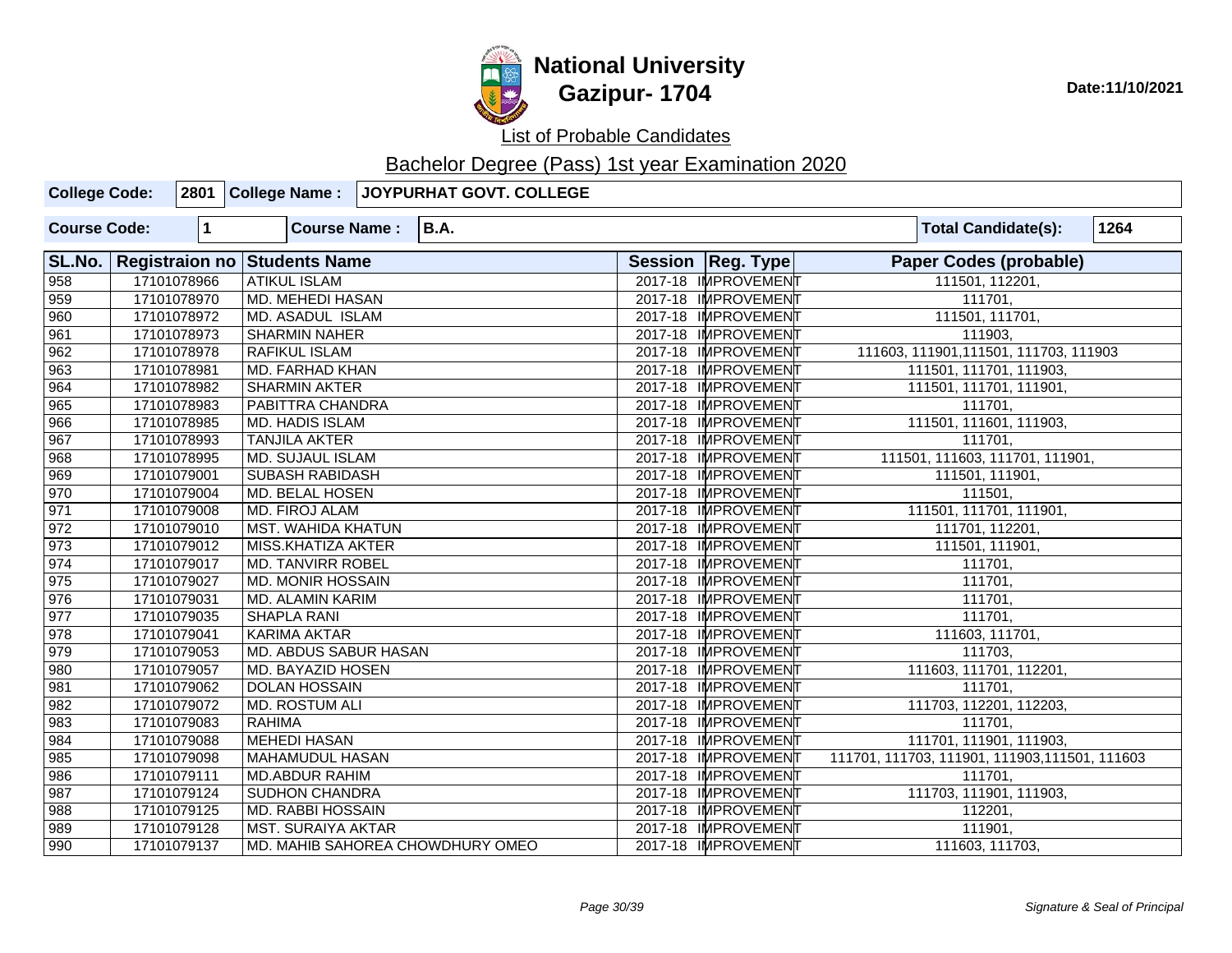

| <b>College Code:</b> |                       |             | 2801 College Name:          | JOYPURHAT GOVT. COLLEGE |                     |                                                                           |
|----------------------|-----------------------|-------------|-----------------------------|-------------------------|---------------------|---------------------------------------------------------------------------|
| <b>Course Code:</b>  |                       | $\mathbf 1$ | <b>Course Name:</b>         | <b>B.A.</b>             |                     | 1264<br><b>Total Candidate(s):</b>                                        |
| SL.No.               | <b>Registraion no</b> |             | <b>Students Name</b>        |                         | Session   Reg. Type | <b>Paper Codes (probable)</b>                                             |
| 991                  |                       | 17101079148 | <b>BIPUL CHANDRA RAY</b>    |                         | 2017-18 IMPROVEMENT | 111501, 111601, 111603, 111903,                                           |
| 992                  |                       | 17101079149 | <b>MD. ASIB SAHAREA</b>     |                         | 2017-18 IMPROVEMENT | 111603,                                                                   |
| 993                  |                       | 17101079153 | <b>MD. RABIUL ISLAM</b>     |                         | 2017-18 IMPROVEMENT | 111701,                                                                   |
| 994                  |                       | 17101079154 | <b>SULTAN MAHMUED</b>       |                         | 2017-18 IMPROVEMENT | 111703, 111901,                                                           |
| $\sqrt{995}$         |                       | 17101079155 | <b>SAROTI RANI</b>          |                         | 2017-18 IMPROVEMENT | 111603.                                                                   |
| 996                  |                       | 17101079161 | <b>RAKIB HASAN</b>          |                         | 2017-18 IMPROVEMENT | 111603, 111703,                                                           |
| 997                  |                       | 17101079162 | SUHELI ZANNAT               |                         | 2017-18 IMPROVEMENT | 111603,                                                                   |
| 998                  |                       | 17101079169 | <b>MD. NURNABI</b>          |                         | 2017-18 IMPROVEMENT | 111603, 111901, 111903,                                                   |
| 999                  |                       | 18101070017 | <b>MUNNI PARVIN</b>         |                         | 2018-19 IMPROVEMENT | 111903,111501                                                             |
| 1000                 |                       | 18101070018 | <b>BELAL HOSSAIN</b>        |                         | 2018-19 IMPROVEMENT | 111903, 111501, 111701, 111901                                            |
| 1001                 |                       | 18101070020 | <b>MD. NAYUM</b>            |                         | 2018-19 IMPROVEMENT | 111903,111501, 111601                                                     |
| 1002                 |                       | 18101070023 | ABDUL JOHA                  |                         | 2018-19 IMPROVEMENT | ,111501, 111601                                                           |
| $\frac{1003}{ }$     |                       | 18101070024 | <b>MD. AYUB HOSSAIN</b>     |                         |                     | 2018-19 IMPROVEMENT111501, 111603, 111701, 111903, 111601, 111703, 111901 |
| 1004                 |                       | 18101070025 | <b>SHARMIN AKTER</b>        |                         | 2018-19 IMPROVEMENT | 111501, 111701, 111601, 111603, 111703, 111903                            |
| 1005                 |                       | 18101070026 | <b>MAFTAHUN JANNAT</b>      |                         | 2018-19 IMPROVEMENT | ,111601                                                                   |
| 1006                 |                       | 18101070027 | SAYKOTH KUMAR DABNATH       |                         | 2018-19 IMPROVEMENT | 111601, 111603, 111501                                                    |
| 1007                 |                       | 18101070030 | <b>MD.EALIN HOSSEN</b>      |                         | 2018-19 IMPROVEMENT | 111501,111601                                                             |
| 1008                 |                       | 18101070031 | <b>BIDHAN CHANDRA</b>       |                         | 2018-19 IMPROVEMENT | ,111901, 111903                                                           |
| 1009                 |                       | 18101070033 | PARTHO MOHONTA              |                         | 2018-19 IMPROVEMENT | ,111501, 111601, 111701                                                   |
| 1010                 |                       | 18101070036 | MST. SHAKILA KHATUN         |                         | 2018-19 IMPROVEMENT | 111601,111501, 111701                                                     |
| 1011                 |                       | 18101070039 | <b>MST. MORIOM AKTER</b>    |                         | 2018-19 IMPROVEMENT | ,111501, 111601, 111901                                                   |
| $\overline{1012}$    |                       | 18101070041 | <b>MD. MUMIN HOSSAIN</b>    |                         | 2018-19 IMPROVEMENT | 111501,111601                                                             |
| 1013                 |                       | 18101070045 | MD. NURANNABI               |                         | 2018-19 IMPROVEMENT | ,111501, 111601                                                           |
| 1014                 |                       | 18101070047 | <b>AYUB ALI</b>             |                         | 2018-19 IMPROVEMENT | ,111501, 111601, 111603, 111701                                           |
| $\overline{1015}$    |                       | 18101070048 | <b>RAIHAN ALI</b>           |                         | 2018-19 IMPROVEMENT | 111501, 111601, 111701                                                    |
| 1016                 |                       | 18101070050 | <b>MOST. MANISA KHATUN</b>  |                         | 2018-19 IMPROVEMENT | 111601,                                                                   |
| $\boxed{1017}$       |                       | 18101070052 | <b>MITU PARVIN</b>          |                         | 2018-19 IMPROVEMENT | ,111501                                                                   |
| 1018                 |                       | 18101070057 | <b>MAJALI PAHAN</b>         |                         | 2018-19 IMPROVEMENT | 111601,111501, 111701                                                     |
| 1019                 |                       | 18101070060 | <b>MST. SHARMIN SULTANA</b> |                         | 2018-19 IMPROVEMENT | ,111501                                                                   |
| 1020                 |                       | 18101070062 | <b>RAFIUL ISLAM</b>         |                         | 2018-19 IMPROVEMENT | ,111501                                                                   |
| 1021                 |                       | 18101070063 | MD. RAYHAN HOSSAIN          |                         | 2018-19 IMPROVEMENT | ,111501                                                                   |
| 1022                 |                       | 18101070067 | <b>MD.SHAMIM HOSHEN</b>     |                         | 2018-19 IMPROVEMENT | ,111501, 111903                                                           |
| 1023                 |                       | 18101070072 | MD. RANA AHMED              |                         | 2018-19 IMPROVEMENT | 111901,111501, 111601, 111603, 111903                                     |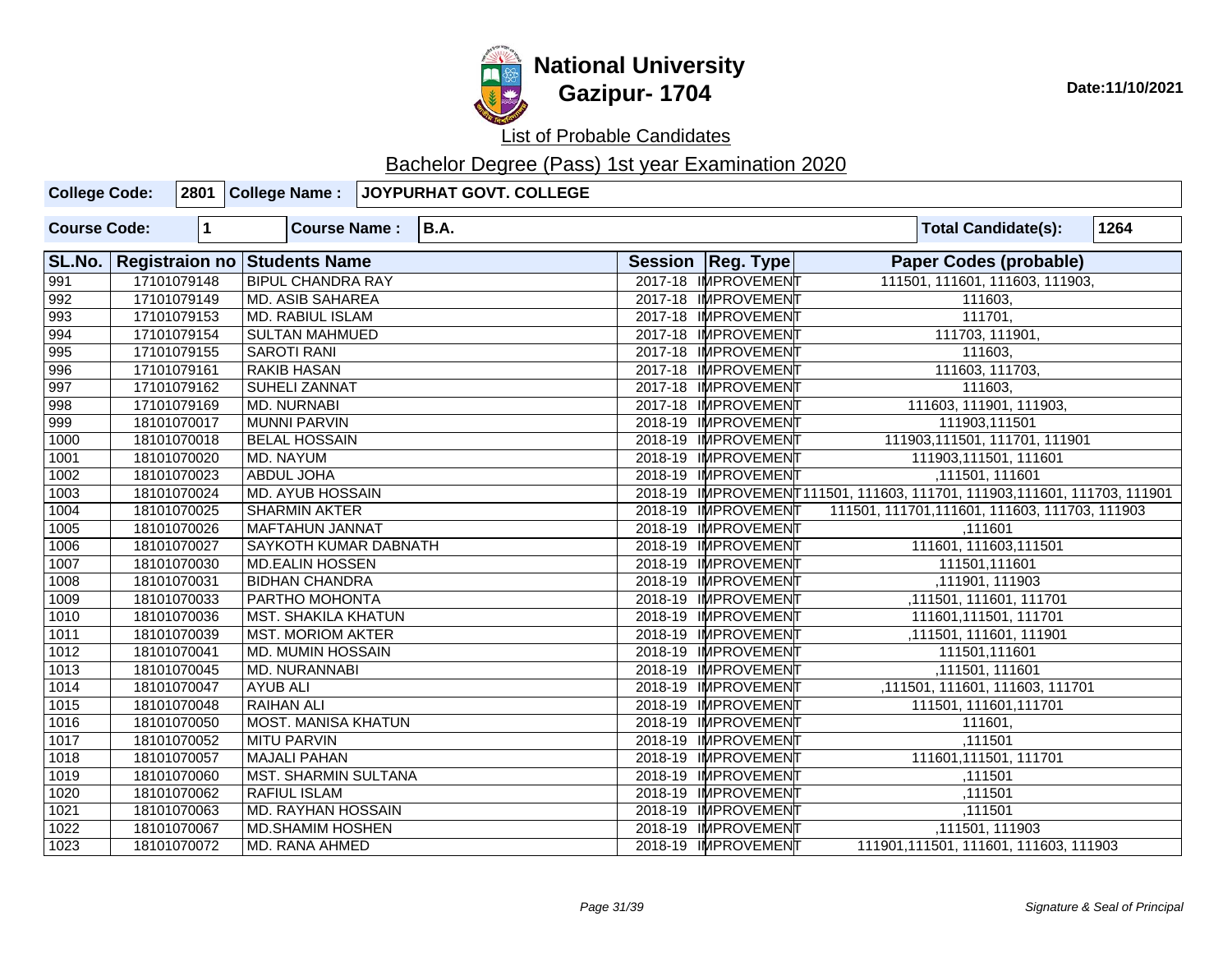

| <b>College Code:</b> |             | 2801 College Name:            | JOYPURHAT GOVT. COLLEGE |                     |                                                                           |  |
|----------------------|-------------|-------------------------------|-------------------------|---------------------|---------------------------------------------------------------------------|--|
| <b>Course Code:</b>  | 1           | <b>Course Name:</b>           | <b>B.A.</b>             |                     | 1264<br><b>Total Candidate(s):</b>                                        |  |
| SL.No.               |             | Registraion no Students Name  |                         | Session   Reg. Type | <b>Paper Codes (probable)</b>                                             |  |
| 1024                 | 18101070073 | <b>MST. JANNATUN FERDOUSY</b> |                         |                     | 2018-19 IMPROVEMENT111603, 111901, 111903, 111501, 111601, 111701, 111703 |  |
| $\overline{1025}$    | 18101070074 | MD. NAHID BABU                |                         | 2018-19 IMPROVEMENT | 111601,111501, 111901                                                     |  |
| 1026                 | 18101070075 | <b>ROTON KUMAR</b>            |                         | 2018-19 IMPROVEMENT | 111601, 111603, 111901, 111501, 111701                                    |  |
| 1027                 | 18101070076 | <b>MST. JESMIN KHATUN</b>     |                         | 2018-19 IMPROVEMENT | 111901,111601                                                             |  |
| 1028                 | 18101070077 | <b>CHAMPA RANI MONDAL</b>     |                         | 2018-19 IMPROVEMENT | ,111501, 111603, 111901                                                   |  |
| 1029                 | 18101070078 | <b>BANITA RANI</b>            |                         | 2018-19 IMPROVEMENT | 111901,111501, 111601                                                     |  |
| 1030                 | 18101070079 | MD. RONI HOSEN                |                         | 2018-19 IMPROVEMENT | 111501, 111601, 111701, 111901, 111603, 111903                            |  |
| 1031                 | 18101070080 | <b>JOY KUMAR</b>              |                         | 2018-19 IMPROVEMENT | 111901,111501                                                             |  |
| 1032                 | 18101070081 | <b>DILRUBA AKTER</b>          |                         | 2018-19 IMPROVEMENT | 111901,111501                                                             |  |
| 1033                 | 18101070082 | <b>SHANTOANA AKHTER</b>       |                         | 2018-19 IMPROVEMENT | ,111901                                                                   |  |
| 1034                 | 18101070084 | <b>MD. NAHID HOSSIN</b>       |                         | 2018-19 IMPROVEMENT | 111901, 111903, 11501                                                     |  |
| 1035                 | 18101070085 | MD. MOSTAK AHMED              |                         | 2018-19 IMPROVEMENT | 111501, 111901,                                                           |  |
| 1036                 | 18101070086 | <b>MD. GOLAM RABBI</b>        |                         | 2018-19 IMPROVEMENT | ,111501                                                                   |  |
| 1037                 | 18101070088 | <b>BITHI AKTER</b>            |                         | 2018-19 IMPROVEMENT | 111901,111501                                                             |  |
| 1038                 | 18101070089 | <b>MAJBA UDDIN</b>            |                         | 2018-19 IMPROVEMENT | 111901,111501, 111601                                                     |  |
| 1039                 | 18101070091 | <b>RUMI AKTER</b>             |                         | 2018-19 IMPROVEMENT | 111903,111601, 111901                                                     |  |
| 1040                 | 18101070092 | <b>SARMIN AKHTER</b>          |                         | 2018-19 IMPROVEMENT | 111501, 111901, 111903, 111601, 111701                                    |  |
| 1041                 | 18101070094 | <b>SRABONI MARANDI</b>        |                         | 2018-19 IMPROVEMENT | 111501, 111601, 111901, 111701                                            |  |
| 1042                 | 18101070096 | <b>SIKHA RANI</b>             |                         | 2018-19 IMPROVEMENT | ,111901                                                                   |  |
| 1043                 | 18101070099 | <b>SHUVO KUMAR</b>            |                         | 2018-19 IMPROVEMENT | 111901,111501                                                             |  |
| 1044                 | 18101070100 | MD. AMANUL HAQUE              |                         | 2018-19 IMPROVEMENT | 111901,111501, 111601                                                     |  |
| 1045                 | 18101070103 | MD. MAHABUR RAHMAN            |                         | 2018-19 IMPROVEMENT | 111901,                                                                   |  |
| 1046                 | 18101070104 | <b>MD.MAMUNUR RASID</b>       |                         | 2018-19 IMPROVEMENT | 111901,111501                                                             |  |
| 1047                 | 18101070105 | MD. MOSTAFIZUR RAHMAN         |                         | 2018-19 IMPROVEMENT | 111501, 111603, 111901, 111601, 111903                                    |  |
| 1048                 | 18101070107 | MD. MAHFUZAR RAHMAN           |                         | 2018-19 IMPROVEMENT | 111901,111501, 111903                                                     |  |
| 1049                 | 18101070109 | <b>MD. ASLAM HOSSAIN</b>      |                         |                     | 2018-19 IMPROVEMENT111501, 111901,111601, 111603, 111701, 111703, 111903  |  |
| 1050                 | 18101070110 | MD. RAYHAN ALI                |                         | 2018-19 IMPROVEMENT | 111501, 111703, 111901, 111701, 111903                                    |  |
| 1051                 | 18101070113 | <b>MD. RAKIBUL HASAN</b>      |                         | 2018-19 IMPROVEMENT | 111501, 111603, 111901, 111903, 111701, 111703                            |  |
| 1052                 | 18101070118 | <b>JHARNA RANI</b>            |                         | 2018-19 IMPROVEMENT | 111603, 111901, 111501, 111601, 111903                                    |  |
| 1053                 | 18101070119 | <b>MD. RAFI HOSSAIN</b>       |                         | 2018-19 IMPROVEMENT | 111901,111603, 111903                                                     |  |
| 1054                 | 18101070121 | <b>MERINA AKTAR</b>           |                         | 2018-19 IMPROVEMENT | ,111901, 111903                                                           |  |
| 1055                 | 18101070122 | MAMY AKTER                    |                         | 2018-19 IMPROVEMENT | 111601, 111501, 111603, 111701, 111901                                    |  |
| 1056                 | 18101070124 | <b>MST. TANZILA KHATUN</b>    |                         | 2018-19 IMPROVEMENT | ,111501, 111603, 111903                                                   |  |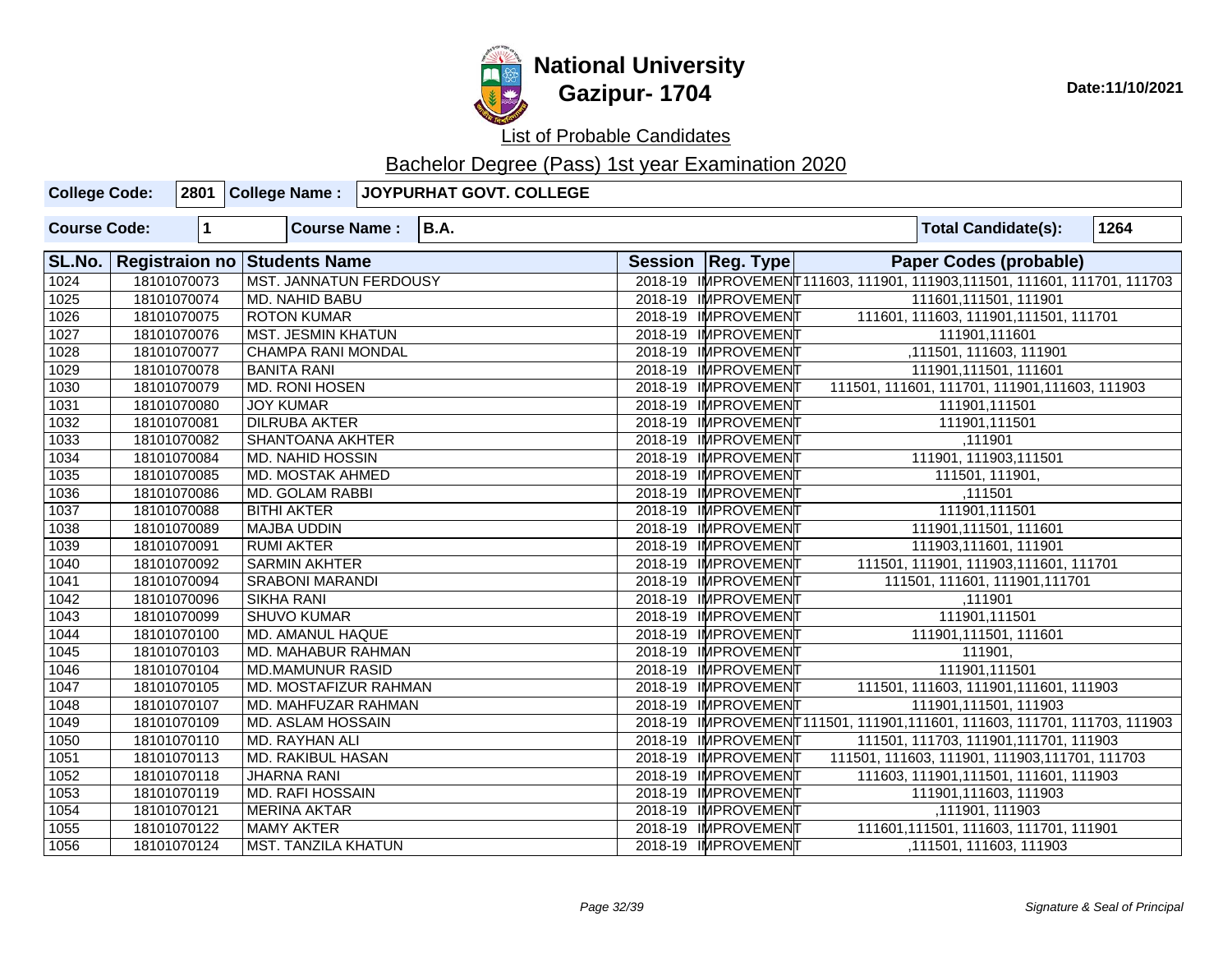

| <b>College Code:</b> |                       |                      | 2801 College Name:         | JOYPURHAT GOVT. COLLEGE |                     |                                                                           |      |
|----------------------|-----------------------|----------------------|----------------------------|-------------------------|---------------------|---------------------------------------------------------------------------|------|
| <b>Course Code:</b>  |                       | $\blacktriangleleft$ | <b>Course Name:</b>        | <b>B.A.</b>             |                     | <b>Total Candidate(s):</b>                                                | 1264 |
| SL.No.               | <b>Registraion no</b> |                      | <b>Students Name</b>       |                         | Session   Reg. Type | <b>Paper Codes (probable)</b>                                             |      |
| 1057                 |                       | 18101070125          | <b>SOLAIMAN ALI</b>        |                         | 2018-19 IMPROVEMENT | ,111501, 111603, 111701, 111901, 111903                                   |      |
| 1058                 |                       | 18101070126          | <b>TAMANNA AKTAR</b>       |                         | 2018-19 IMPROVEMENT | ,111501, 111903                                                           |      |
| 1059                 |                       | 18101070127          | <b>AMMANNA PARVIN</b>      |                         | 2018-19 IMPROVEMENT | 111703, 111901, 111501, 111701, 111903                                    |      |
| 1060                 |                       | 18101070130          | <b>CHATI RANI</b>          |                         | 2018-19 IMPROVEMENT | ,111501, 111601, 111603, 111903                                           |      |
| 1061                 |                       | 18101070131          | <b>SHAPLA RANI</b>         |                         | 2018-19 IMPROVEMENT | 111601, 111901, 111501, 111603, 111903                                    |      |
| 1062                 |                       | 18101070133          | <b>RATUL HASAN JOY</b>     |                         | 2018-19 IMPROVEMENT | 111903,111501, 111601, 111603                                             |      |
| 1063                 |                       | 18101070135          | YOUNUS MOLLAH              |                         | 2018-19 IMPROVEMENT | 111501,111603, 111701, 111903                                             |      |
| 1064                 |                       | 18101070137          | MD. SAMIUL ISLAM           |                         | 2018-19 IMPROVEMENT | ,111501, 111601, 111603, 111701, 111703, 111903                           |      |
| 1065                 |                       | 18101070138          | <b>SWAROSOTI RANI</b>      |                         | 2018-19 IMPROVEMENT | ,111903                                                                   |      |
| 1066                 |                       | 18101070140          | <b>MASTURA PARVIN</b>      |                         | 2018-19 IMPROVEMENT | ,111701                                                                   |      |
| 1067                 |                       | 18101070142          | <b>BIPUL HOSSAIN</b>       |                         | 2018-19 IMPROVEMENT | ,111501, 111603, 111701, 111903                                           |      |
| 1068                 |                       | 18101070143          | <b>ALL AMIN</b>            |                         | 2018-19 IMPROVEMENT | 111701,111603                                                             |      |
| 1069                 |                       | 18101070144          | <b>JANNATUN NAIM</b>       |                         | 2018-19 IMPROVEMENT | 111601,111501                                                             |      |
| 1070                 |                       | 18101070146          | MD. ZAKARIEA               |                         | 2018-19 IMPROVEMENT | 111501,111901, 111903                                                     |      |
| 1071                 |                       | 18101070147          | <b>MST. HABIBA BEGUM</b>   |                         | 2018-19 IMPROVEMENT | 111701,111703, 111901, 111903                                             |      |
| 1072                 |                       | 18101070149          | <b>JOY KUMAR MONDAL</b>    |                         | 2018-19 IMPROVEMENT | 111603, 111703, 111903, 111701, 111901                                    |      |
| 1073                 |                       | 18101070151          | <b>SUMMA AKTAR</b>         |                         | 2018-19 IMPROVEMENT | 111601, 111703, 111603, 111701, 111901, 111903                            |      |
| 1074                 |                       | 18101070152          | <b>MD. ABU BASHAR</b>      |                         | 2018-19 IMPROVEMENT | ,111501, 111601, 111603, 111701, 111903                                   |      |
| 1075                 |                       | 18101070154          | MD. MEHEDI HASAN           |                         | 2018-19 IMPROVEMENT | 111901, 111501, 111603, 111701, 111903                                    |      |
| 1076                 |                       | 18101070156          | <b>TARAPADO BARMON</b>     |                         | 2018-19 IMPROVEMENT | ,111501, 111603, 111903                                                   |      |
| 1077                 |                       | 18101070157          | MD. WALIUZZAMAN            |                         | 2018-19 IMPROVEMENT | ,111501, 111603, 111903                                                   |      |
| 1078                 |                       | 18101070160          | <b>JAME AKTER</b>          |                         | 2018-19 IMPROVEMENT | 112201,                                                                   |      |
| 1079                 |                       | 18101070162          | SM. MASRUQ ISLAM           |                         | 2018-19 IMPROVEMENT | ,111501                                                                   |      |
| 1080                 |                       | 18101070163          | <b>AMIT ADHIKARI</b>       |                         | 2018-19 IMPROVEMENT | ,111903                                                                   |      |
| 1081                 |                       | 18101070166          | <b>BRISTI RANI</b>         |                         | 2018-19 IMPROVEMENT | ,111701, 111903                                                           |      |
| 1082                 |                       | 18101070167          | <b>SHRETY AKTHER</b>       |                         | 2018-19 IMPROVEMENT | ,111701, 111903                                                           |      |
| 1083                 |                       | 18101070172          | <b>MOST. RUMI BEGUM</b>    |                         | 2018-19 IMPROVEMENT | ,111501, 111603, 111701, 111901, 111903                                   |      |
| 1084                 |                       | 18101070173          | PAPPU HOSSEN               |                         | 2018-19 IMPROVEMENT | ,111501, 111603, 111903                                                   |      |
| 1085                 |                       | 18101070175          | <b>MD.MOSTAKIM HOSSAIN</b> |                         | 2018-19 IMPROVEMENT | ,111903                                                                   |      |
| 1086                 |                       | 18101070177          | MD. MOHSIN ALI             |                         |                     | 2018-19 IMPROVEMENT111603, 111701, 111703, 111903, 111501, 111601, 111901 |      |
| 1087                 |                       | 18101070178          | <b>OBAIDUL ISLAM</b>       |                         | 2018-19 IMPROVEMENT | 111603, 111903, 111501, 111703                                            |      |
| 1088                 |                       | 18101070180          | <b>MD. NOSIB HOSSAIN</b>   |                         | 2018-19 IMPROVEMENT | 111703, 111903, 111501, 111601, 111603                                    |      |
| 1089                 |                       | 18101070183          | <b>MD. RABIUL ISLAM</b>    |                         | 2018-19 IMPROVEMENT | 111501,111603, 111701, 111903                                             |      |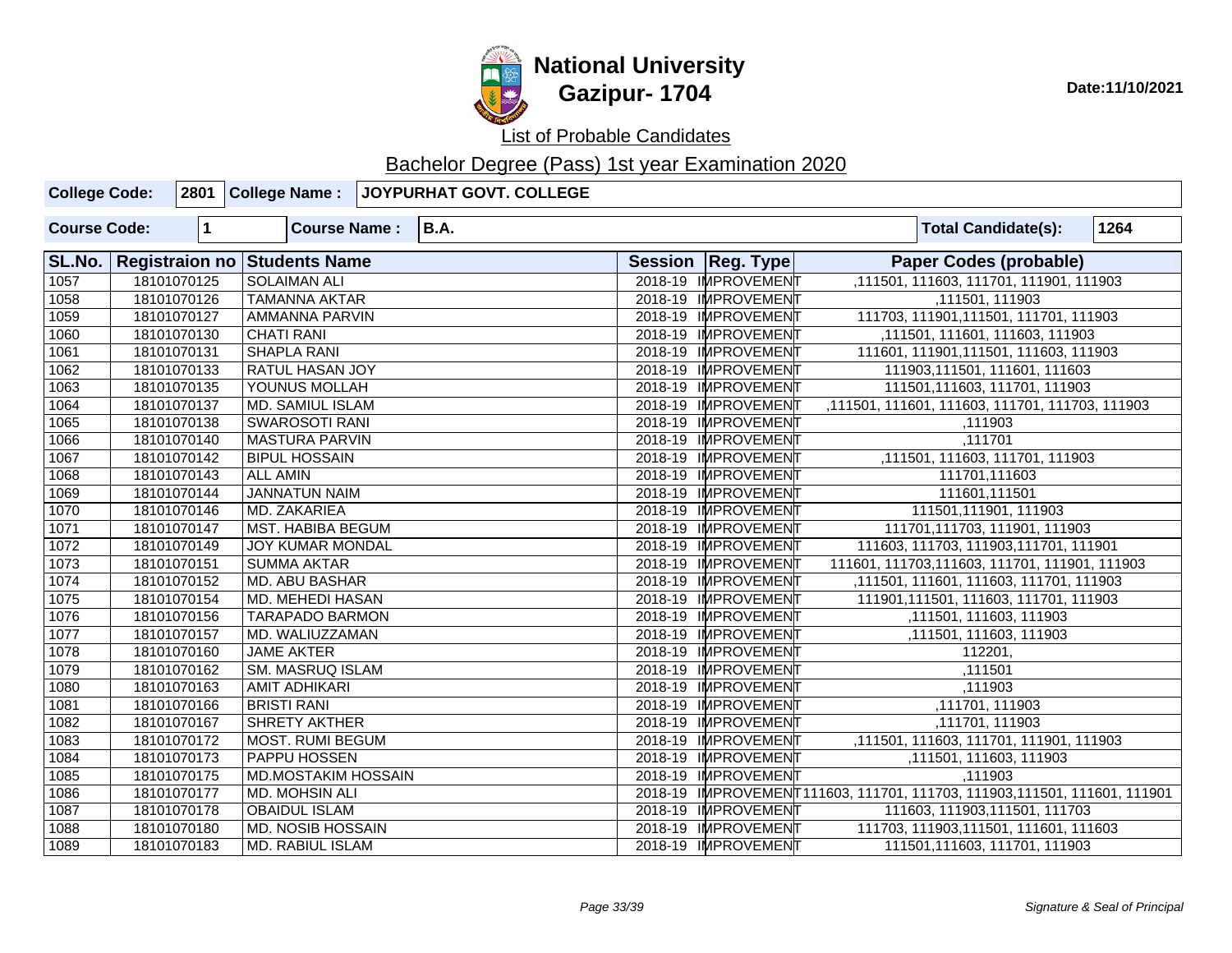

| <b>College Code:</b> |              |                              | 2801 College Name : JOYPURHAT GOVT. COLLEGE |                     |                                                                            |      |
|----------------------|--------------|------------------------------|---------------------------------------------|---------------------|----------------------------------------------------------------------------|------|
| <b>Course Code:</b>  | $\mathbf{1}$ | <b>Course Name:</b>          | <b>B.A.</b>                                 |                     | <b>Total Candidate(s):</b>                                                 | 1264 |
| SL.No.               |              | Registraion no Students Name |                                             | Session   Reg. Type | <b>Paper Codes (probable)</b>                                              |      |
| 1090                 | 18101070184  | MD. MOSTAFIZUR RAHMAN        |                                             |                     | 2018-19 IMPROVEMENT111501, 111603, 111601, 111701, 111703, 111901, 111903  |      |
| 1091                 | 18101070186  | <b>TAHIMA AKTER</b>          |                                             |                     | 2018-19 IMPROVEMENT 111703, 111903, 111501, 111601, 111603, 111701, 111901 |      |
| 1092                 | 18101070189  | <b>MD. SUMON HOSSAIN</b>     |                                             | 2018-19 IMPROVEMENT | 111701, 111703, 111603, 111903                                             |      |
| 1093                 | 18101070190  | <b>PIYAS UDDIN</b>           |                                             | 2018-19 IMPROVEMENT | 111603,111601, 111903                                                      |      |
| 1094                 | 18101070191  | <b>SAKIBUL HASAN</b>         |                                             | 2018-19 IMPROVEMENT | ,111501, 111603, 111701, 111903                                            |      |
| 1095                 | 18101070192  | <b>MD. FARID</b>             |                                             | 2018-19 IMPROVEMENT | 111603,111701, 111903                                                      |      |
| 1096                 | 18101070194  | PUJA RANI MOHONTO            |                                             | 2018-19 IMPROVEMENT | ,111903                                                                    |      |
| 1097                 | 18101070195  | MD. ABDUL AZID HASAN         |                                             | 2018-19 IMPROVEMENT | ,111603, 111903                                                            |      |
| 1098                 | 18101070196  | <b>TITHI BISWAS</b>          |                                             | 2018-19 IMPROVEMENT | 111603,                                                                    |      |
| 1099                 | 18101070198  | <b>MD. NASIR UDDIN</b>       |                                             | 2018-19 IMPROVEMENT | 111501, 111603, 111701, 111703, 111903                                     |      |
| 1100                 | 18101070199  | <b>RIA RANI MONDAL</b>       |                                             | 2018-19 IMPROVEMENT | 111603,111903                                                              |      |
| 1101                 | 18101070200  | <b>RUBEL HOSSAIN</b>         |                                             | 2018-19 IMPROVEMENT | 111603, 111501, 111701, 111903                                             |      |
| 1102                 | 18101070201  | <b>MD. SAKIB HOSSEN</b>      |                                             | 2018-19 IMPROVEMENT | 111501, 111603, 111601, 111701                                             |      |
| 1103                 | 18101070202  | <b>NAZMIN NAHAR</b>          |                                             | 2018-19 IMPROVEMENT | 111603,111903                                                              |      |
| 1104                 | 18101070204  | <b>DIPTA KUMAR TOKDAR</b>    |                                             | 2018-19 IMPROVEMENT | 111603,111903                                                              |      |
| 1105                 | 18101070205  | MD. SAIFUL ISLAM             |                                             | 2018-19 IMPROVEMENT | ,111701                                                                    |      |
| 1106                 | 18101070206  | <b>MITHUN MALI</b>           |                                             | 2018-19 IMPROVEMENT | 111603,111903                                                              |      |
| 1107                 | 18101070207  | <b>MD. ABU SUFIAN</b>        |                                             | 2018-19 IMPROVEMENT | 111603,111501, 111901, 111903                                              |      |
| 1108                 | 18101070208  | <b>BIPASHA RANI</b>          |                                             | 2018-19 IMPROVEMENT | 111603,                                                                    |      |
| 1109                 | 18101070211  | ANGUR KHATUN                 |                                             | 2018-19 IMPROVEMENT | 111603,                                                                    |      |
| 1110                 | 18101070212  | <b>NESHTARA KHATUN</b>       |                                             | 2018-19 IMPROVEMENT | 111603,111501                                                              |      |
| 1111                 | 18101070214  | <b>JAKIYA SULTANA</b>        |                                             | 2018-19 IMPROVEMENT | 111603,                                                                    |      |
| $\overline{1112}$    | 18101070215  | <b>MD. MARUF HOSSAIN</b>     |                                             | 2018-19 IMPROVEMENT | 111501, 111603, 112201,                                                    |      |
| 1113                 | 18101070216  | <b>RUMA KHATUN</b>           |                                             | 2018-19 IMPROVEMENT | ,111501, 111603, 111701                                                    |      |
| $\boxed{1114}$       | 18101070218  | MD. RASEL HOSSEN             |                                             | 2018-19 IMPROVEMENT | 111501, 111603, 111601, 111701, 111903                                     |      |
| 1115                 | 18101070219  | <b>MOMINUR ISLAM</b>         |                                             | 2018-19 IMPROVEMENT | 111603, 111903, 111501, 111701                                             |      |
| 1116                 | 18101070220  | MD. SHADIQUR RAHMAN          |                                             | 2018-19 IMPROVEMENT | 111603,111701, 111903                                                      |      |
| 1117                 | 18101070221  | MAHINDRA CHANDRA MONDAL      |                                             | 2018-19 IMPROVEMENT | ,111603                                                                    |      |
| 1118                 | 18101070222  | PRITUL NAHER                 |                                             | 2018-19 IMPROVEMENT | 111603,111501, 111701, 111901, 111903                                      |      |
| 1119                 | 18101070223  | <b>MD. SHARIF</b>            |                                             | 2018-19 IMPROVEMENT | ,111603, 111903                                                            |      |
| 1120                 | 18101070225  | <b>MD. SAKIB HOSSAIN</b>     |                                             | 2018-19 IMPROVEMENT | 111603, 111501, 111601, 111701, 111901, 111903                             |      |
| 1121                 | 18101070226  | <b>MD. MEHEDI RANA</b>       |                                             | 2018-19 IMPROVEMENT | 111603, 111501, 111701, 111703, 111901, 111903                             |      |
| 1122                 | 18101070230  | <b>MD. SOHARAB HOSEN</b>     |                                             | 2018-19 IMPROVEMENT | 111603, 111901, 111701, 111703                                             |      |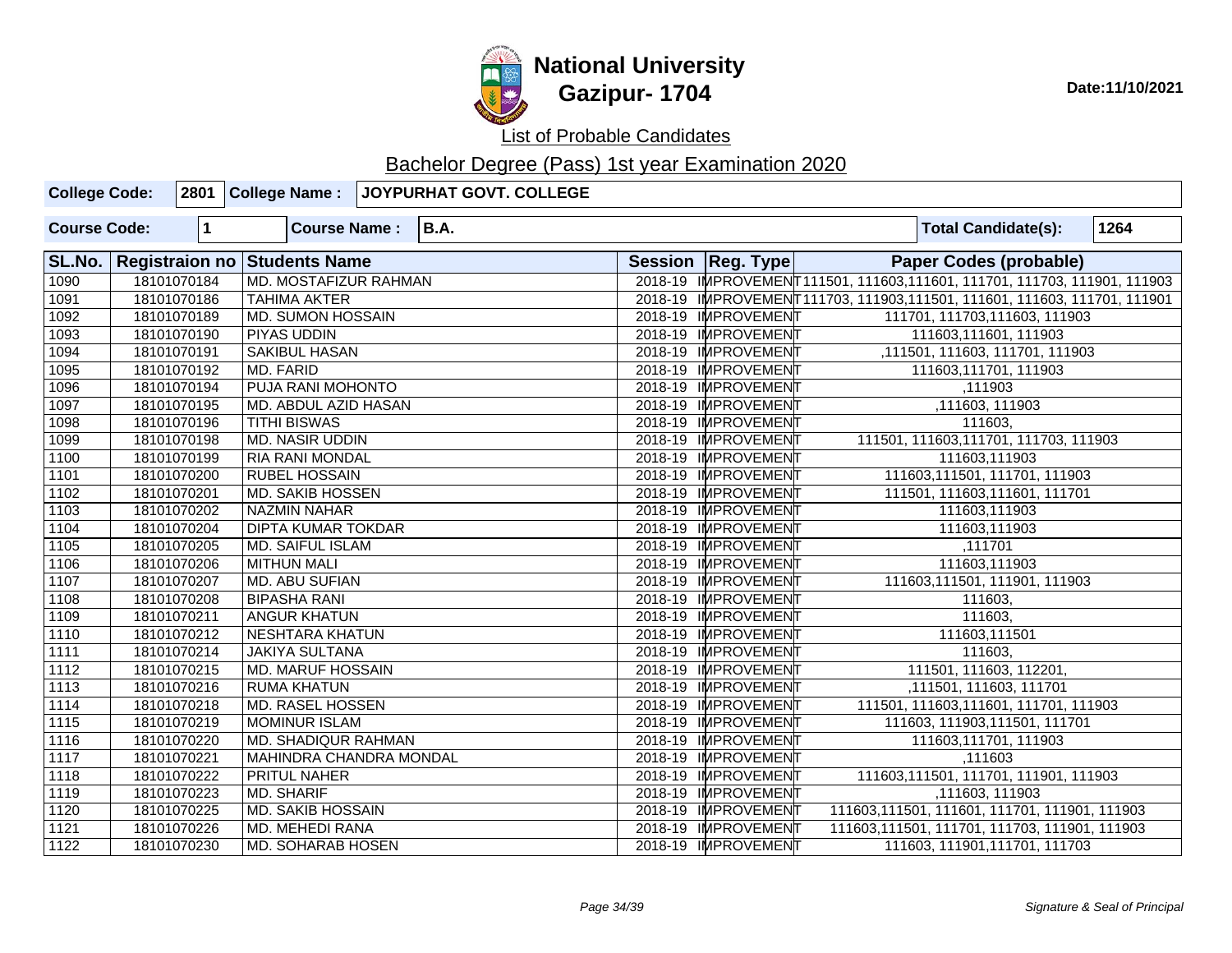

# **National University Gazipur- 1704** Date:11/10/2021

List of Probable Candidates

| <b>College Code:</b> |                       |              | 2801 College Name:          | <b>JOYPURHAT GOVT. COLLEGE</b> |                     |                                                                             |      |
|----------------------|-----------------------|--------------|-----------------------------|--------------------------------|---------------------|-----------------------------------------------------------------------------|------|
| <b>Course Code:</b>  |                       | $\mathbf{1}$ | <b>Course Name:</b>         | <b>B.A.</b>                    |                     | <b>Total Candidate(s):</b>                                                  | 1264 |
| SL.No.               | <b>Registraion no</b> |              | <b>Students Name</b>        |                                | Session   Reg. Type | <b>Paper Codes (probable)</b>                                               |      |
| $\overline{1123}$    |                       | 18101070232  | <b>MD. ARAFAT KABIR</b>     |                                | 2018-19 IMPROVEMENT | 111603,111501, 111601, 111903                                               |      |
| 1124                 |                       | 18101070234  | <b>RINA AKTER</b>           |                                | 2018-19 IMPROVEMENT | 111501,                                                                     |      |
| 1125                 |                       | 18101070235  | MD. ROCKY MIAH              |                                | 2018-19 IMPROVEMENT | 111603,                                                                     |      |
| 1126                 |                       | 18101070237  | <b>MD. BAYEJID BOSTAMI</b>  |                                | 2018-19 IMPROVEMENT | 111701,111501, 111601, 111603, 111703, 111903                               |      |
| $\overline{1127}$    |                       | 18101070241  | PREANGKA TOMA RANI SARKER   |                                | 2018-19 IMPROVEMENT | 111603,111501, 111601, 111701, 111901, 111903                               |      |
| 1128                 |                       | 18101070245  | MD. MAHBUB ALAM             |                                | 2018-19 IMPROVEMENT | ,111501, 111603                                                             |      |
| 1129                 |                       | 18101070246  | <b>MD. NAHID HASAN</b>      |                                | 2018-19 IMPROVEMENT | 111603,111501, 111901                                                       |      |
| 1130                 |                       | 18101070249  | <b>MOST. RUBI KHATUN</b>    |                                | 2018-19 IMPROVEMENT | 111501, 111603, 111901, 111601, 111703, 111903                              |      |
| 1131                 |                       | 18101070251  | <b>MD. MASUD RANA</b>       |                                | 2018-19 IMPROVEMENT | ,111501, 111701, 111903                                                     |      |
| 1132                 |                       | 18101070252  | <b>SAFIUL ISLAM</b>         |                                | 2018-19 IMPROVEMENT | 111603, 111901, 111701, 111703, 111903                                      |      |
| 1133                 |                       | 18101070253  | <b>MD. RATAN BABU</b>       |                                |                     | 2018-19 IMPROVEMENT111501, 111603,111601, 111701, 111703, 111901, 111903    |      |
| 1134                 |                       | 18101070254  | <b>MD. AMIR HOSSAN</b>      |                                |                     | 2018-19 IMPROVEMENT, 111501, 111601, 111603, 111701, 111703, 111901, 111903 |      |
| 1135                 |                       | 18101070255  | <b>MST. SWAPNA BEGUM</b>    |                                | 2018-19 IMPROVEMENT | ,111601, 111603, 111903                                                     |      |
| 1136                 |                       | 18101070256  | NATASHA BEGUM               |                                | 2018-19 IMPROVEMENT | ,111501                                                                     |      |
| 1137                 |                       | 18101070257  | <b>DIPA MAHANTO</b>         |                                | 2018-19 IMPROVEMENT | ,111601, 111603, 111901, 111903                                             |      |
| 1138                 |                       | 18101070258  | <b>TOPI RANI</b>            |                                | 2018-19 IMPROVEMENT | 111603,                                                                     |      |
| 1139                 |                       | 18101070261  | <b>MST. FATEMA KHATUN</b>   |                                | 2018-19 IMPROVEMENT | 111603,                                                                     |      |
| 1140                 |                       | 18101070264  | MD. OJIDUL ISLAM            |                                | 2018-19 IMPROVEMENT | 111603,111903                                                               |      |
| 1141                 |                       | 18101070268  | <b>TANJILA KHATUN</b>       |                                | 2018-19 IMPROVEMENT | ,111603                                                                     |      |
| 1142                 |                       | 18101070269  | <b>MOST. SARMIN SULTANA</b> |                                | 2018-19 IMPROVEMENT | ,111901                                                                     |      |
| 1143                 |                       | 18101070270  | MD. RIKO                    |                                | 2018-19 IMPROVEMENT | 111603,111701, 111901                                                       |      |
| 1144                 |                       | 18101070271  | MD. OWASHIM SARDAR          |                                | 2018-19 IMPROVEMENT | 111601,111603, 111903                                                       |      |
| 1145                 |                       | 18101070272  | <b>SHOBURNA SARKAR</b>      |                                | 2018-19 IMPROVEMENT | ,111601, 111603                                                             |      |
| 1146                 |                       | 18101070273  | <b>MEMI AKTER</b>           |                                | 2018-19 IMPROVEMENT | 111603,                                                                     |      |
| $\frac{1147}{1147}$  |                       | 18101070274  | MOST. SUMAIA PARVIN         |                                | 2018-19 IMPROVEMENT | 111603,111601, 111903                                                       |      |
| 1148                 |                       | 18101070275  | <b>SUBARNA AKTAR</b>        |                                | 2018-19 IMPROVEMENT | 111603, 112201, 112203,                                                     |      |
| 1149                 |                       | 18101070276  | <b>MASUD RANA</b>           |                                | 2018-19 IMPROVEMEN  | ,111901, 111903                                                             |      |
| 1150                 |                       | 18101070277  | <b>HABIBUR RAHMAN</b>       |                                | 2018-19 IMPROVEMENT | 111603,111901, 111903                                                       |      |
| 1151                 |                       | 18101070279  | <b>MUKTA PARVIN</b>         |                                | 2018-19 IMPROVEMEN  | ,111603                                                                     |      |
| 1152                 |                       | 18101070280  | <b>SHILPI RANI</b>          |                                | 2018-19 IMPROVEMENT | ,111601, 111901, 111903                                                     |      |
| 1153                 |                       | 18101070283  | <b>ASHA KHTUN</b>           |                                | 2018-19 IMPROVEMENT | 111603,111901                                                               |      |
| 1154                 |                       | 18101070284  | <b>SHARMIN AKTAR</b>        |                                | 2018-19 IMPROVEMENT | ,111901                                                                     |      |
| 1155                 |                       | 18101070286  | <b>MD. ABU RAIHAN</b>       |                                | 2018-19 IMPROVEMENT | 111501, 111603, 111901, 111601, 111701, 111903                              |      |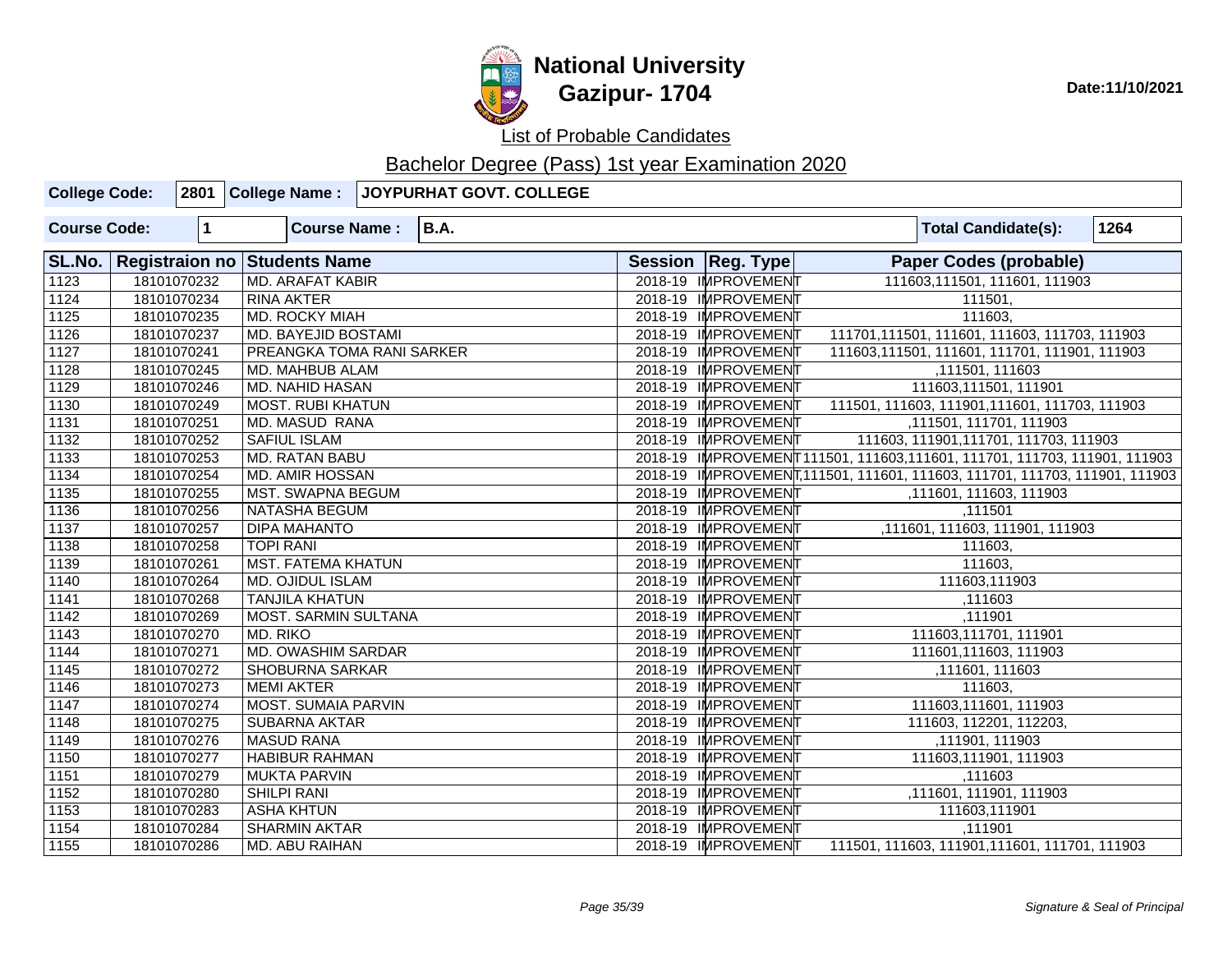

**National University Gazipur- 1704** Date:11/10/2021

List of Probable Candidates

| <b>College Code:</b> |             | 2801 College Name:                  | JOYPURHAT GOVT. COLLEGE |      |                     |                                                                             |
|----------------------|-------------|-------------------------------------|-------------------------|------|---------------------|-----------------------------------------------------------------------------|
| <b>Course Code:</b>  | $\mathbf 1$ | <b>Course Name:</b>                 | <b>B.A.</b>             |      |                     | 1264<br><b>Total Candidate(s):</b>                                          |
| SL.No.               |             | <b>Registraion no Students Name</b> |                         |      | Session   Reg. Type | <b>Paper Codes (probable)</b>                                               |
| 1156                 | 18101070287 | <b>JHUMUR RANI</b>                  |                         |      | 2018-19 IMPROVEMENT | 111603,111601, 111901, 111903                                               |
| 1157                 | 18101070288 | <b>AMINUL ISLAM</b>                 |                         |      | 2018-19 IMPROVEMENT | 111903,111601, 111603, 111701                                               |
| 1158                 | 18101070289 | NAIMUR RAHMAN SHADHIN               |                         |      | 2018-19 IMPROVEMENT | ,111603                                                                     |
| $\sqrt{1159}$        | 18101070290 | <b>SHARMIN AKTHER</b>               |                         |      | 2018-19 IMPROVEMENT | ,111601                                                                     |
| $\sqrt{1160}$        | 18101070291 | PAPPU MONDOL                        |                         |      | 2018-19 IMPROVEMENT | 111603,111701, 111903                                                       |
| $\sqrt{1161}$        | 18101070294 | <b>ARAFAT HOSEN</b>                 |                         |      | 2018-19 IMPROVEMENT | 111501, 112201, 112203, 111603, 111703                                      |
| 1162                 | 18101070295 | <b>TUHINUR RAHMAN</b>               |                         |      | 2018-19 IMPROVEMENT | 111501,111601, 111901, 111903                                               |
| 1163                 | 18101070296 | SHIPAN CHANDRA SARKAR               |                         |      | 2018-19 IMPROVEMENT | ,111603, 111901, 111903                                                     |
| 1164                 | 18101070299 | <b>MIM BABU</b>                     |                         |      | 2018-19 IMPROVEMENT | 111603, 111901, 111501, 111701, 111703, 111903                              |
| $\sqrt{1165}$        | 18101070303 | <b>MD. ALAM HOSSAIN</b>             |                         |      | 2018-19 IMPROVEMENT | 111603.                                                                     |
| 1166                 | 18101070305 | <b>MST. ANU AKTER</b>               |                         |      | 2018-19 IMPROVEMENT | 111603,111901, 111903                                                       |
| 1167                 | 18101070306 | <b>ABDUL KADER</b>                  |                         |      | 2018-19 IMPROVEMENT | 111603,111903                                                               |
| $\sqrt{1168}$        | 18101070307 | MD. AMANULLAH                       |                         |      |                     | 2018-19 IMPROVEMENT, 111501, 111601, 111603, 111701, 111703, 111901, 111903 |
| 1169                 | 18101070308 | MD. ZAHID HASSAN                    |                         |      | 2018-19 IMPROVEMENT | ,111703, 111903                                                             |
| 1170                 | 18101070309 | <b>MANOWAR HOSSEN</b>               |                         |      | 2018-19 IMPROVEMENT | ,111603, 111703, 111903                                                     |
| 1171                 | 18101070310 | <b>ASHIK SABBIR</b>                 |                         |      | 2018-19 IMPROVEMENT | 111901, 111903, 111601, 111603, 111701, 111703                              |
| $\sqrt{1172}$        | 18101070311 | <b>MD. SHAKIL HOSSAIN</b>           |                         |      |                     | 2018-19 IMPROVEMENT111501, 111601, 111603, 111701, 111703, 111901, 111903   |
| 1173                 | 18101070312 | <b>JEMI AKTER</b>                   |                         |      | 2018-19 IMPROVEMENT | ,111501, 111603, 111901, 111903                                             |
| 1174                 | 18101070313 | <b>SHIPON BARMON</b>                |                         |      | 2018-19 IMPROVEMENT | ,111903                                                                     |
| 1175                 | 18101070314 | <b>GOLAP AKTER</b>                  |                         |      | 2018-19 IMPROVEMENT | 111501, 111701, 111703, 111901, 111903                                      |
| $\sqrt{1176}$        | 18101070316 | S. M FAISUL AZIM                    |                         |      | 2018-19 IMPROVEMENT | 111701,111703, 111903                                                       |
| 1177                 | 18101070317 | FARJANA AKTER DEIJEE                |                         |      | 2018-19 IMPROVEMENT | 111603, 111901, 111903                                                      |
| $\sqrt{1178}$        | 18101070318 | MD. SHAKOAT HOSSAIN                 |                         |      | 2018-19 IMPROVEMENT | 111701, 111901, 111903                                                      |
| 1179                 | 18101070319 | <b>SHATHE</b>                       |                         |      | 2018-19 IMPROVEMENT | 111501, 111603, 112201                                                      |
| 1180                 | 18101070321 | <b>TANVIR HASAN</b>                 |                         |      | 2018-19 IMPROVEMENT | ,111501, 111603, 111701, 111903                                             |
| 1181                 | 18101070322 | <b>MD. RIPON HOSSAIN</b>            |                         |      | 2018-19 IMPROVEMENT | ,111501, 111603, 111703                                                     |
| $\boxed{1182}$       | 18101070323 | <b>NIMAY MURMU</b>                  |                         |      | 2018-19 IMPROVEMENT | 111501, 111701, 111901, 111603, 111703, 111903                              |
| $\sqrt{1183}$        | 18101070324 | <b>MD. RONY MIA</b>                 |                         |      | 2018-19 IMPROVEMENT | 111701,111501, 111603, 111703, 111901, 111903                               |
| 1184                 | 18101070327 | <b>MURAD AKANDO</b>                 |                         |      | 2018-19 IMPROVEMENT | 111501, 111701, 111901, 111903, 111601, 111703                              |
| $\sqrt{1185}$        | 18101070330 | MD. MAHBUBE ELAHI                   |                         |      | 2018-19 IMPROVEMENT | 111603, 111701, 111703, 111901, 111501, 111903                              |
| 1186                 | 18101070332 | <b>ARIF HOSSEN</b>                  |                         |      | 2018-19 IMPROVEMENT | 111701, 111901, 111603, 111703, 111903                                      |
| $\overline{1187}$    | 18101070333 | <b>MD. RAIHAN HOSSAIN</b>           |                         |      | 2018-19 IMPROVEMENT | 111603, 111701, 111901, 111903, 111501, 111703                              |
| 1188                 | 16101807402 | SHAMIMA SULTANA                     |                         | 2016 | PRIVATE             | 111501, 111601, 111603, 112001, 112003, 111801, 111803,                     |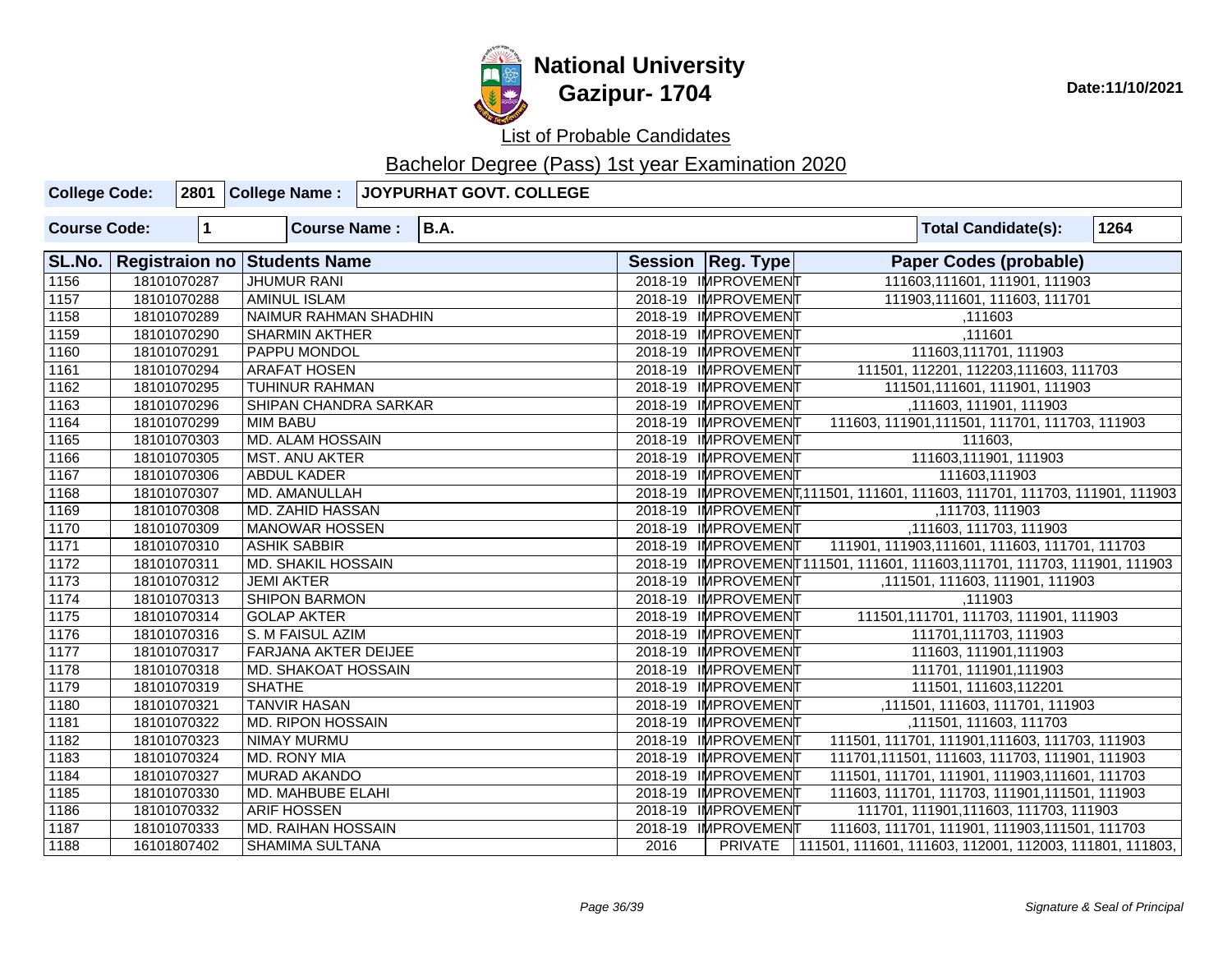

List of Probable Candidates

| <b>College Code:</b> |             |             | 2801 College Name:       |                                     | <b>JOYPURHAT GOVT. COLLEGE</b> |                |                |                                                         |                                                         |      |  |  |
|----------------------|-------------|-------------|--------------------------|-------------------------------------|--------------------------------|----------------|----------------|---------------------------------------------------------|---------------------------------------------------------|------|--|--|
| <b>Course Code:</b>  |             | $\mathbf 1$ | <b>Course Name:</b>      |                                     | <b>B.A.</b>                    |                |                |                                                         | <b>Total Candidate(s):</b>                              | 1264 |  |  |
| SL.No.               |             |             |                          | <b>Registraion no Students Name</b> |                                |                |                | <b>Reg. Type</b>                                        | <b>Paper Codes (probable)</b>                           |      |  |  |
| $\sqrt{1189}$        |             | 16101807406 | <b>MST.HANUFA KHATUN</b> |                                     |                                | 2016           | <b>PRIVATE</b> |                                                         | 111501, 111001, 111003, 111601, 111603, 111901, 111903, |      |  |  |
| $\sqrt{1190}$        |             | 16101807407 | <b>PIASH HOSSAIN</b>     |                                     |                                |                |                |                                                         | 111501, 111601, 111603, 111701, 111703, 111901, 111903, |      |  |  |
| 1191                 |             | 16101807408 |                          | <b>HOMAYRA ISLAM</b>                |                                |                |                |                                                         | 111501, 111601, 111603, 111701, 111703, 111901, 111903, |      |  |  |
| $\sqrt{1192}$        |             | 16101807409 | MAHFUZUL ALAM            |                                     |                                | 2016           | <b>PRIVATE</b> |                                                         | 111501, 111601, 111603, 111701, 111703, 111901, 111903, |      |  |  |
| $\sqrt{1193}$        |             | 16101807412 | MD. MOHAY MINUL ISLAM    |                                     | 2016                           | <b>PRIVATE</b> |                | 111501, 111601, 111603, 111701, 111703, 112101, 112103, |                                                         |      |  |  |
| 1194                 |             | 16101807416 | <b>ABDUL AQUAL</b>       |                                     |                                |                | <b>PRIVATE</b> |                                                         | 111501, 111601, 111603, 111901, 111903, 111801, 111803, |      |  |  |
| 1195                 |             | 16101807420 |                          | <b>MD. SAIDUL ISLAM</b>             |                                |                | <b>PRIVATE</b> |                                                         | 111501, 111201, 111203, 111901, 111903, 111801, 111803, |      |  |  |
| 1196                 |             | 16101807421 |                          | <b>REHANA PARVEN</b>                |                                |                | <b>PRIVATE</b> |                                                         | 111501, 111001, 111003, 111601, 111603, 111901, 111903, |      |  |  |
| $\sqrt{1197}$        |             | 16101807422 |                          | MD. FOREDUL ISLAM                   |                                |                | <b>PRIVATE</b> |                                                         | 111501, 111601, 111603, 111701, 111703, 111901, 111903, |      |  |  |
| 1198                 |             | 16101807424 | <b>ABDUL GOFFAR</b>      |                                     |                                | 2016           | <b>PRIVATE</b> |                                                         | 111501, 111601, 111603, 111701, 111703, 111901, 111903, |      |  |  |
| 1199                 |             | 17101802813 | <b>OHIDUL ISLAM</b>      |                                     |                                |                | <b>PRIVATE</b> |                                                         | 111603.                                                 |      |  |  |
| 1200                 | 17101802816 |             |                          | <b>NAZNIN KHATUN</b>                |                                |                | <b>PRIVATE</b> |                                                         | 111501, 111603, 111701,                                 |      |  |  |
| 1201                 | 17101802817 |             |                          | <b>MD. MONOARUL ISLAM</b>           |                                |                | <b>PRIVATE</b> |                                                         | 111603, 111703, 111903,                                 |      |  |  |
| 1202                 |             | 17101802818 | <b>SAMAUN ISLAM</b>      |                                     |                                |                | <b>PRIVATE</b> |                                                         | 111501, 111601, 111603, 111701, 111703, 111901, 111903, |      |  |  |
| 1203                 |             | 18101802978 | MD. EMRAN                |                                     |                                |                | <b>PRIVATE</b> |                                                         | 111501, 111601, 111603, 111701, 111703, 111901, 111903, |      |  |  |
| 1204                 | 18101802980 |             |                          | <b>JANNATUN NAIM</b>                |                                |                | <b>PRIVATE</b> |                                                         | 111501, 111601, 111603, 111701, 111703, 111901, 111903, |      |  |  |
| 1205                 |             | 18101802982 | <b>RABIUL ISLAM</b>      |                                     |                                |                | <b>PRIVATE</b> |                                                         | 111603, 111701, 111901,                                 |      |  |  |
| 1206                 |             | 18101802984 |                          | <b>MD. MUSTASIN BILLAH</b>          |                                |                | <b>PRIVATE</b> |                                                         | 111501, 111601, 111603, 111701, 111703, 111901, 111903, |      |  |  |
| 1207                 | 18101802985 |             |                          | <b>REJIA SULTANA RAJANY</b>         |                                |                | <b>PRIVATE</b> |                                                         | 111501, 111601, 111603, 111701, 111703, 111901, 111903, |      |  |  |
| 1208                 | 18101802987 |             |                          | MD RIFAT HOSSAIN SHANJID            |                                |                | <b>PRIVATE</b> |                                                         | 111901,                                                 |      |  |  |
| 1209                 |             | 18101802988 |                          | <b>MAIMUNA TASNIM</b>               |                                |                | <b>PRIVATE</b> |                                                         | 111501, 111601, 111603, 111701, 111703, 111901, 111903, |      |  |  |
| 1210                 | 18101802989 |             |                          | <b>MD.JAHANGIR ALAB</b>             |                                |                | <b>PRIVATE</b> |                                                         | 111603, 111701,                                         |      |  |  |
| 1211                 | 18101802992 |             |                          | MD. MONIRUJJAMAN MONIR              |                                |                | <b>PRIVATE</b> | 111501, 111601, 111603, 111701, 111703, 111901, 111903, |                                                         |      |  |  |
| 1212                 | 18101802994 |             | <b>NAZIMODDIN</b>        |                                     |                                |                | <b>PRIVATE</b> |                                                         | 111501, 111601, 111603, 111701, 111703, 111901, 111903, |      |  |  |
| 1213                 | 18101802995 |             |                          | <b>MD. JAHID HASAN</b>              |                                |                | <b>PRIVATE</b> |                                                         | 111501, 111601, 111603, 111701, 111703, 111901, 111903, |      |  |  |
| $\boxed{1214}$       | 18101802996 |             | <b>RABIUL ISLAM</b>      |                                     |                                |                | <b>PRIVATE</b> |                                                         | 111501.                                                 |      |  |  |
| 1215                 | 18101802997 |             |                          | <b>S.M.MOTIUR RAHMAN</b>            |                                |                | <b>PRIVATE</b> |                                                         | 111501, 111601, 111603, 111701, 111703, 111901, 111903, |      |  |  |
| 1216                 | 18101802999 |             |                          | <b>MD. TOHIN BABU</b>               |                                |                | <b>PRIVATE</b> |                                                         | 111501,                                                 |      |  |  |
| 1217                 | 18101803000 |             |                          | MD. AL AMIN HOSSAIN                 |                                |                | <b>PRIVATE</b> |                                                         | 111501, 111701, 111901,                                 |      |  |  |
| 1218                 | 19101804030 |             | <b>BRISTY AKTER</b>      |                                     |                                |                | <b>PRIVATE</b> |                                                         | 111501, 111601, 111603, 111701, 111703, 111901, 111903, |      |  |  |
| 1219                 | 19101804031 |             |                          | <b>MD. SHAMIUL KABIR</b>            |                                |                | <b>PRIVATE</b> |                                                         | 111501, 111601, 111603, 111701, 111703, 111901, 111903, |      |  |  |
| 1220                 | 19101804032 |             |                          | <b>MD. SHAFIUL ISLAM</b>            |                                |                | <b>PRIVATE</b> |                                                         | 111501, 111601, 111603, 111701, 111703, 111901, 111903, |      |  |  |
| 1221                 |             | 19101804033 | <b>SUVRODEB GHOSE</b>    |                                     |                                | 2019           | <b>PRIVATE</b> |                                                         | 111501, 111601, 111603, 111701, 111703, 111901, 111903, |      |  |  |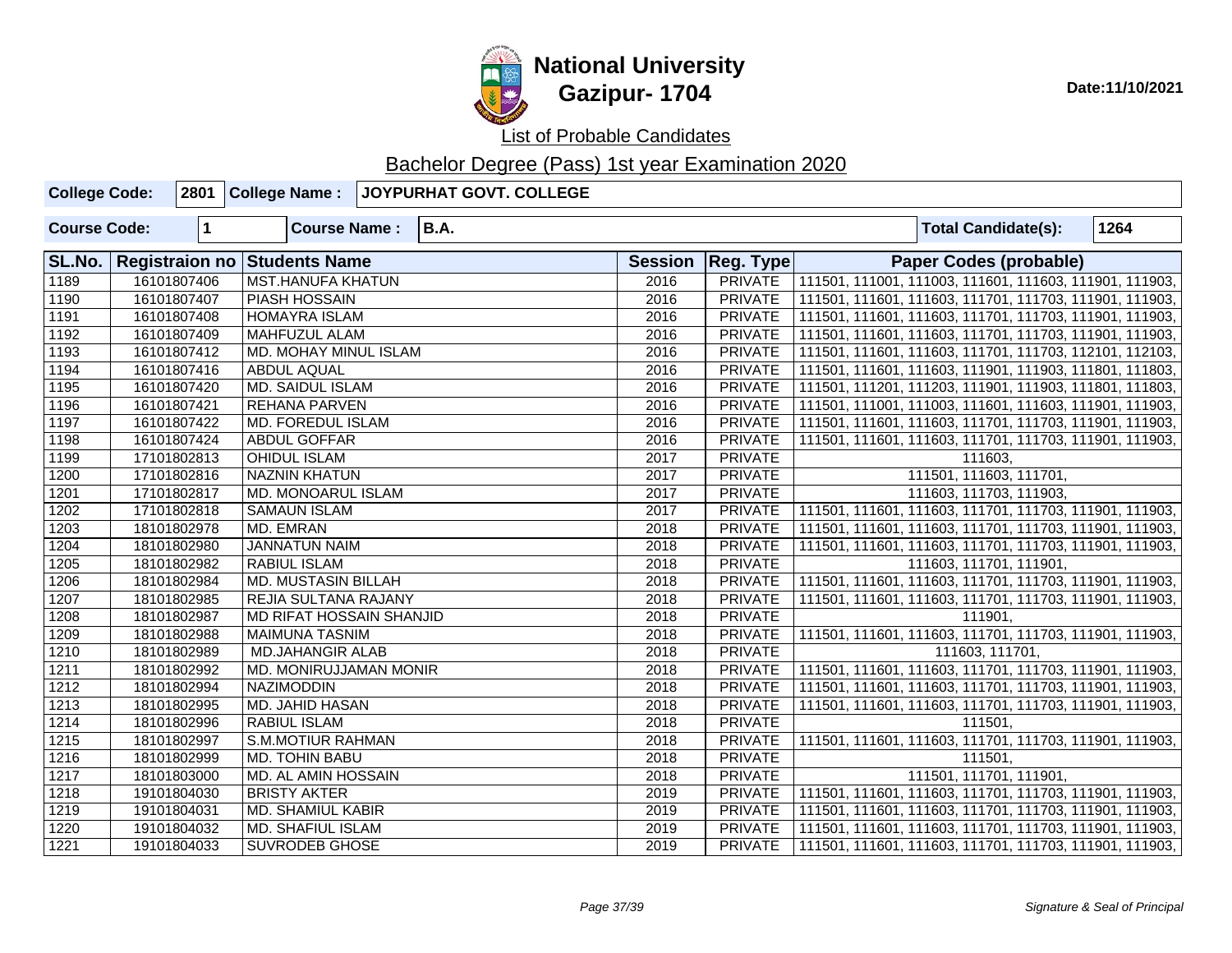

# **National University Gazipur- 1704** Date:11/10/2021

List of Probable Candidates

| <b>College Code:</b> |                                        |                         | 2801 College Name:          |                                     | <b>JOYPURHAT GOVT. COLLEGE</b> |                |                                                         |                                                         |  |  |  |
|----------------------|----------------------------------------|-------------------------|-----------------------------|-------------------------------------|--------------------------------|----------------|---------------------------------------------------------|---------------------------------------------------------|--|--|--|
| <b>Course Code:</b>  |                                        | $\overline{\mathbf{1}}$ | <b>Course Name:</b>         |                                     | <b>B.A.</b>                    |                |                                                         | 1264<br><b>Total Candidate(s):</b>                      |  |  |  |
| SL.No.               |                                        |                         |                             | <b>Registraion no Students Name</b> |                                |                |                                                         | Reg. Type <br><b>Paper Codes (probable)</b>             |  |  |  |
| 1222<br>19101804034  |                                        |                         |                             | <b>MD. GOLZAR HOSSAIN</b>           |                                |                | <b>PRIVATE</b>                                          | 111501, 111901, 111603, 111701, 111703, 111903          |  |  |  |
| 1223                 |                                        | 19101804038             | <b>MOST. ROMANA AKTER</b>   |                                     |                                | 2019           | <b>PRIVATE</b>                                          | 111501, 111601, 111603, 111701, 111703, 111901, 111903, |  |  |  |
| 1224                 |                                        | 19101804039             | <b>MST. JASMIN AKTER</b>    |                                     |                                | 2019           | <b>PRIVATE</b>                                          | ,111501                                                 |  |  |  |
| 1225                 |                                        | 19101804040             | MD. MAFUJAR RAHMAN          |                                     |                                | 2019           | <b>PRIVATE</b>                                          | ,111701, 111901                                         |  |  |  |
| 1226                 |                                        | 19101804041             | <b>MD. TAFHIMUL ISLAM</b>   |                                     |                                | 2019           | <b>PRIVATE</b>                                          | 111501, 111601, 111603, 111701, 111703, 111901, 111903, |  |  |  |
| 1227                 |                                        | 19101804042             | <b>SABINA AKTER</b>         |                                     |                                | 2019           | <b>PRIVATE</b>                                          | 111501, 111601, 111603, 111701, 111703, 111901, 111903, |  |  |  |
| 1228                 |                                        | 19101804044             | <b>KHADIZA KHATUN</b>       |                                     |                                | 2019           | <b>PRIVATE</b>                                          | 111703, 111903,                                         |  |  |  |
| 1229                 |                                        | 19101804047             | <b>TAUFIQ AHMED</b>         |                                     |                                | 2019           | <b>PRIVATE</b>                                          | 111701,                                                 |  |  |  |
| 1230                 |                                        | 19101804048             | <b>MOST. NAZNIN AKTER</b>   |                                     |                                | 2019           | <b>PRIVATE</b>                                          | 111501, 111601, 111603, 111701, 111703, 111901, 111903, |  |  |  |
| 1231                 |                                        | 19101804049             | MD. ABU JOBAYER             |                                     |                                | 2019           | <b>PRIVATE</b>                                          | ,111501                                                 |  |  |  |
| 1232                 |                                        | 19101804050             | MD. ZAHID HASAN             |                                     |                                | 2019           | <b>PRIVATE</b>                                          | 111501, 111601, 111603, 111701, 111703, 111901, 111903, |  |  |  |
| 1233                 |                                        | 19101804051             | <b>MIMMA AKTHER</b>         |                                     |                                | 2019           | <b>PRIVATE</b>                                          | ,111501, 111701                                         |  |  |  |
| 1234                 |                                        | 19101804052             | <b>MD. DELOWER HOSSAIN</b>  |                                     |                                | 2019<br>2019   | PRIVATE                                                 | ,111501                                                 |  |  |  |
| 1235                 | 19101804053                            |                         |                             | RAJIB AHMED                         |                                |                | <b>PRIVATE</b>                                          | 111501, 111601, 111603, 111701, 111703, 111901, 111903, |  |  |  |
| 1236                 |                                        | 19101804054             |                             | FARJANA YESMIN SHAMME               |                                |                | <b>PRIVATE</b>                                          | 111501, 111601, 111603, 111701, 111703, 111901, 111903, |  |  |  |
| 1237                 |                                        | 20101806005             | M.A. MOTALEB PRODHAN        |                                     |                                | 2020           | <b>PRIVATE</b>                                          | 111501, 111503, 111505, 111701, 111703, 111901, 111903, |  |  |  |
| 1238                 |                                        | 20101806006             | <b>SHAMIM HOSSEN</b>        |                                     |                                | 2020<br>2020   | <b>PRIVATE</b>                                          | 111501, 111601, 111603, 111701, 111703, 111901, 111903, |  |  |  |
| 1239                 |                                        | 20101806007             |                             | MD. ABU BAKKAR SIDDIK               |                                |                | <b>PRIVATE</b>                                          | 111501, 111601, 111603, 111701, 111703, 111901, 111903, |  |  |  |
| 1240                 | 20101806008                            |                         |                             | MAHBUBAR RAHMAN                     |                                |                | <b>PRIVATE</b>                                          | 111501, 111601, 111603, 111701, 111703, 111901, 111903, |  |  |  |
| 1241                 | 20101806009                            |                         |                             | MD. JOYNAL ABEDIN                   |                                |                | <b>PRIVATE</b>                                          | 111501, 111601, 111603, 111701, 111703, 111901, 111903, |  |  |  |
| $\overline{1242}$    | 20101806010                            |                         | <b>FAHID HASAN</b>          |                                     |                                |                | <b>PRIVATE</b>                                          | 111501, 111601, 111603, 111701, 111703, 111901, 111903, |  |  |  |
| 1243                 | <b>REHENA PARVIN</b><br>20101806011    |                         |                             |                                     | 2020<br>2020                   | <b>PRIVATE</b> | 111501, 111601, 111603, 111701, 111703, 111901, 111903, |                                                         |  |  |  |
| 1244                 |                                        | 20101806012             |                             | <b>SUMAN MOHANTA</b>                |                                |                | <b>PRIVATE</b>                                          | 111501, 111601, 111603, 111701, 111703, 111901, 111903, |  |  |  |
| 1245                 | 20101806013                            |                         |                             | <b>MARJINA KHATUN</b>               |                                | 2020<br>2020   | <b>PRIVATE</b>                                          | 111501, 111601, 111603, 111701, 111703, 111901, 111903, |  |  |  |
| 1246                 | 20101806014                            |                         |                             | MD. ASADUZZAMAN                     |                                |                | <b>PRIVATE</b>                                          | 111501, 111601, 111603, 111701, 111703, 111901, 111903, |  |  |  |
| 1247                 | 20101806015                            |                         |                             | MD. MAHBUBUR RAHMAN                 |                                |                | <b>PRIVATE</b>                                          | 111501, 111601, 111603, 111701, 111703, 111901, 111903, |  |  |  |
| 1248                 | 20101806016                            |                         |                             | MD. SABBIR HOSSAIN                  |                                |                | <b>PRIVATE</b>                                          | 111501, 111601, 111603, 111701, 111703, 111901, 111903, |  |  |  |
| 1249                 |                                        | 20101806017             | <b>MST. ZANNATUN KHATUN</b> |                                     |                                | 2020           | <b>PRIVATE</b>                                          | 111501, 111601, 111603, 111701, 111703, 111901, 111903, |  |  |  |
| 1250                 |                                        | 20101806018             | MD. AL MAHMUD RIMON         |                                     |                                | 2020           | <b>PRIVATE</b>                                          | 111501, 111601, 111603, 111701, 111703, 111901, 111903, |  |  |  |
| 1251                 | 20101806019<br><b>MST. RATNA BEGUM</b> |                         |                             |                                     | 2020                           | <b>PRIVATE</b> | 111501, 111601, 111603, 111701, 111703, 111901, 111903, |                                                         |  |  |  |
| 1252                 |                                        | 20101806020             | <b>ASMAUL HOSNA</b>         |                                     |                                | 2020           | <b>PRIVATE</b>                                          | 111501, 111503, 111505, 111701, 111703, 111901, 111903, |  |  |  |
| 1253                 |                                        | 20101806021             | MST. ZAKIA MAHBUBA          |                                     |                                | 2020           | <b>PRIVATE</b>                                          | 111501, 111601, 111603, 111701, 111703, 111901, 111903, |  |  |  |
| 1254                 |                                        | 20101806022             | <b>MARUFA AFRIN</b>         |                                     |                                | 2020           | PRIVATE                                                 | 111501, 111601, 111603, 111701, 111703, 111901, 111903, |  |  |  |